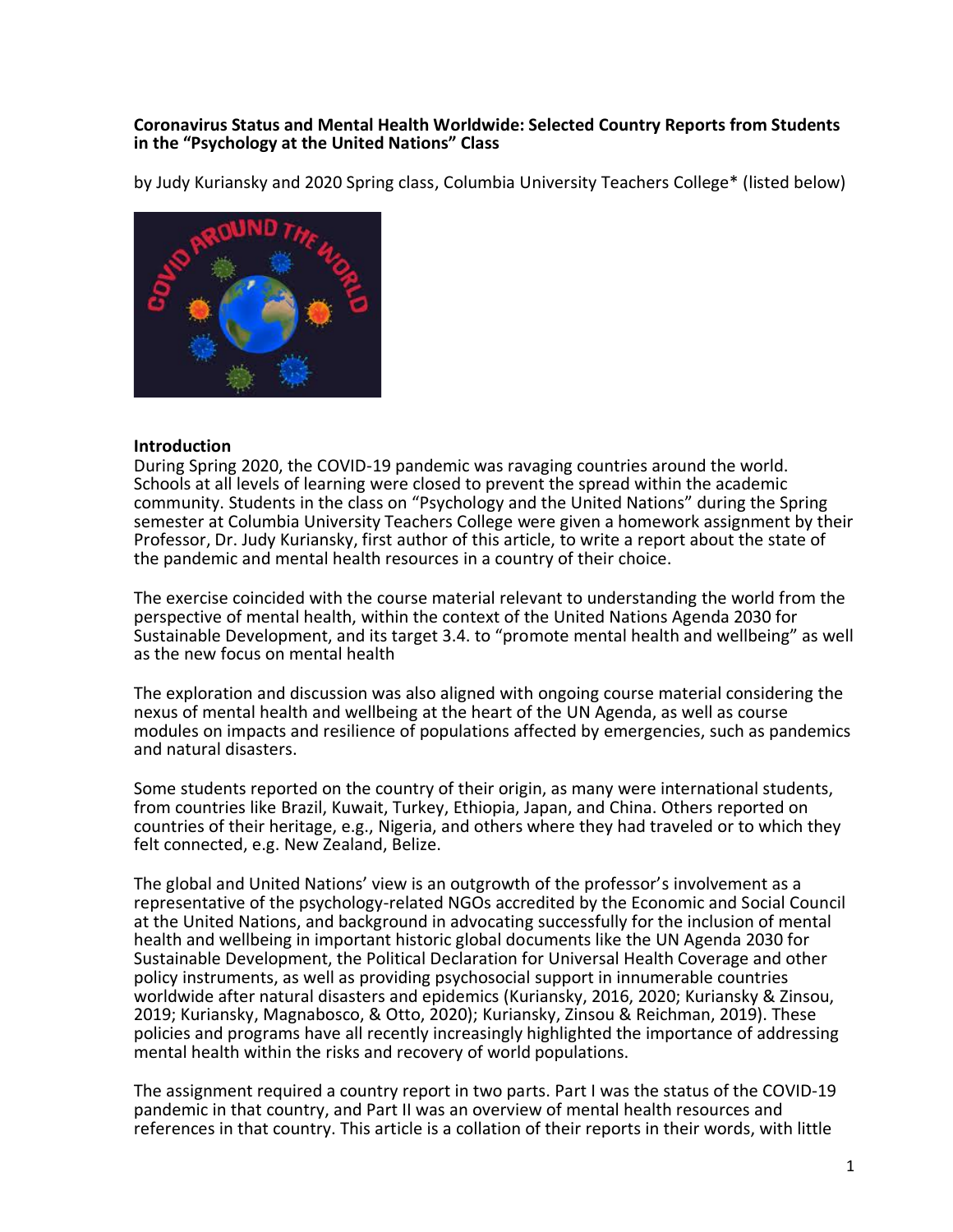editing. The reports are clustered into regions of the world. They represent a snapshot of what was the status at that point in time, by the due date of May 6, 2020.

# **The Middle East**

#### **Kuwait**

by Zainah Ben Essa

#### **Part I: Overview**

Kuwait is one of the countries that began having COVID-19 cases early on in the trajectory of the pandemic. This was due to an incoming flight from Iran, where the pandemic was already rampant. As of now, the government has reported over 5,800 confirmed cases, and 38 deaths. This is a large number for a small country like Kuwait. Nevertheless, Kuwait is taking measures that are ensuring that their citizens and people are safe. Our minister of health took it upon himself to ensure strict guidelines for all Kuwaiti residents to follow in order to ensure the stop of the virus.

As of March 11, all non-Kuwaiti citizens are not allowed to enter Kuwait's borders (aside from family members of Kuwaiti citizens). Following this, on March 14th, Kuwait's airport was closed to all commercial flights, and are only allowing specific government authorized flights to arrive. On April 11th, the government reopened the airport for outbound flights online. In terms

of Cargo flights, business still continues as usual. Throughout the end of April and the beginning of May, Kuwait is extraditing it's citizens from other countries, such as the UK and the US. Citizens get the choice of whether or not to leave and come back to Kuwait, but are required to sign a liability form that if they choose to stay and contract the virus that the Kuwaiti government is not liable. My brother and a few friends have chosen to go home, but I have chosen to stay in New York. Kuwaiti citizens returning are expected to quarantine for 28 days, and are forced to wear tracking bracelets in order to make sure that people are not in violation of quarantine. Moreover, they are required to take daily selfies and upload them on the app.

In terms of lockdown and social restrictions, a curfew of 4:00 PM to 8:00 AM has been in effect since mid-March. The punishments for breaking curfews have been very severe; these punishments include up to three years of prison, a fine of 10,000 KD (about \$30,000), and have their names displayed in the newspaper as a way of publicly shaming them. If foreign nationals violate curfew, they could be deported. Some neighborhoods and areas that are more heavily populated and infected remain under complete lockdown. Residents from those areas who need

to leave the house need to get governmental permission and need to apply for a permit.

All governmental offices have been closed since mid-March, and are forecasted to remain closed till May 28th. Most private companies have their employees working from home. All schools and universities, public and private, have moved to remote learning and will remain closed till September. All forms of public transportation, which include local busses and taxis, have halted. All shops and malls are closed, except for grocery stores. In terms of grocery stores, a limited number of people are allowed to enter at a time, and the government has ensured that prices of products would not increase. Only one person per family is allowed to shop for the family, and hoarding has been banned. Large social gatherings such as weddings, funerals, parties, and mosque sermons have been banned.

The status of healthcare is one that surpasses that of the US. Kuwait offers citizens and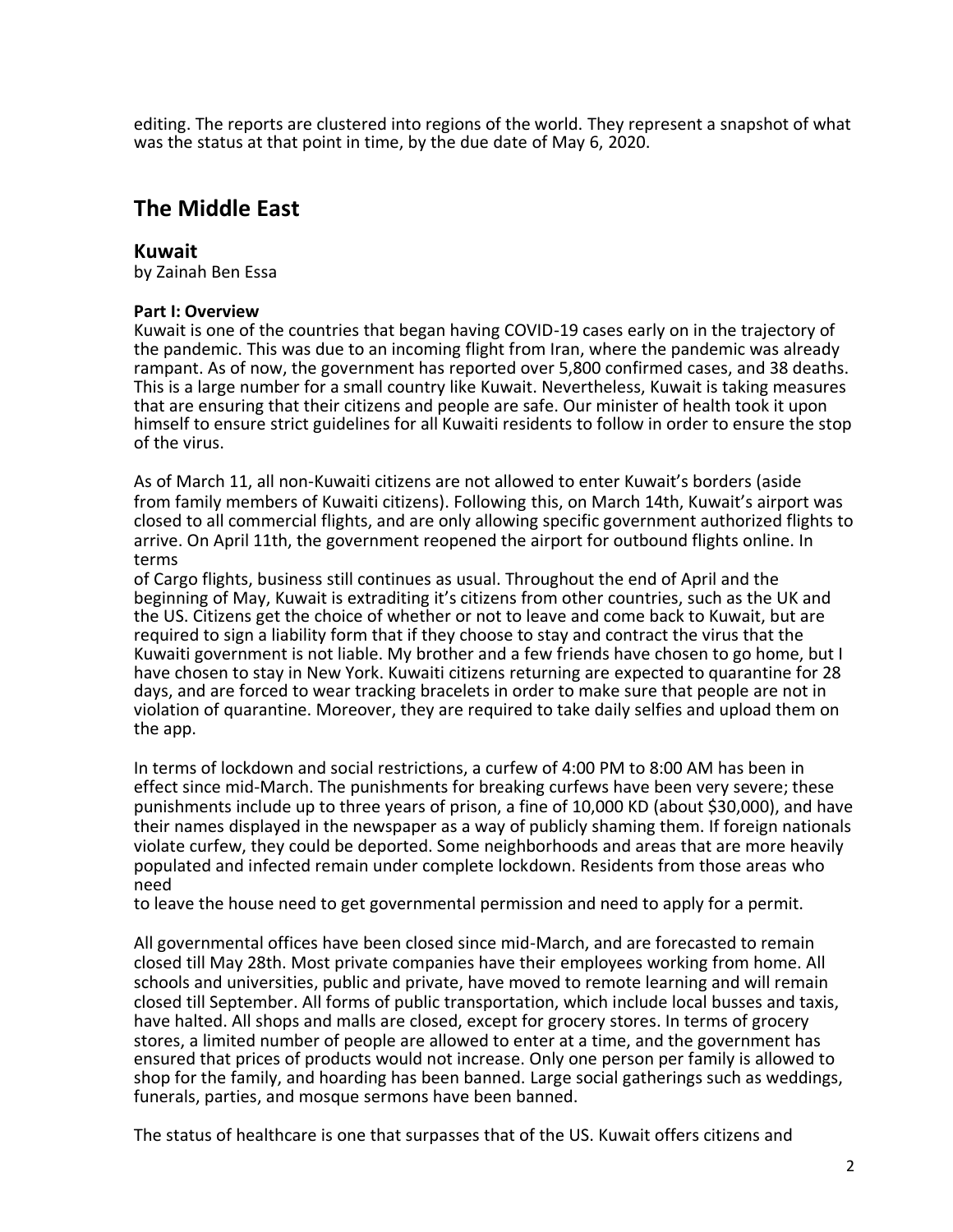non-citizens free public healthcare services, which are in great condition. When a person tests positive for COVID-19, they are quarantined in a private room at a public hospital with all meals provided for over two weeks, or until they test negative. In terms of mental health care, Kuwaiti reputable therapists have created dedicated hours of their day to provide free virtual mental health services to those in need. This is a huge step for Kuwait, as mental health is still quite stigmatized.

#### **Part II: Resources for mental health**

There have not been many governmental resources regarding mental health and COVID-19. Most of the advances towards mental health have been done on social media, on platforms such as Instagram and Twitter.

On the diagram below, to the right, you can find the phone numbers, hours, and information of mental health professionals who are offering mental health support to those who want it. This was posted on their Instagram.

Ayadi Healthcare, a new teletherapy app, launched during COVID-19. The founder of the app is my cousin, and she is working hard to connect clients with mental health professionals. <https://ayadihealth.co/>

Abolish153, an organization that is dedicated to women experiencing domestic violence, has been collecting donations and has been putting survivors in apartments they have rented out. There is no shelter in Kuwait, and thus this is the women's only hope. <http://abolish153.org/>

Generally, the government has launched a website that is dedicated to providing information and updated on COVID-19 in Kuwait. You can also call the Ministry of health using 151 if you have inquiries. The website gives residents day-by-day updates on cases in Kuwait, alongside providing residents with resources and chatrooms to inquire.

<https://corona.e.gov.kw/En>

# *Mental Health resources for COVID-19 in Kuwait*

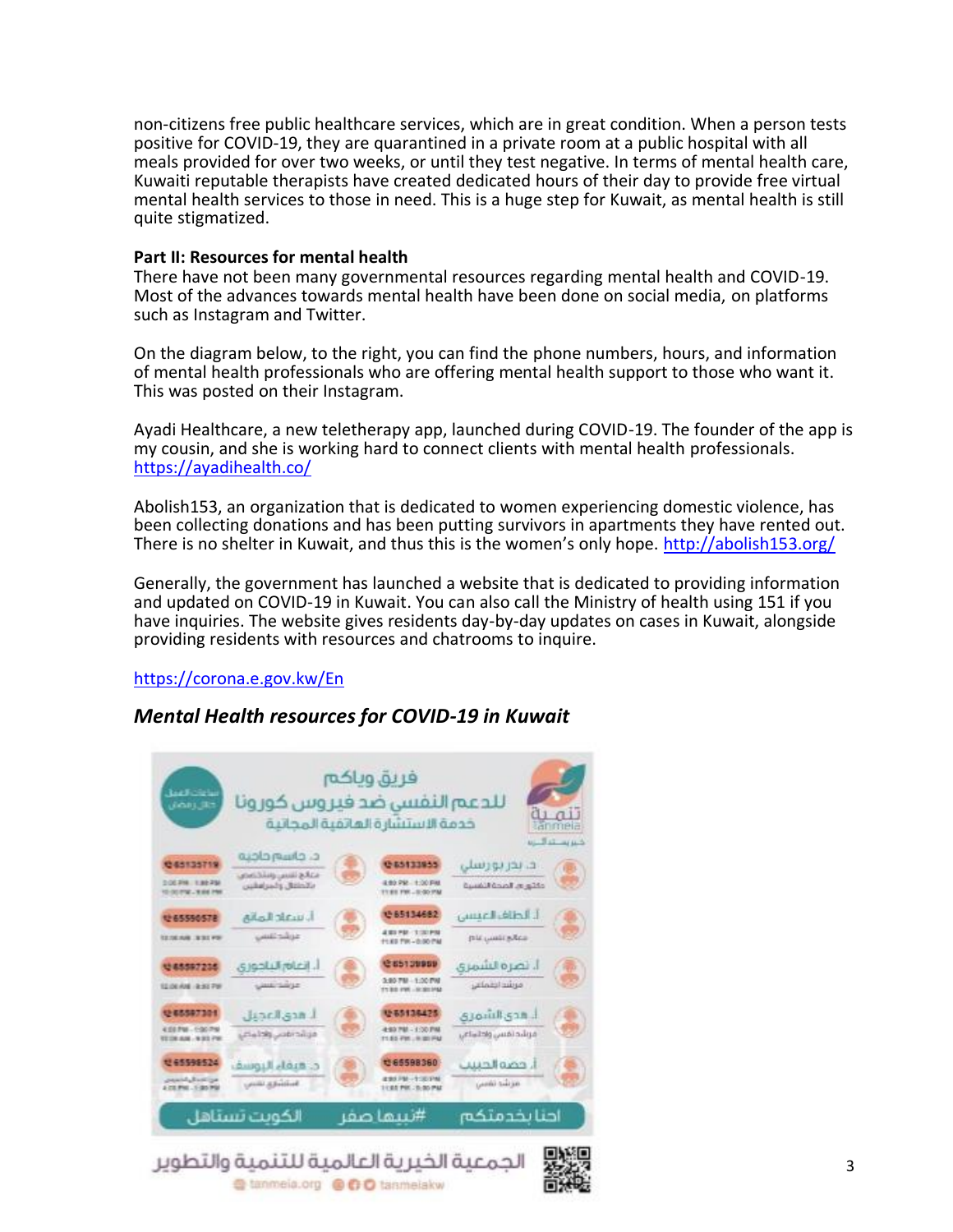# **Turkey**

by Beyza Sahin-Gun

### **Part 1: Overview**

The first case of a COVID-19 patient arrived in Turkey surprisingly late, on the 11th of March 2020. Contradicting the understanding that this delay was due to Turkey`s COVID-19 preparations, Turkey has recorded one of the steepest trajectories of new cases in the world in three weeks. However, Turkey was also one of the countries that took preventive action immediately after the first patient was recorded. On the 12th of March 2020, all primary and secondary schools and universities were closed. As did many other countries, Turkey struggled to maintain the equilibrium in society while taking preventative measures.

One of the first news Turkish people heard in terms of Turkey's position in relation to the COVID-19 crisis was the amount of help Turkey has made to multiple countries. On April 1st, an Airbus A400M Atlas cargo plane of the Turkish Airforce carried aid to Italy and Spain. This was to show support to NATO, as all the other allies tried to do. This aid consisted of 450,000 masks. In March, according to Iran's Ministry of Health, Turkey donated 1,000 diagnostic kits, 4,715 overalls, 20,000 aprons, 4,000 N95 masks, and 75,000 three-ply masks to Iran. In April, Turkey continued these efforts by sending 100,000 protective masks, 2,000 protective suits, and 1,500 COVID-19 testing kits to Serbia and 250,000 protective equipment to the UK. On 22nd of April, Turkey announced that they will provide approximately 85,000 food and other sorts of aid packages to 35 countries and clothes to 11,000 orphans during Ramadan. The biggest supply was promised to China, when China, the biggest face mask producer in the world, ordered 200 million masks from a medical firm. This was found pleasantly surprising by a stakeholder as the medical firm produced only 150 million masks total in a year. While other countries were seeking masks and other protective supplies, Turkey kept announcing the number of aids that they were providing to other countries. This gave the Turkish people the hope that they had enough supplies to deal with COVID-19 once it reached the country. The reality is, doctors had to make their own masks from materials they find at home, starting from the first weeks.

Unfortunately, the virus spread was highest even though Turkey acted immediately with actions listed:

- 1. *12th of March -* All schools suspended.
- 2. *20th of March -* All hospitals with at least two specialists in infections, pulmonology, internal medicine, and clinical microbiology, have to declare themselves as coronavirus pandemic hospitals.
- 3. *21st of March -* People over 65 or chronically ill had to stay at home.

Turkey announced in late March three decisions that clarified the situation of healthcare workers and employees in general. Healthcare workers are to receive an additional fee on their paychecks for 3 months. All works suspended except for those providing basic, compulsory, and urgent goods and services. No worker can be dismissed, and they should all receive paid leave. Loans, debts, and bills should be postponed without future interests. On April 6th, President Erdogan announced that the government was building two new hospitals with a capacity for 2,000 people in Istanbul's airports. The citizens were also granted five face masks per week.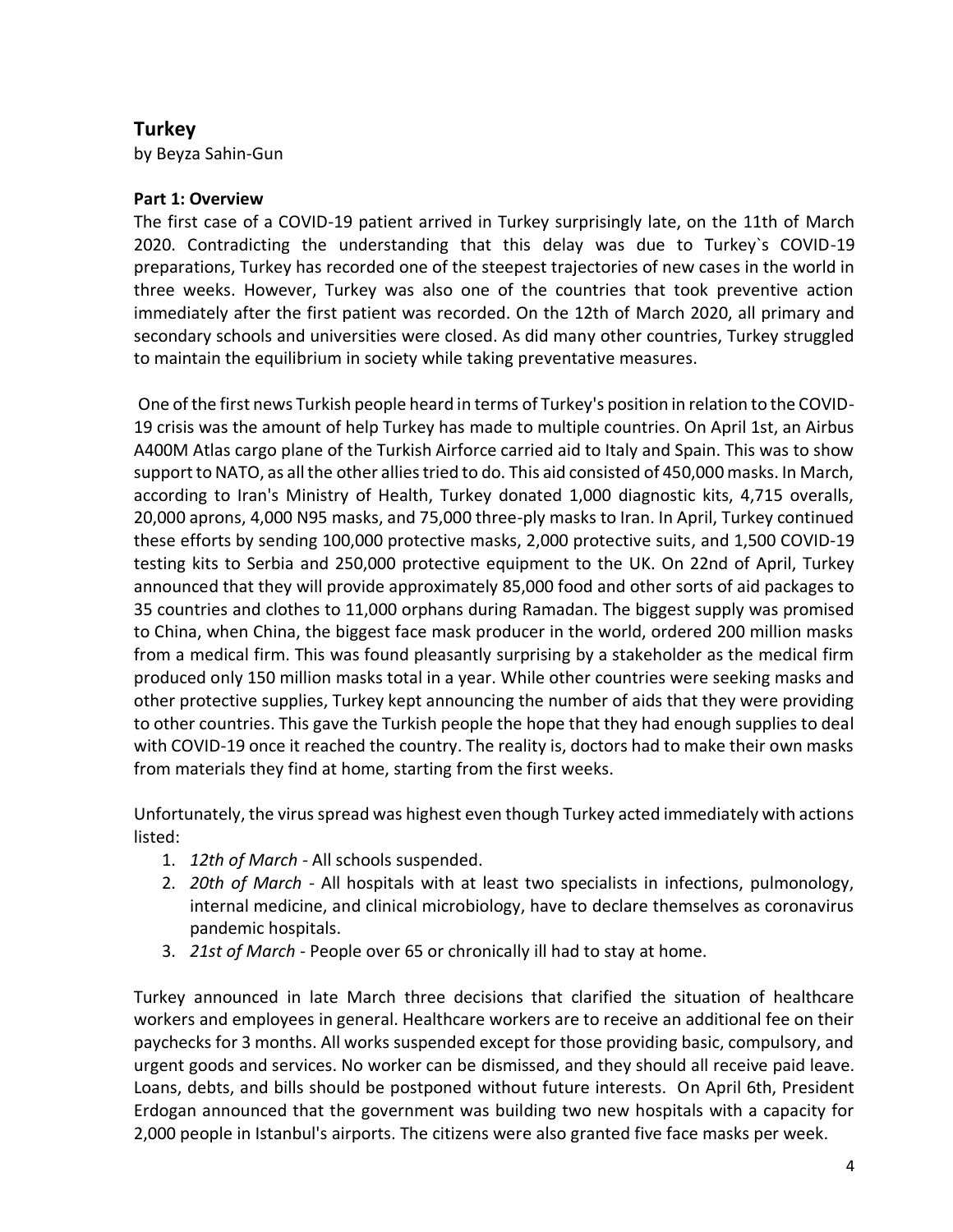While it seems like Turkey has an abundance of protective supplies and funds for building new hospitals, on March 30th, only a week earlier, Erdogan asked the citizens to donate money to the government. This created an outrage in society. Many politicians from opposing parties, such as Canan Kaftancioglu, Engin Ozkoc, and Tuncay Ozkan, found this approach very far away from social democracy in comparison to all the countries that offered their citizens financial aid. During the COVID-19 crisis, journalists continued to be targeted, as Turkey has the highest number of incarcerated journalists in the world (Figure 1). A criminal complaint filed by President Erdogan himself against Fatih Portakal, an anchor at Turkey's Fox News. Portakal tweeted concern about the possibility that the government might require citizens to give money from their personal savings to contribute to the government's coronavirus fund. In mid-March 19 people were detained over `provocative` coronavirus posts and on the 6th of April at least 7 journalists were detained, 3 channels were fined. One of the biggest channels in Turkey, Haberturk, was penalized after an expert stated that the low level of testing and the high rate of virus transmission could mean that the number of cases is much higher than the number of confirmed cases.



*Figure 1: Journalists imprisoned* 

Perhaps the biggest impact on the virus spread was caused by the way Turkey has dealt with the returning pilgrims from Umrah in mid-March. According to the Ministry of Youth and Sports, only 5,392 out of 10,330 pilgrims were quarantined. Initially, five student dormitories were emptied abruptly, leaving students with nowhere to go and opening up space for 10,000 people to be quarantined. One student reported that they only got the news to move out at 10 pm at night and felt that their lives did not matter while they were also put at risk for contamination. The tweet in Figure 2 says 'In China, they built a hospital in 10 days while we are being kicked out of our dorms at 3 am for pilgrims.' Figure 2 also shows the pilgrims' attempts to escape from the forms.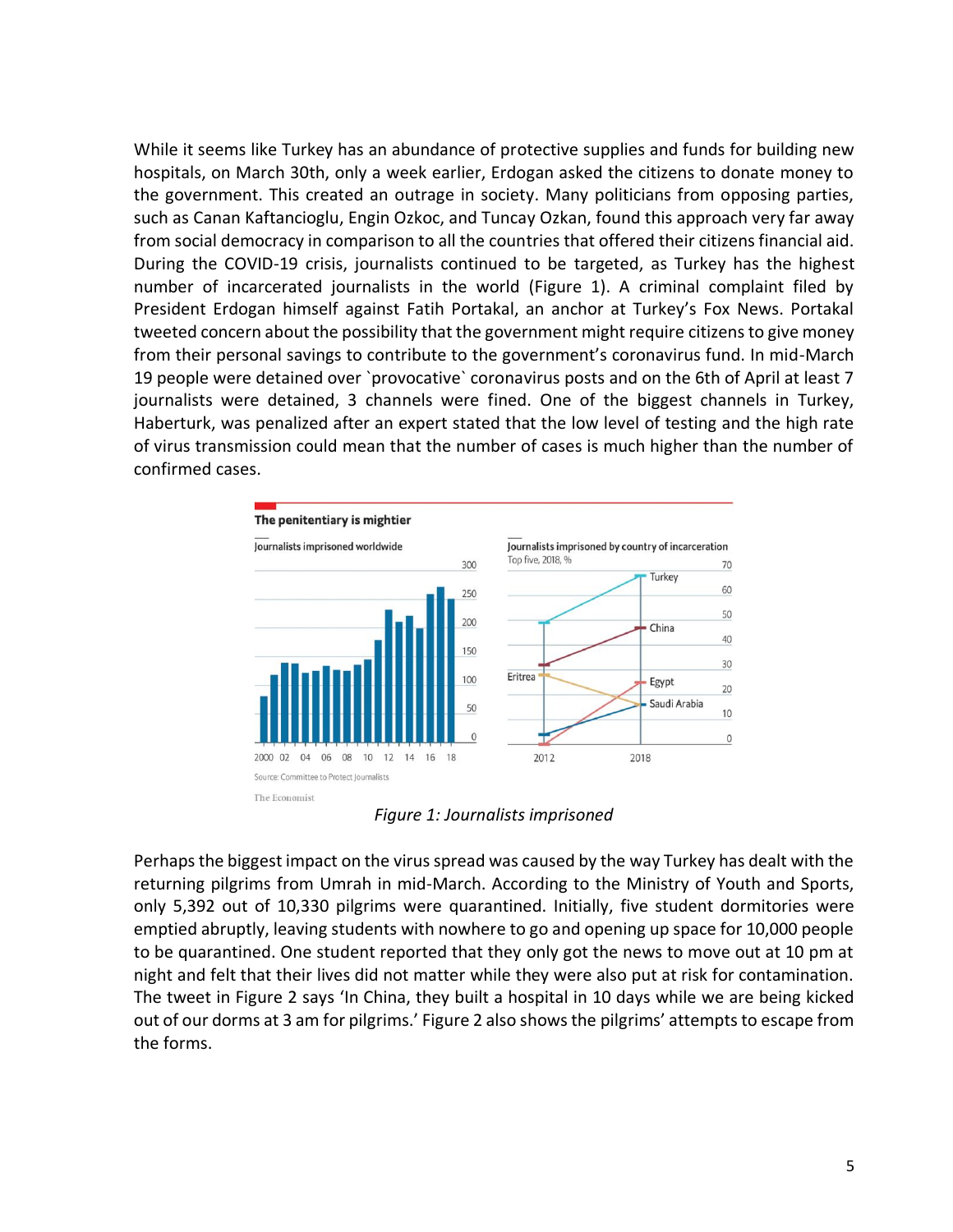

*Figure 2: On the night of March 16, 2020, a group of pilgrims in Konya tried to escape from the dorms and went against police orders.* 

The rates of daily deaths and daily new cases of COVID-19 decreased gradually until the first week of May, as shown in Figure 3.



*Figure 3: Rates of deaths*

On May 6, Kuwaiti health minister Fatih Koca announced that Turkey has completed the first phase of the COVID-19 crisis. He acknowledged that having the virus spread under control and decreasing numbers should not lead to losing control and a second wave of contamination. The ministry promised to increase the testing capacity, including adding regular scans in the public.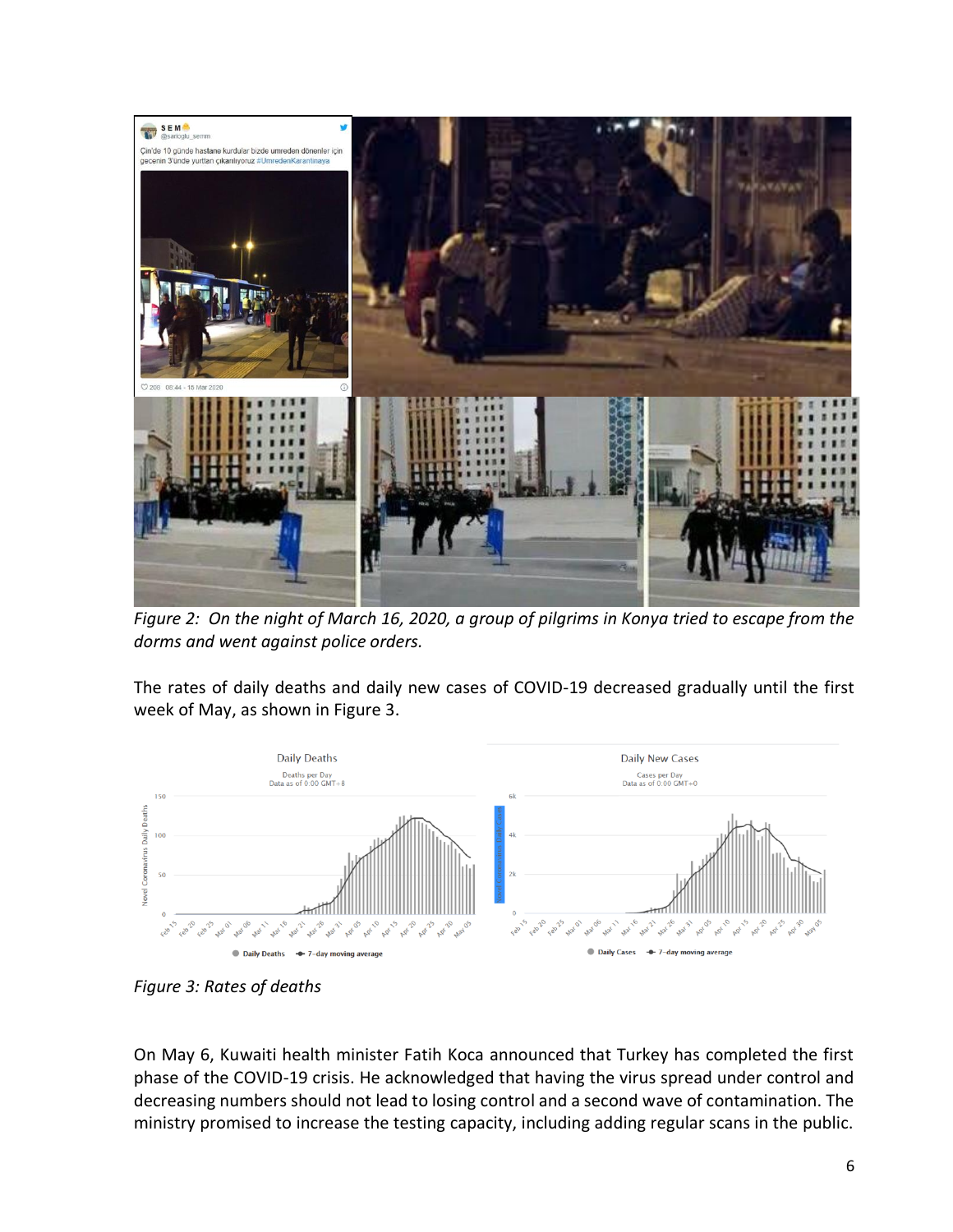Two days earlier, President Erdogan announced that the normalization period would start by letting people above 65 out 4 hours a day, opening automotive factories, shopping malls and beauty parlors on May 11, letting children above 14 out on May 13 and people between the ages of 15-20 out on May 15 between 11am and 3pm, removing the entry-exit limitation of seven cities and so on. According to Caghan Kizil, associate professor of neuroscience and genetics at the Helmholtz Association of German Research Centres, the initial fast spread of the virus was because mobility was not prevented.

These normalization transitions are being initiated as "the Turkish lira slid to its lowest level in two years Wednesday as investors speculated that its central bank would struggle to stem the currency's decline amid the coronavirus economic crunch", according to the Wall Street Journal. "The Turkish lira dropped 1.1% against the dollar, with one dollar buying 7.15 Turkish lira, which would be its lowest closing level ever, after falling by nearly a fifth this year.", states the article. The challenges that Turkey is going through have many layers, including the refugee crisis and increased domestic violence, and one thing is certain, the COVID-19 crisis is rapidly changing its future.

### **PART II:**

Statistics: Aas of May 7: 133,721 cases, 3,641 deaths, 82,984 recovered. [Turkey Coronavirus: 133,721 Cases and 3,641 Deaths](https://www.worldometers.info/coronavirus/country/turkey/)

May 4 : Erdogan Begins to Ease Turkey's Coronavirus Restrictions: [Erdogan Begins to Ease Turkey's Coronavirus Restrictions | World News](https://www.usnews.com/news/world/articles/2020-05-04/erdogan-begins-to-ease-turkeys-coronavirus-restrictions)

[All news about Coronavirus in Turkey](https://www.euronews.com/tag/coronavirus-in-turkey)

April 23:

The Turkish president is writing the playbook for how to reframe a disastrous coronavirus death toll as a glorious success for the supreme leader [Turkey's Erdogan has found a cure for coronavirus | Opinion](https://www.haaretz.com/opinion/.premium-turkey-s-erdogan-has-found-a-cure-for-coronavirus-1.8787329)

[Turkey detains 19 people over 'provocative' coronavirus posts](https://www.reuters.com/article/us-health-coronavirus-turkey/turkey-detains-19-people-over-provocative-coronavirus-posts-idUSKBN2140T9)

[Turkey evicts students to quarantine thousands of returning pilgrims amid coronavirus](https://english.alaraby.co.uk/english/news/2020/3/16/turkey-evicts-students-to-quarantine-thousands-of-pilgrims)  [pandemic](https://english.alaraby.co.uk/english/news/2020/3/16/turkey-evicts-students-to-quarantine-thousands-of-pilgrims)

Pressure on T[urkey's Economy Builds as Lira Nears Record Low](https://www.wsj.com/articles/pressure-on-turkeys-economy-builds-as-lira-heads-to-record-low-11588769981)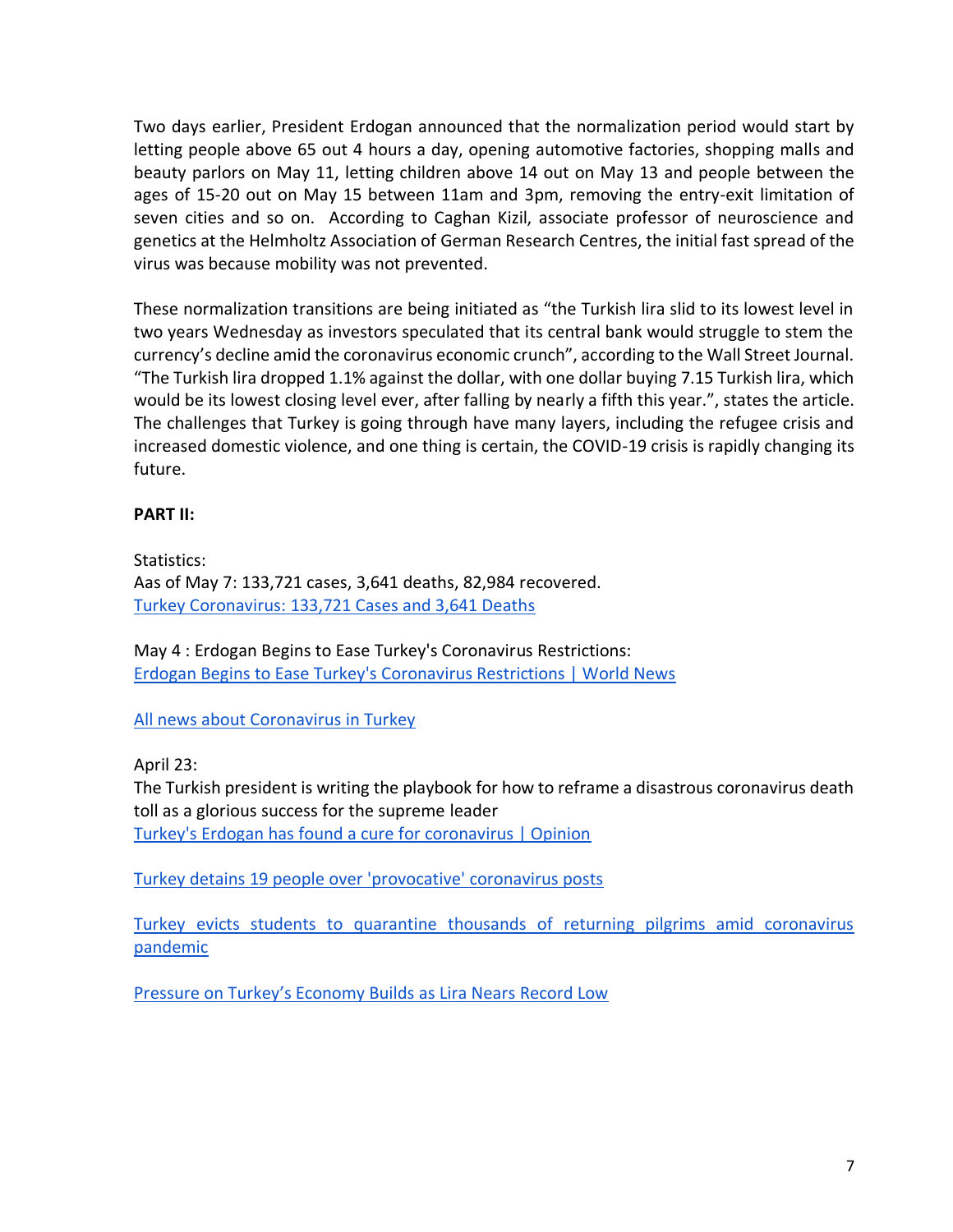# **Africa Ethiopia** by Kidest Fikremamiam

## **Part 1: Overview**: Ethiopia Braces for the Impact

The arrival of COVID-19 could not have come at a more pivotal time for Ethiopia, which finds itself in a period of great political and economic flux. It was only a year ago that 42-year old progressive Abiy Ahmed became prime minister, enacting sweeping reforms that electrified the nation, from releasing political prisoners, to easing restrictions on civil liberties, and negotiating peace with long-time foe Eritrea (Verjee and Knopf). Such political excitement seemed to closely mirror the country's promising economic future, whose rapid growth has been hailed as "one of the greatest stories of the 21st century" (Kopf). In recent weeks, however, the novelty of such developments has dimmed, overshadowed by an impending national crisis. On April 8, only three weeks after confirming its first coronavirus patient, Ethiopia declared a state of emergency (Gebre). Currently, the country has 187 confirmed cases of the coronavirus, and 4 deaths (The Ministry of Health of Ethiopia). As the crisis deepens, the country faces new challenges to its tentative domestic order, as fears arise regarding its fragile health infrastructure, and the inevitability of economic turmoil.

## A. Democracy Stutters

At the end of March, the Ethiopian Electoral Commission announced its decision to postpone parliamentary and presidential elections, originally scheduled for late August. In a statement to the press, the Commission said, "Because of issues related to the coronavirus, the board has decided it cannot conduct the election as planned... so it has decided to void that calendar and suspend all activities (Agence France Presse). Given the country's recent political changes, many saw the upcoming elections as a test of Prime Minister Abiy's reformist agenda, which significantly opened up the nation's politics within the past year (Al Jazeera). The suspension of such a momentous event has now given rise to questions regarding the country's attempts at a peaceful transition to a multiparty democracy. On one hand, Abiy's liberal platform has garnered international acclaim, inspiring hope at home and abroad; on the other hand, it has also stirred much ethnic strife and internal conflict within the country. October's mass protest in Oromia, for instance, quickly devolved into bloodshed and violence, and inflamed tensions amongst regional leaders in the country (CNN).

Currently, the Electoral Commission has not yet decided on a rescheduled election date. It is also unclear whether Addis Ababa will develop an interim arrangement for governance when parliament's term ends in October (UNPO). As a result, now more than ever, the nation's opposing parties are looking towards Prime Minister Abiy, curious to see how he navigates this disruption. Will this be a moment of solidarity or indifference? In a statement released by the Alliance for Democratic Federalism (ADF), a coalition of opposition groups, ADF members expressed a sentiment of unity, explaining, "It is our view that, in order to collectively and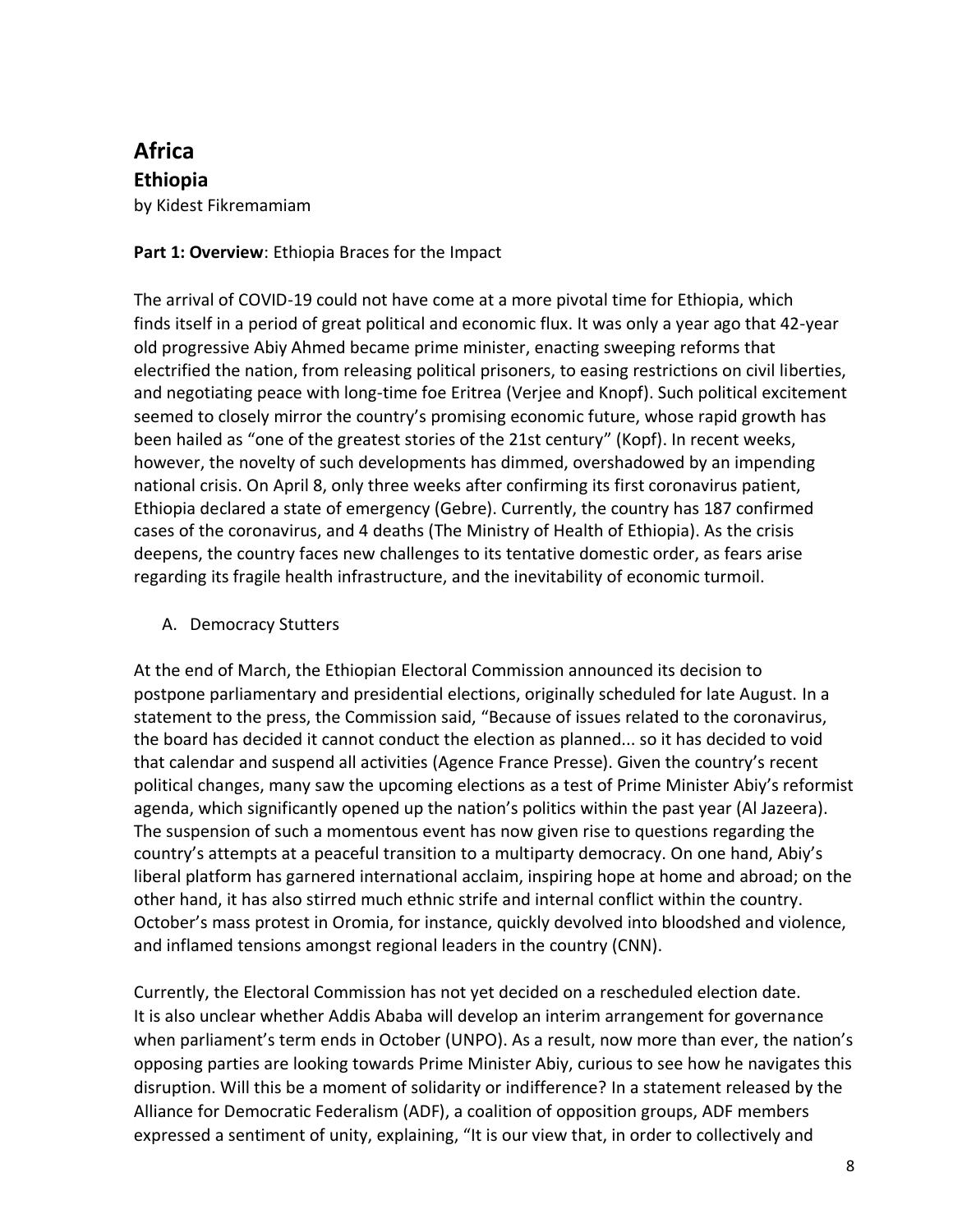effectively combat the pandemic while preparing for the election, the best and only option is to seek a national consensus among political parties in order to legitimately fill the looming power vacuum," (Ethiopia Insight). Despite this extension of good will, some speculate that Abiy's ruling party might use this state of emergency and subsequent election postponement to seize more power and "consolidate tactical advantages" (The Africa Report). Thus, until Addis Ababa reaches across the aisle to quell these anxieties, it remains to be seen whether this pandemic will serve as an opportunity to unite the country, or merely exacerbate existing divisions.



B. A Tepid Response to a Burning Problem

The response of the government in Addis Ababa to the COVID-19 has been inconsistent. Officials first confirmed the presence of the virus on March 13 (Reuters), only a couple of days after the WHO declared it a global pandemic. After the announcement of the country's third confirmed case, on March16, the government suspended schools, sporting events, and large gatherings for 15 days (Fanabc). Since then, the number of cases has increased dramatically, spiraling from 52 to over 187 within the past month (The Ministry of Health of Ethiopia). Although the Ethiopian Public Health Institute (EPHI) publishes daily reports on the status of the virus, limited testing capacity would suggest that there are more cases of infection than can be ascertained.

On an international level, Ethiopia's efforts to secure support for the battle against the Coronavirus have not gone unnoticed. On April 2, it was announced that the World Bank would contribute \$82.6 million in aid to Ethiopia, as part of the organization's COVID-19 Emergency Response and Health Systems Preparedness Project, which strives to mitigate the effects of the pandemic in high-need countries (World Bank Group). Prime Minister Abiy, a beloved member of the international community, has secured similar victories. His recent initiative with billionaire Jack Ma, for instance, is slated to provide over a million testing kits, face masks, and other PPEs for distribution across the continent (AllAfrica). On April 30, Abiy also penned an impassioned piece in The New York Times, urging G-20 countries to aid lowincome countries by cancelling their debts permanently. He wrote, "Do we continue to pay toward debt or redirect resources to save lives and livelihoods? Lives lost during the pandemic cannot be recovered; imperiled livelihoods cost more and take longer to recover" (New York Times).

From his efforts abroad, one can see that Abiy's conviction in fighting COVID-19 is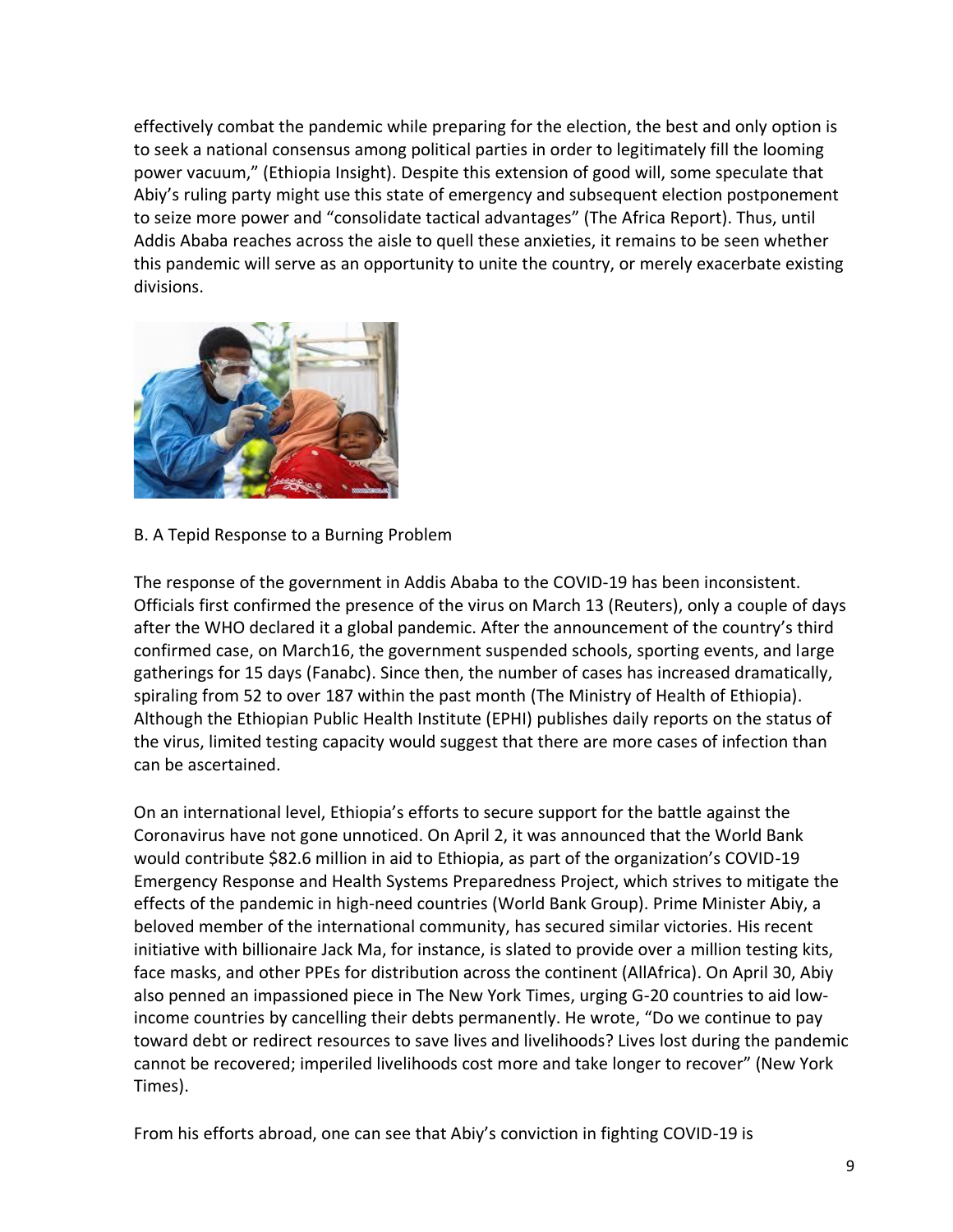urgent and straightforward. At home, however, his actions appear rather sluggish in comparison. Over the course of the past month, the Ethiopian government has implemented a variety of public health measures to flatten the spread of the virus, from establishing restrictions on social gatherings, to curbing public transport, and circulating public campaigns on how to prevent infection. Curiously, despite these tactics, officials have shied away from more severe measures, like a comprehensive lockdown (Shaban). While such reluctance may appear irrational and incompatible with concerns to fight off the virus, its source stems from a common fear: economic loss. Given the country's ascent in the past decade, derailing economic progress is a daunting prospect for the country's leaders. Analysts predict a job loss of at least one million (Cepheus Capital, 6) workers this year, against a backdrop of only two million workers entering the market annually (Jobs Creation Committee, 7). Dwindling monetary reserves could also lead to a reduction in vital imports such as food, medicine, and raw materials, which are needed to keep both communities and businesses alive. Even Ethiopian Airlines, a top earner and national treasure, has been significantly impacted by the virus, reporting a loss of \$550 million this year (Endeshaw). Prime Minister Abiy's middle ground approach is best exemplified by a comment he made in mid-April, amid international concern for delayed action in Africa, stating, "We can't impose a lockdown like more developed nations, as there are many citizens who don't have homes… even those who have homes have to make ends meet daily" (France24 and Corey-Boulet). Indeed, there are legitimate concerns around the limited resources available to help support civilians, especially when many live in poverty (Onyiego). Furthermore, the majority of the Ethiopian labor force is concentrated in rural areas and engaged in agriculture, where "unpaid labor and selfemployment predominate." (Jobs Creation Committee). This, perhaps, reflects one of the many socioeconomic challenges of tackling a problem whose solution would diminish peoples' right to subsistence and the ability to support themselves.

Exercising restraint in the name of economic activity, however, could lead to many more casualties, as an estimated 28 million people are at risk of contracting the virus (Politico). In conjunction with fiscal challenges, Ethiopia's health system is fragile, and a mass influx of patients would also wreak havoc on its infrastructure.

Current data from the World Bank shows that there are only 0.3 hospital beds for every 1,000 people in the country, compared to 2.9 in the United States and even larger numbers in other developed countries who are battling the virus (World Bank). In 2016, only 2% of health centers in Ethiopia had access to fully functional oxygen delivery devices (Stop Pneumonia), which are vital to treating respiratory illness like the coronavirus.

Data also shows that only a handful of hospitals in Ethiopia, located in major cities, such as Addis Ababa and Jimma, have intensive care units (Murphy, Lelicdowicz, and Adhikari). Abiy's comment also raises an important point, namely, that the most vulnerable populations in the country live in areas where physical distancing is challenging, if not impossible. Such populations include multi-generational households, population-dense communities, and crowded settlements. In the throes of this pandemic, people in these areas must navigate issues such as inconsistent access to clean water, proper sanitation, healthcare, and even food security (Verma).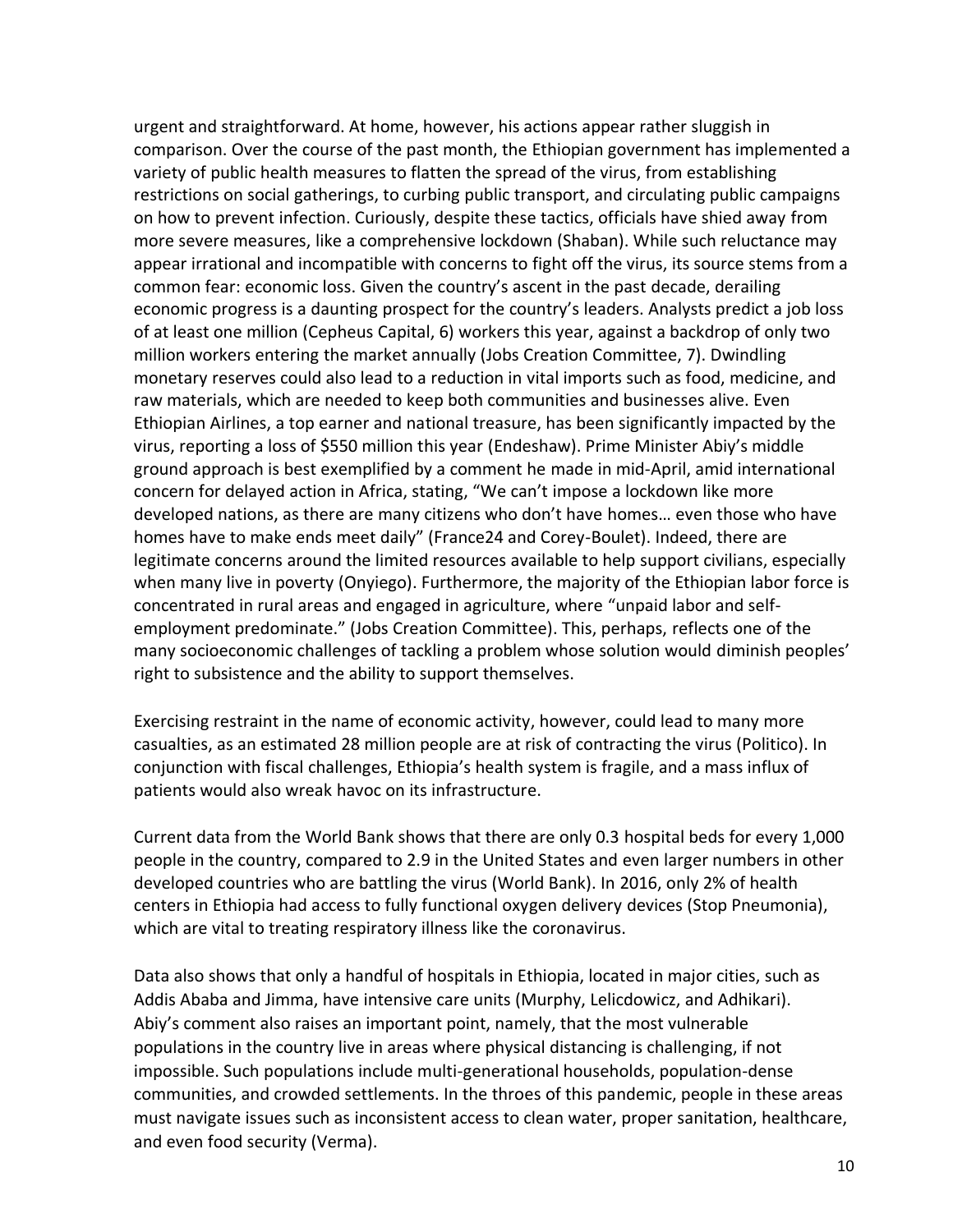A major challenge for Ethiopia in mitigating the effects of COVID-19, thus, lies in how it supports its poor and rural populations. In light of these insecurities, the government's intentions appear promising; in April, it released a COVID-19 response strategy which outlined policies to address disparities in rural areas. The Urban Productive Safety Program, for instance, would scale up existing resources and provide temporary income to the most vulnerable, including daily laborers, self-employed and micro-business owners, and those who recently lost their jobs. Food and emergency supply assistance would also be extended to support up to 15 million people (The Federal Democratic Republic of Ethiopia, 16).

In terms of health infrastructure, the government has highlighted a clear plan: to strengthen the sector by hiring more health professionals and equipping more facilities with the means to detect, isolate, and treat the virus (The Federal Democratic Republic of Ethiopia). What remains ambiguous, however, is whether mental health is included in these efforts. Given that medical experts have warned of the impact of the virus on mental health—such as the global rise in illnesses such as anxiety, obsessive compulsive, and post-traumatic stress disorders (Shuja, Ageel, Jaffar, and Ahmed)—country leaders cannot afford to stay silent on this matter. Incorporating a more holistic approach to health, strategy should encompass initiatives to address the country's mental health gap (Fekadu and Thornicroft) and increase access to mental health services to those in need. This could be achieved by not only mobilizing mental health professionals, but faith leaders, community members, and local organizations as well.

C. "Science without religion is lame, religion without science is blind."

Adjusting to the demands of COVID-19 has proven challenging for Ethiopians, especially as physical distancing guidelines threaten the tight-knit fabric of community and social connection. One man expressed such frustration, exclaiming, "The pandemic had forced on us social distancing. It is a preventive method. But we live in a world of sharing stories, meals, happiness and grief. How long we live like this?" (Tessema).

Church and mosque gatherings, in particular, are a fact of everyday life; approximately 44 million Ethiopians are members of the Eastern Orthodox Church (Diamant), and 30% of Ethiopia's population of 110 million identifies as Muslim (Al Jazeera). Religion plays a key role in shaping public thought and faith leaders hold incredible sway over their constituents. In recognizing this, the Ethiopian government has enlisted the help of Christian and Islam leaders in the fight against the pandemic.

Although Ethiopian law does not allow religious programs to be broadcasted on television, an exception was made to allow believers to practice their faith from home (Tessema). Using prime- time slots on several government-run networks, leaders from both religions are able to deliver meaningful prayers to their constituents, while incorporating important information on COVID- 19 and necessary health precautions.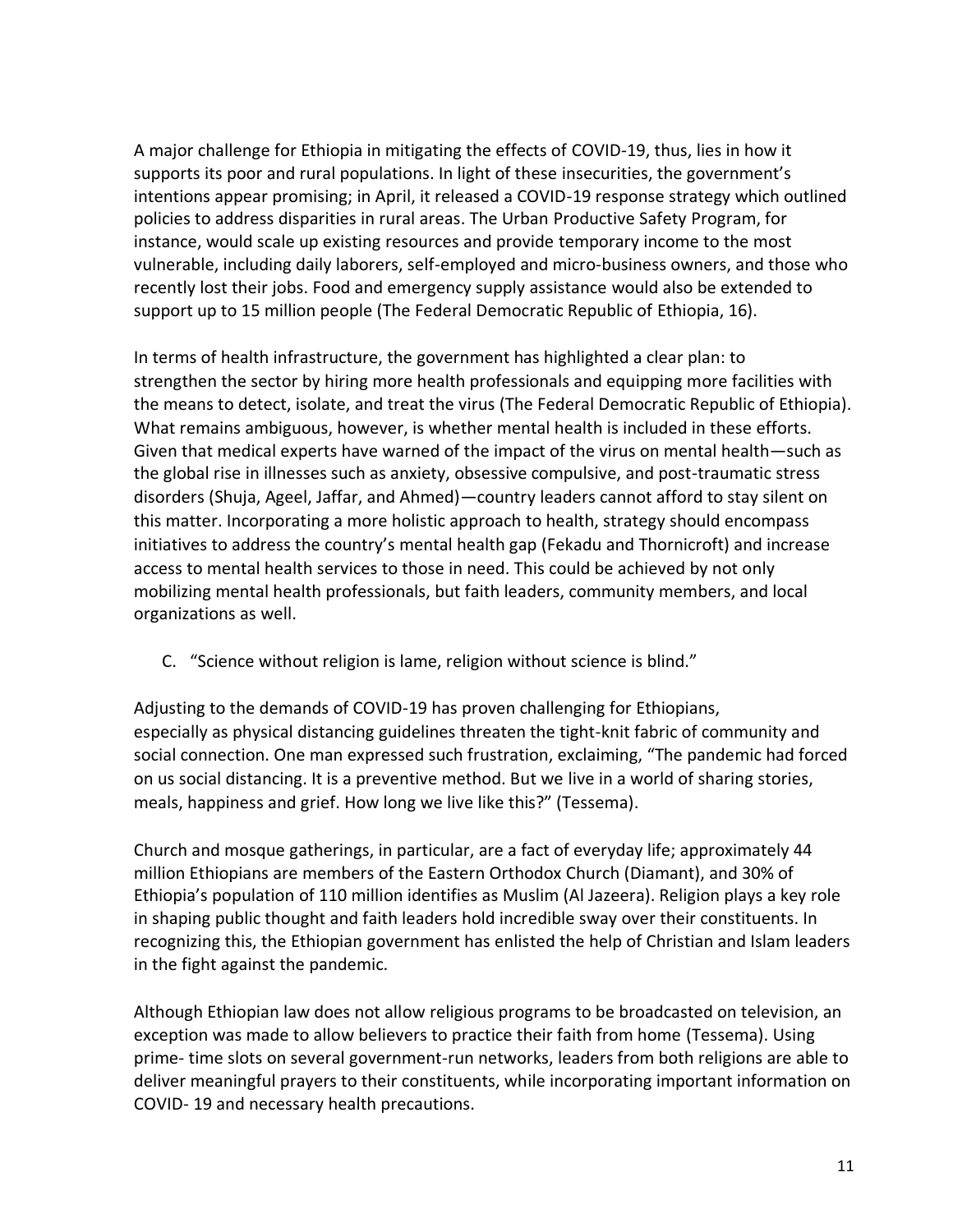Cultivating an approach that welcomes both faith and science is particularly crucial in an era of misinformation. Among the devout, myths pertaining to divine deliverance, or the effectiveness of traditional remedies, for instance, can be especially harmful. One example of this is when Protestant prophet Israel Dansa told his thousands of followers that he "saw the virus completely burn into ashes" (Global Voices). While such musings are comforting, they are entirely misleading. People are likely to believe what they hear if it comes from a respected figure, which is precisely why religious and faith leaders hold great power in this time of uncertainty.

Similarly, grassroots organizations, especially faith-based groups are equally powerful, because they, like well-known leaders, possess an invaluable resource: trust. Perhaps this is why Ethiopia has also recruited another key demographic in the fight against COVID-19: women and community organizers. Reuters, for instance, reports that the government has enlisted an army of women to help combat the virus by spreading awareness, improving hygiene practices, and monitoring cases (Wuilbercq). When working with faith leaders and believers, these women do negate their religious beliefs or prayers, but rather, work to reinforce lessons around preventive measures and habits. By embracing both belief systems, community organizers are able to bridge the gap between science and faith, and in turn, demonstrate how both can be utilized in the fight against COVID-19.

### **Part II: Resources**

In response to the rapid spread of the coronavirus and its growing impact on the world economy, the Ethiopian Government released a COVID-19 Economic Impact Assessment and Policy Response Plan. This document provides a comprehensive overview of the projected effects of the virus on economic activity, trade, and development on the global, continental, and national levels. This document also outlines the country's strategies for mitigating financial crisis through a series of interventions, namely by a) strengthening the health sector, b) protecting vulnerable populations by providing temporary income and scaling up existing social safety net programs, c) addressing inevitable job loss, and d) supporting businesses and MSMEs (micro, small, and medium enterprises).

[https://mcusercontent.com/312c70b9c8d4a8821b6f344a2/files/6af83e03-994e-43be-85c7-](https://mcusercontent.com/312c70b9c8d4a8821b6f344a2/files/6af83e03-994e-43be-85c7-531c34691456/COVID19_Economic_Impact_Assessment_and_Policy_Response_Plan_Revised_April_2020_1_.pdf) [531c34691456/COVID19\\_Economic\\_Impact\\_Assessment\\_and\\_Policy\\_Response\\_Plan\\_Revised](https://mcusercontent.com/312c70b9c8d4a8821b6f344a2/files/6af83e03-994e-43be-85c7-531c34691456/COVID19_Economic_Impact_Assessment_and_Policy_Response_Plan_Revised_April_2020_1_.pdf) [\\_April\\_2020\\_1\\_.pdf](https://mcusercontent.com/312c70b9c8d4a8821b6f344a2/files/6af83e03-994e-43be-85c7-531c34691456/COVID19_Economic_Impact_Assessment_and_Policy_Response_Plan_Revised_April_2020_1_.pdf)

The Ethiopian Ethiopian Ministry of Health provides daily updates on confirmed COVID-19 cases, testing, and guidelines, accessible via the Ethiopian Public Health Institute (EPHI): <https://www.ephi.gov.et/index.php/public-health-emergency/novel-corona-virus-update>

Accompanying updates and infographics are also published on the Ministry's official Twitter page:

<https://twitter.com/FMoHealth>

The Ethiopia Country Office of the World Health Organization (WHO) has published a series of COVID-19 response bulletins with relevant information on coronavirus surveillance, medical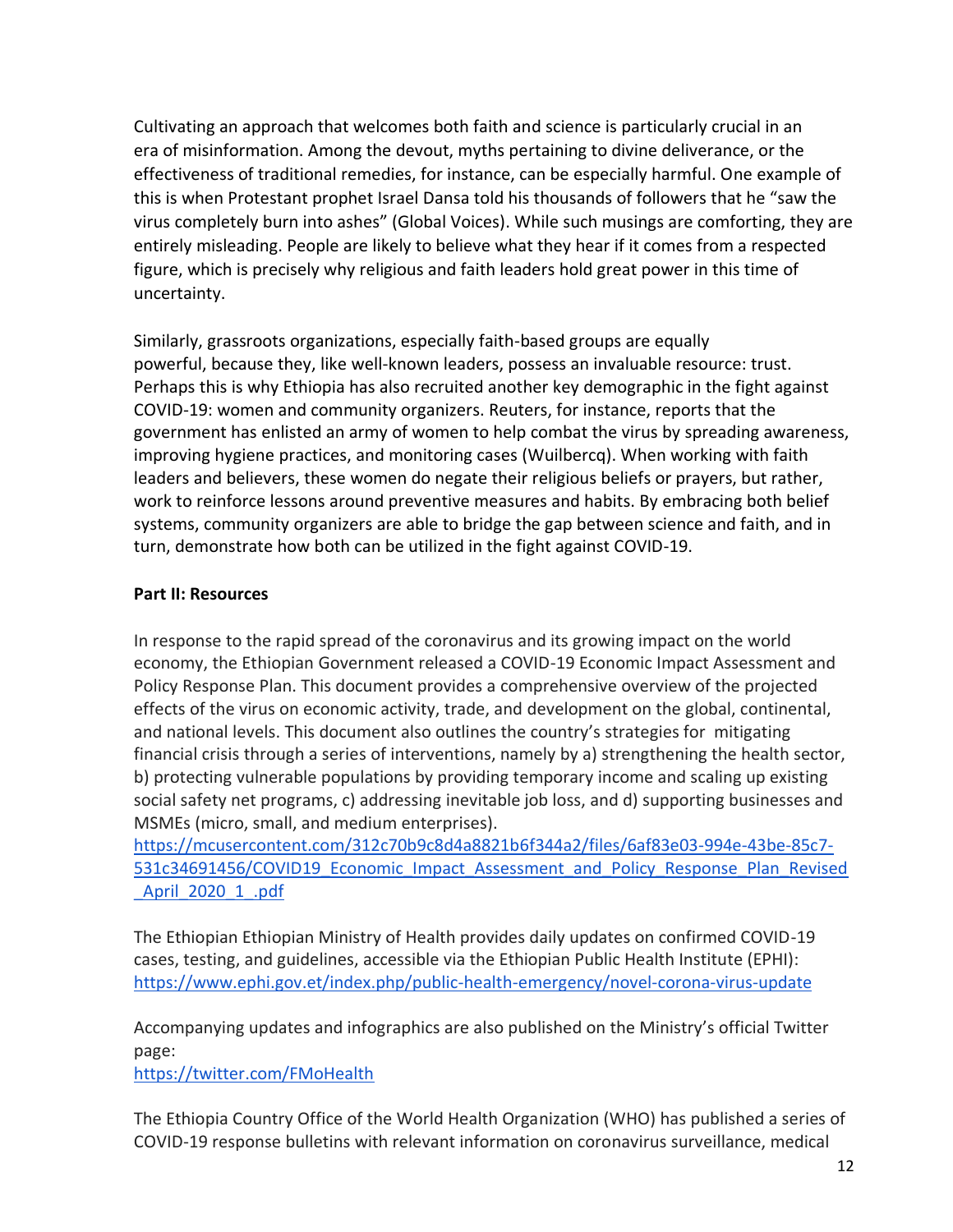treatment and developments, outgoing public health announcements, and the like: <https://www.afro.who.int/countries/publications?country=30>

Other resources include:

- [Tracking COVID Cases in Ethiopia](https://public.tableau.com/profile/mahletkonjitsolomon#!/vizhome/EthiopiaCOVID-19Cases/CaseMap)
- [Ethiopian Airlines COVID-19 Travel Updates Page](https://www.ethiopianairlines.com/aa/travel-updates/covid-19)

[USAID COVID-19 Resources Page \(publications in English, Amharic, and Oromo\)](https://www.usaid.gov/ethiopia/covid-19-resources)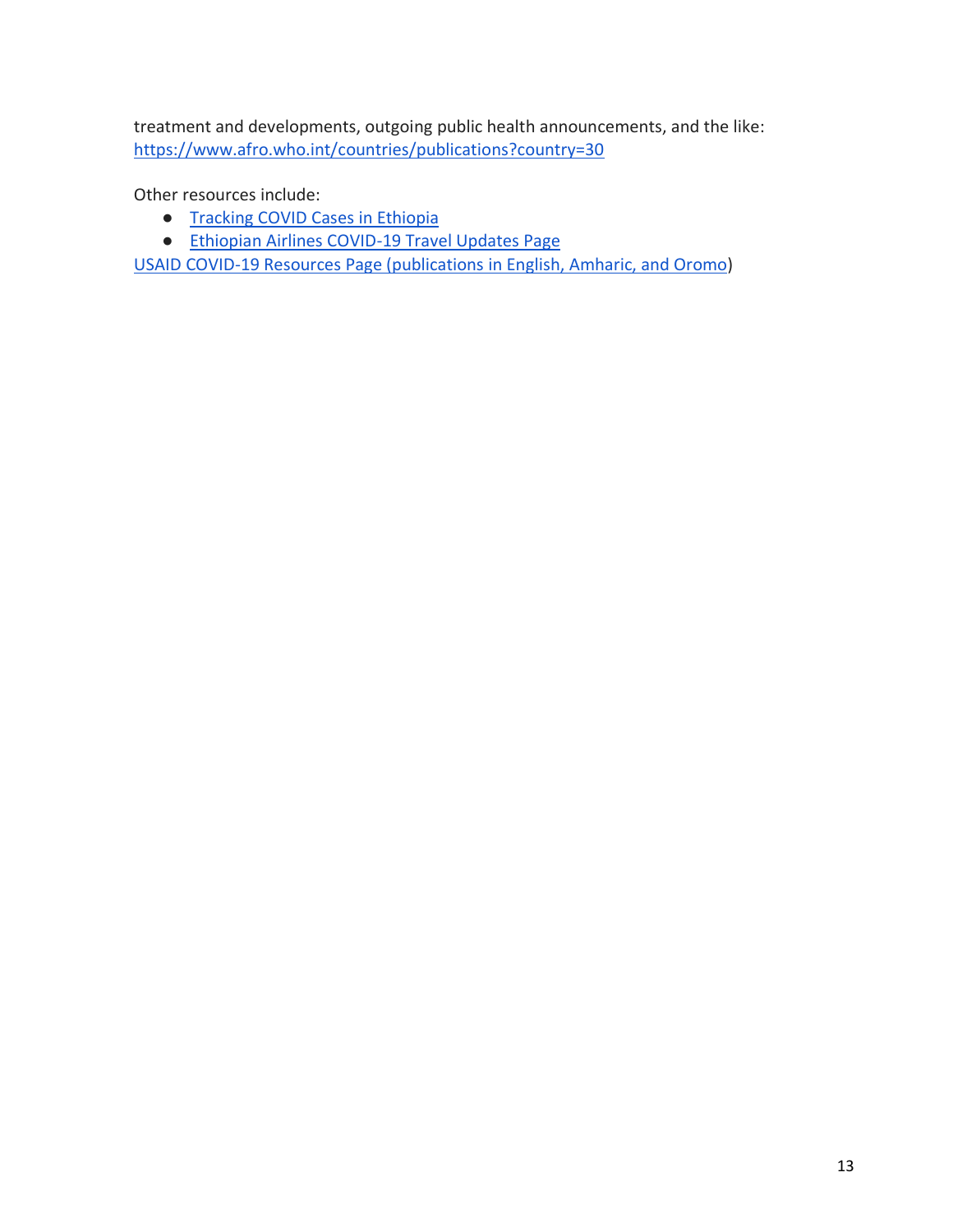# **Nigeria**

by Nnenne Ogbonnaya

Prior to COVID-19 in Africa, a deadly and widespread virus that was ravaging Africa and quickly mutating each day, was Ebola. Ebola is a virus that causes severe bleeding and organ failure and can lead to death. This wide-spread disease took over most part of the African continent. The ebola epidemic is an important outbreak because it changed the way that countries will handle infectious diseases for the citizens of the affected countries.

Nigeria is a special African nation because it was fast and responsive to the Ebola crisis. Three very important fundamental rules were followed when approaching sick individuals: locate through tracing and potential contacts; ongoing isolation of said persons; rapid isolation and treatment (Courage, 2014).



William Schaffer, chair of the Department of Preventive Medicine and infectious disease at Vanderbilt University stated that what Nigeria did was routine and regular—but vigorous and rigorous—public health practice. Nigerian medical officials identified cases early ensuring low numbers that were able to be surveillance and treated.

Present day issues arise with COVID-19, so all eyes are on Nigerians and other neighboring countries and the rest of the world. So far, the statistics read really well. There are record low numbers compared to the rest of Africa. With over 190 million in population, under two dozen deaths have been reported country-wide in Nigeria.

It must be said that Nigeria does lack medical equipment to track the number of cases precisely, but Nigeria is an advanced country, in that Nigeria holds the 3rd highest economy in Africa, and powers more European countries through light and oil then most countries outside of Africa. Nigeria statistically has the means of reporting cases, but Western media has taken part in continuously questioning Nigeria's low numbers. Factually, most Nigerians dying of COVID-19 have been from Lagos. Lagos is the most populated city Nigeria has because it is a major hub for foreigners and travelers abroad. According to the Nigeria Centre for Disease Control (NCDC), a day-to-day database made to update on COVID-19, has reported that although over 1,000 people are sick, only about 9 of them have actually died from the disease. The NCDC has been investigating this epidemic for the past 3 years (Wight, 2020). Medical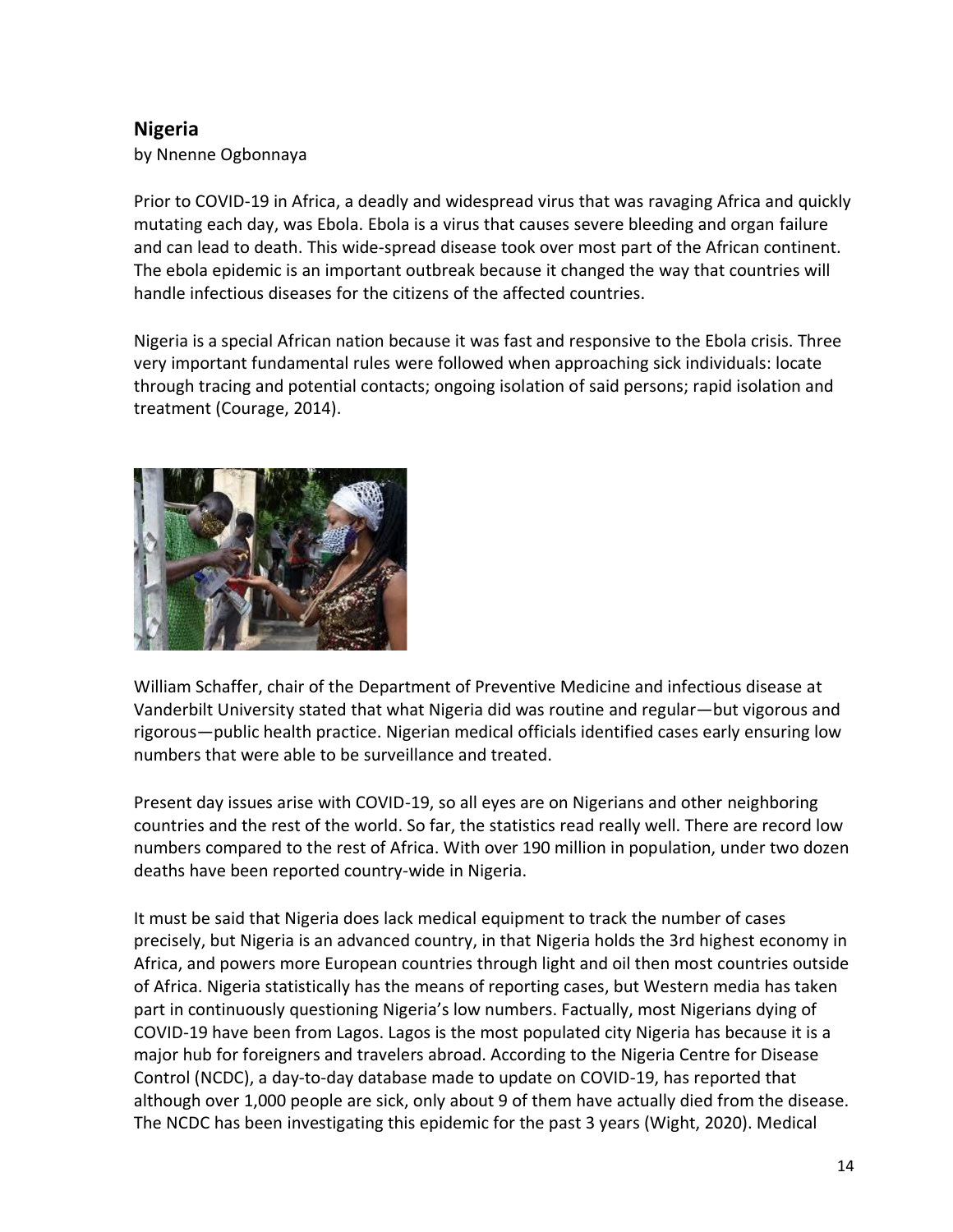professionals have confirmed they have been in contact with countries outside of the West to test and monitor the disease. Nigeria is a strong country that has been detecting, preventing and monitoring COVID-19 (Campbell & McCaslin, 2020).

The United States and other western countries can learn from Nigeria that coordinating, tracking, and monitoring cases, will help make COVID-19 numbers decrease. An important note to add is that this is not just a government issue but a societal issue. People need to see others as community members and not as just neighbors who live 3 feet away from them. People need to see each other as friends and family. We watch over each other and this makes complying with self-quarantine.

Most Nigerian people who have no access to hospitals have made such a difference in keeping this infectious disease at bay. I believe that Africans Nations will be leading other countries with prevention and treatment.

#### References

Campbell, J., & McCaslin, J. (2020, April 28). How Nigeria Has Responded to COVID-19 So Far. Retrieved May 3, 2020, from https://www.cfr.org/blog/how-nigeria-has-respondedcovid-19-so-far

Courage, K. H. (2014, October 18). How Did Nigeria Quash Its Ebola Outbreak So Quickly? Retrieved May 3, 2020, from https://www.scientificamerican.com/article/how-did-nigeriaquash-its-ebola-outbreak-so-quickly/

Wight, A. (2020, March 24). What The US Could Learn From Nigeria's Response To The COVID-19 Coronavirus Outbreak. Retrieved May 3, 2020, from https://www.forbes.com/sites/andrewwight/2020/03/24/what-the-us-could-learn-fromnigerias-response-to-covid-19/#7f11e0da5637

——————————————————————————————————————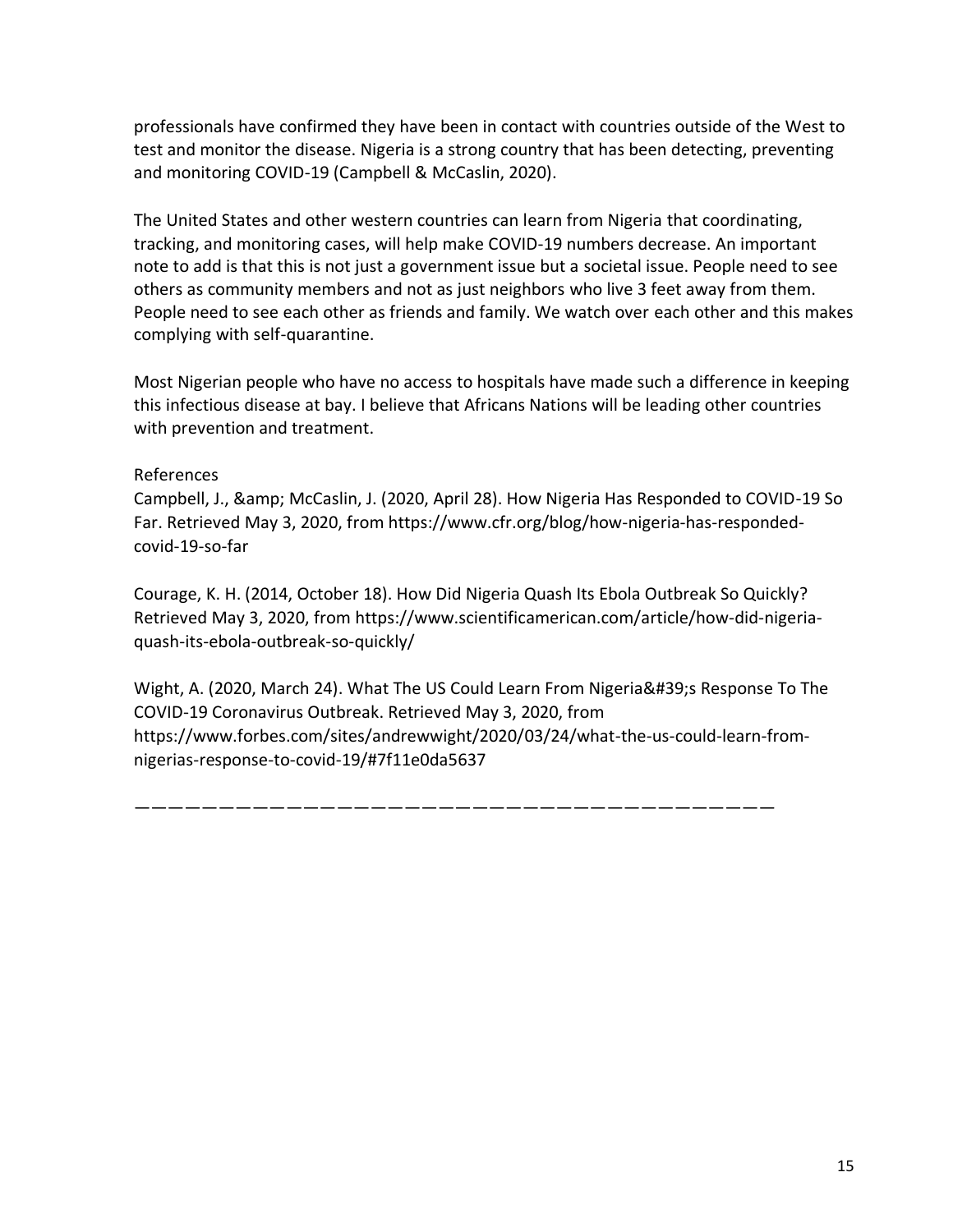# **South America**

### **Brazil**

by Ana deCota

#### **Overview**

Brazil, a country with a population of over 212 million people, is a multi-cultural nation with a complex social social-economic structure inherited from the times of its colonization. How can a country be so rich and so poor? For instance, Brazil's six richest men have the same wealth as the poorest 50 percent of the population; around 100 million people (Brazil: extreme inequality in numbers. 2019, October 20). This social-economical inequality unleashes a set of chronic issues. The typical life of the less privileged demographics in Brazil is a reality of hardships that include poor sanitation, high crime rates, and poor access to quality health care. In this context, a crisis with the dimension of the COVD-19 poses a threat of unimaginable consequences, including the risk of a healthcare system collapse.

The Ministry of Health reported the first official Coronavirus case in the country on February 26, 2020. A Brazilian citizen who has just returned from a trip to Italy was the first official case not only in Brazil but in Latin America. As of today, the country has officially 61.888 of confirmed cases, with 4.205 deaths. There is a growing number of reports associated not only with the spread of the virus but with the increase in the quantity of testing available. Currently, Brazil is testing 1.6 thousand citizens per million. São Paulo, the most populated city, is the epicenter, with 32.4% of all confirmed cases.

Paradoxically, Brazil has a Unified Health System, a program operating for over 30 years and used as a model around public health globally. But from its acclaimed design to the execution of its benefits, the program faces many barriers impeding optimal operation, especially around the lack of enough resources, bureaucracy, and corruption. Currently, there is an active articulation between the Unified Health System with the private healthcare sector to join forces and modulate some of the asymmetries of resources available. Nonetheless, it's hard to foresee if these efforts will secure the implementation of effective change in a desirable time.

It's important to note that in Brazil, just like in the USA, the current political scenario is characterized by extreme polarization. The far-right President Jair Bolsonaro — seen globally as one of the worst leaders in regards to the Coronavirus response — has dismissed the risks of the virus, eschewing all the scientific consensus on the required measures. He has called the Coronavirus a "little flu," pushed for the opening of schools, and was spotted at rallies not wearing a mask and exchanging handshakes with supporters.

#### **Mental Health**

Amongst the many challenges that resulted from the COVID-19 pandemic, mental health deserves important attention. An increase in alcohol and substance usage, besides the rise of domestic abuse, has been reported. The literature available around the immediate and longterm impact of quarantine reveals the relationship between isolation and negative psychological effects, including PTSD, anger, and confusion (Brooks, S. K., Webster, R. K., Smith, L. E., Woodland, L., Wessely, S., Greenberg, N., & amp; Rubin, G. J. 2020).

Brazil has long pushed for a progressive agenda around mental health concerns. A 2007 World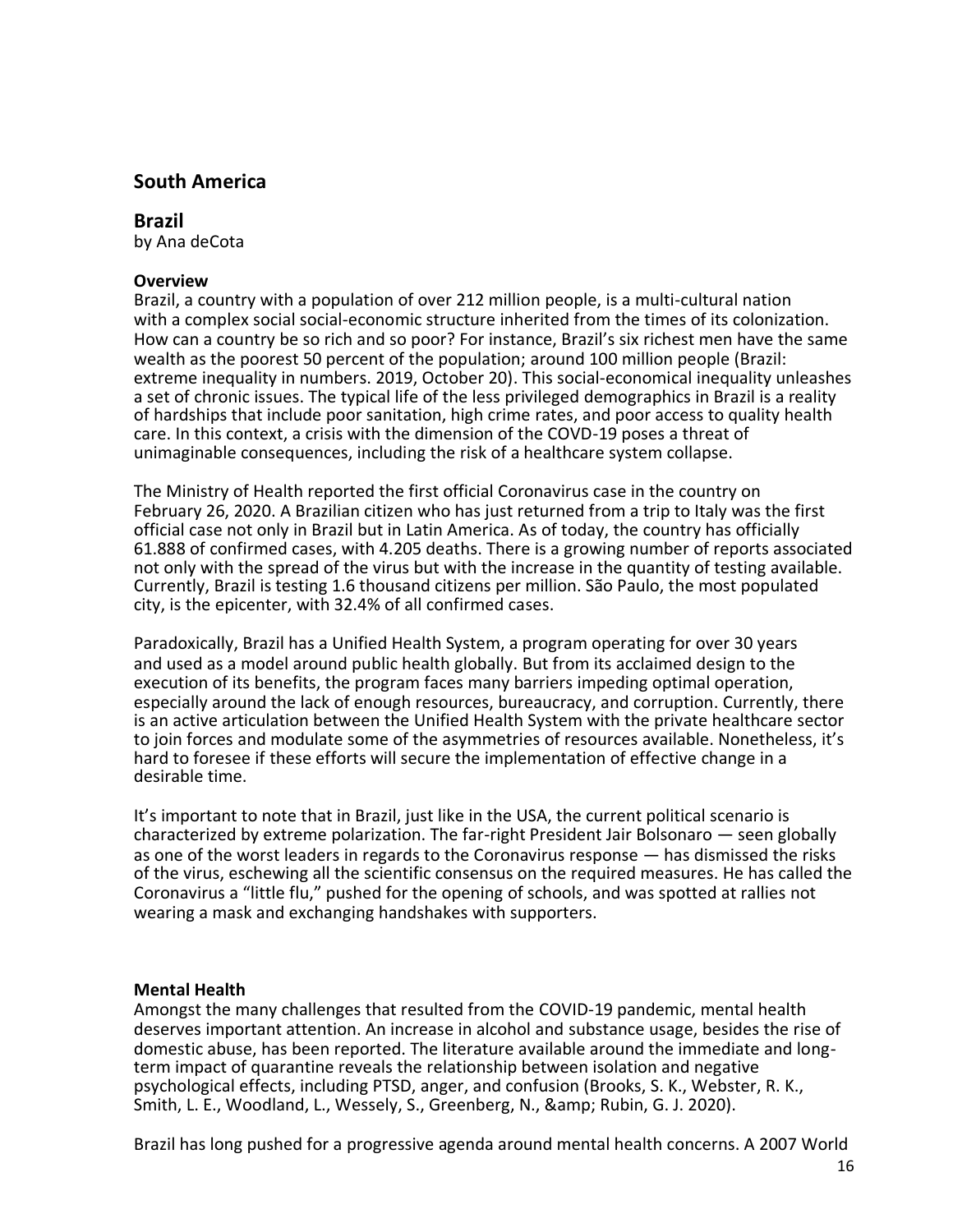Health Organization report (WHO-AIMS report Brazil December 2007) describes how the country had experienced benefits over the implementation of policies initiated in the '90s (Mental Health System Reform in Brazil. 2016, April 26) aiming to:

● Change federal funding patters

● Increase access to and developing community-based care for service users through the existing Psychosocial Services Network

● Promote recognition of people with mental disorders as citizens with full rights

During the pandemic, technology is playing a crucial role in the efforts of the Brazilian government in making resources available to the public. Below are some initiatives accessible at the moment in response to the COVID-19:

\*Movement "Todos por Todos ( All for All)" [https://www.gov.br/pt](https://www.gov.br/pt%20br/todosportodos/tecnologias_para_saude)  [br/todosportodos//tecnologias\\_para\\_saude](https://www.gov.br/pt%20br/todosportodos/tecnologias_para_saude)

With the tagline "Innovation against Coronavirus," this initiative was created to foster a collective effort able to provide support to the population during the COVID-19. The action offers tools for distance working, a database of updated important information about the virus,

and more. There is an option displaying all the technology available to help physical and mental

health, including all the partnerships that provide guided mediation, telemedicine, nutritionist, and psychologists for free either for 30 days or during the whole duration of the quarantine.

\*The Ministry of education in partnership with the Brazilian Company of Hospital Services (EBSERH) are providing psychological services to healthcare professionals [https://www.gov.br/ebserh/pt-br/comunicacao/noticias/hospitais-da-rede-ebserh-oferecem](https://www.gov.br/ebserh/pt-br/comunicacao/noticias/hospitais-da-rede-ebserh-oferecem-%20apoio-psicologico-a-profissionais-de-saude)[apoio-psicologico-a-profissionais-de-saude](https://www.gov.br/ebserh/pt-br/comunicacao/noticias/hospitais-da-rede-ebserh-oferecem-%20apoio-psicologico-a-profissionais-de-saude)

\*The Ministry of Women, Family, and Human Rights is campaigning for the importance of the use of social media and technology as instruments in the maintenance of social connections. "isolation doesn't mean to be alone." The initiative is directed primarily to the youth and uses their own social media as a way to spread the message.

Instagram: [file://localhost/www.instagram.com:snjuventude](/www.instagram.com:snjuventude%20Facebook/www.facebook.com:snjuventude)  [Facebook/www.facebook.com:snjuventude](/www.instagram.com:snjuventude%20Facebook/www.facebook.com:snjuventude)

\*The Ministry of Health developed an App designed to spread accurate information around COVID-19. The content includes symptoms, required actions, mapping of nearby health unities,

and more.

For Android: <https://play.google.com/store/apps/details?id=br.gov.datasus.guardioes> For IOS: [https://apps.apple.com/br/app/coronavírus-sus/id1408008382](https://apps.apple.com/br/app/coronav%C3%ADrus-sus/id1408008382)

\*The Ministry of Women, Family, and Human Rights developed an App that enables citizens to report on the case of domestic and child abuse, with the capacity for pictures and videos. The idea is that technology provides a safer and more private platform for the victims. It is available for Android / iOS

#### **References**

Brazil: extreme inequality in numbers. (2019, October 20). <https://www.oxfam.org/en/brazil-extreme-inequality-numbers>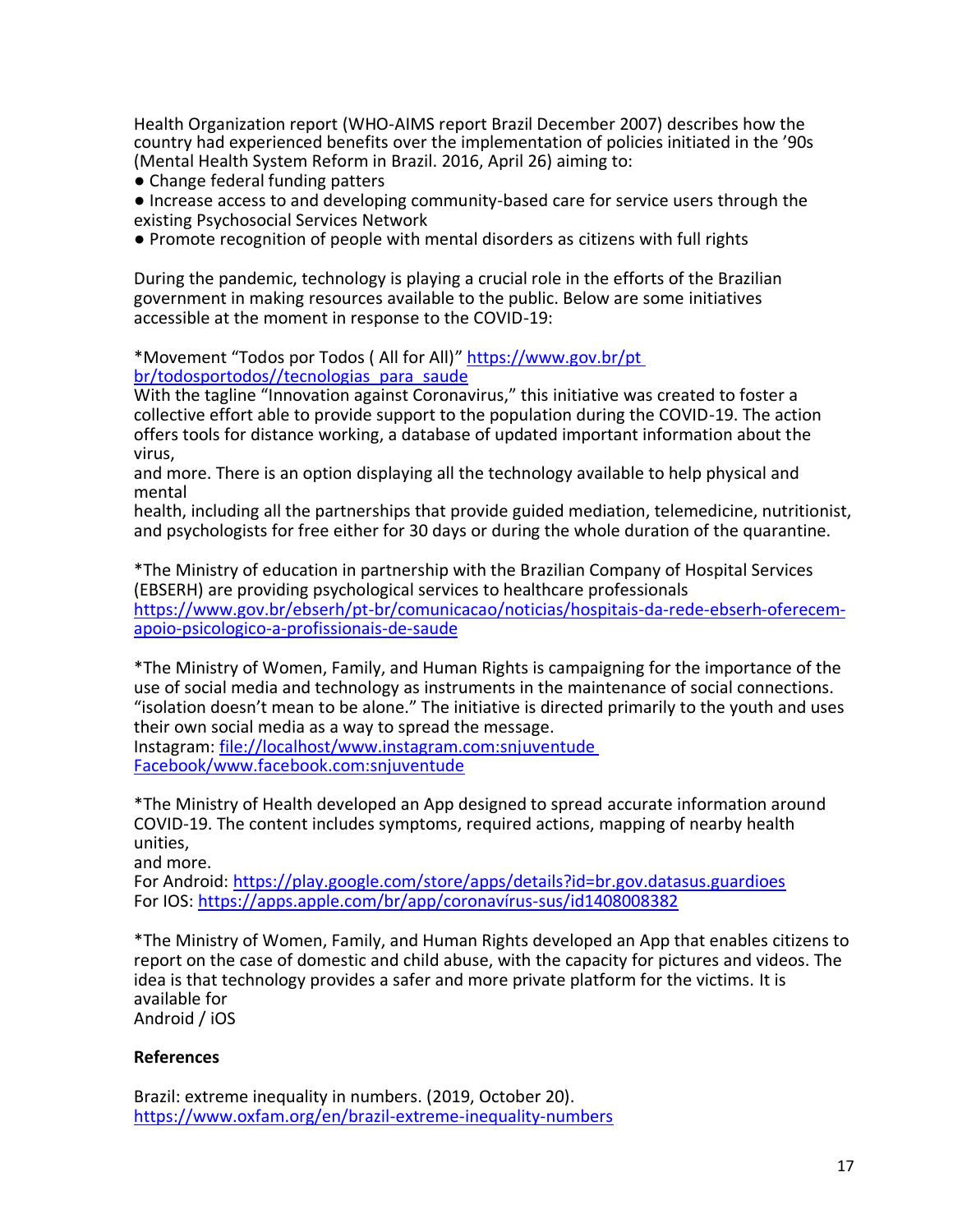Brooks, S. K., Webster, R. K., Smith, L. E., Woodland, L., Wessely, S., Greenberg, N., & Rubin, G. J. (2020). The Psychological Impact of Quarantine and How to Reduce It: Rapid Review of the Evidence. SSRN Electronic Journal. doi: 10.2139/ssrn.3532534

Mental Health System Reform in Brazil. (2016, April 26). <https://www.mhinnovation.net/innovations/mental-health-system-reform-brazil>

WHO-AIMS report Brazil December 2007. (n.d.). [https://www.who.int/mental\\_health/evidence/who\\_aims\\_report\\_brazil.pdf](https://www.who.int/mental_health/evidence/who_aims_report_brazil.pdf)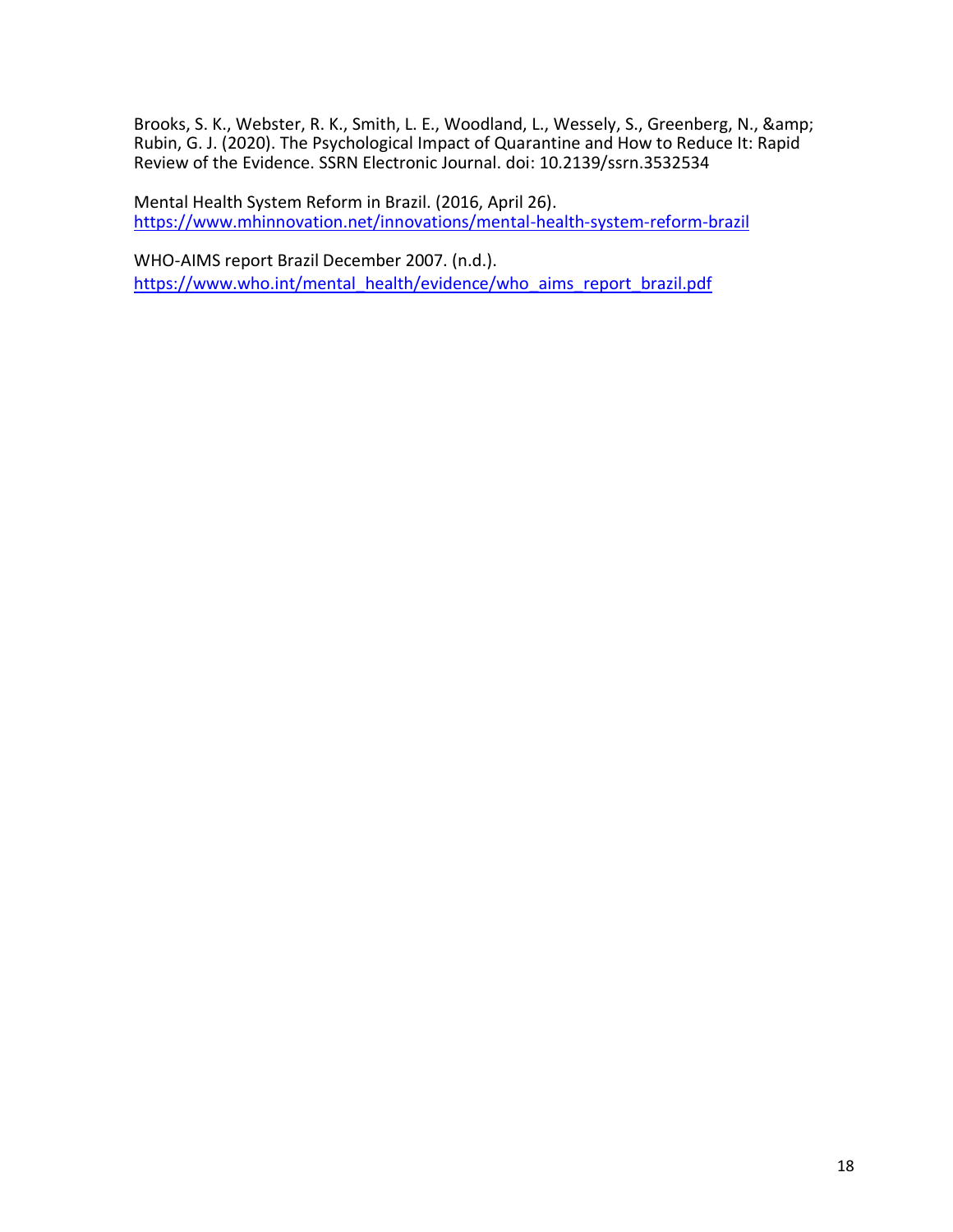# **ASIA**

**Japan** by Emi Shimizu

## **Part I: Overview: How Japan is dealing with COVID-19**

As of May 1, 2020, there have been 14,281 COVID-19 cases confirmed in Japan based on the number

of PCR tested positive patients. According to the report issued by the Ministry of Health, Labor and Welfare (MHLW) total number of people who tested for PCR was 174,150. Approximately, the number of people who received PCR test has increased by 8,541 per day and who was PCR test positive has increased by 150-200 in April and May. Among the 14,281 cases tested as positive, 8,642 were cases with no symptoms, 1,031 were cased without symptoms, and 4.608 were under confirmation of the symptom. 11,568 cases need inpatient treatment, including 3.981 recoveries that have already been discharged from hospital, and 432 death.

## **Impact on mental health**

With the spread of COVID-19 infection, more and more people are feeling depressed and complaining of symptoms, such as anxiety, impatience, and depression. This has become so-called "Corona Depression."

Citizens who have been living a normal life have complained of symptoms such as "afraid to go out", "suffocating", "cannot sleep" especially in urban areas such as Tokyo and Osaka.

Similar symptoms and cases occurred during the Great Hanshin Earthquake and the Great East Japan Earthquake. As a result of being withdrawn from work and losing work, and losing their home and being forced to live living in temporary housing, many people have been diagnosed with depression, and their symptoms have worsened.

Due to the spread of the COVID-19 infection, an emergency declaration is being issued to all prefectures during the month of May.

It is easy for people to develop these symptoms of depression, when the majority of the people cannot move due to the orders from the government to refrain from going out or taking leave.

In order to ameliorate the progress of "Corona Depression", many mental health counseling services have been developed to be offered online. According to the report from MHLW, 1,739 people were received the mental health counseling offered by the local government in Japan from February 7 to March 31, a number which has increased by more than 30% in April.

What brings people to the counseling are: anxiety about morbidity such as afraid of infection and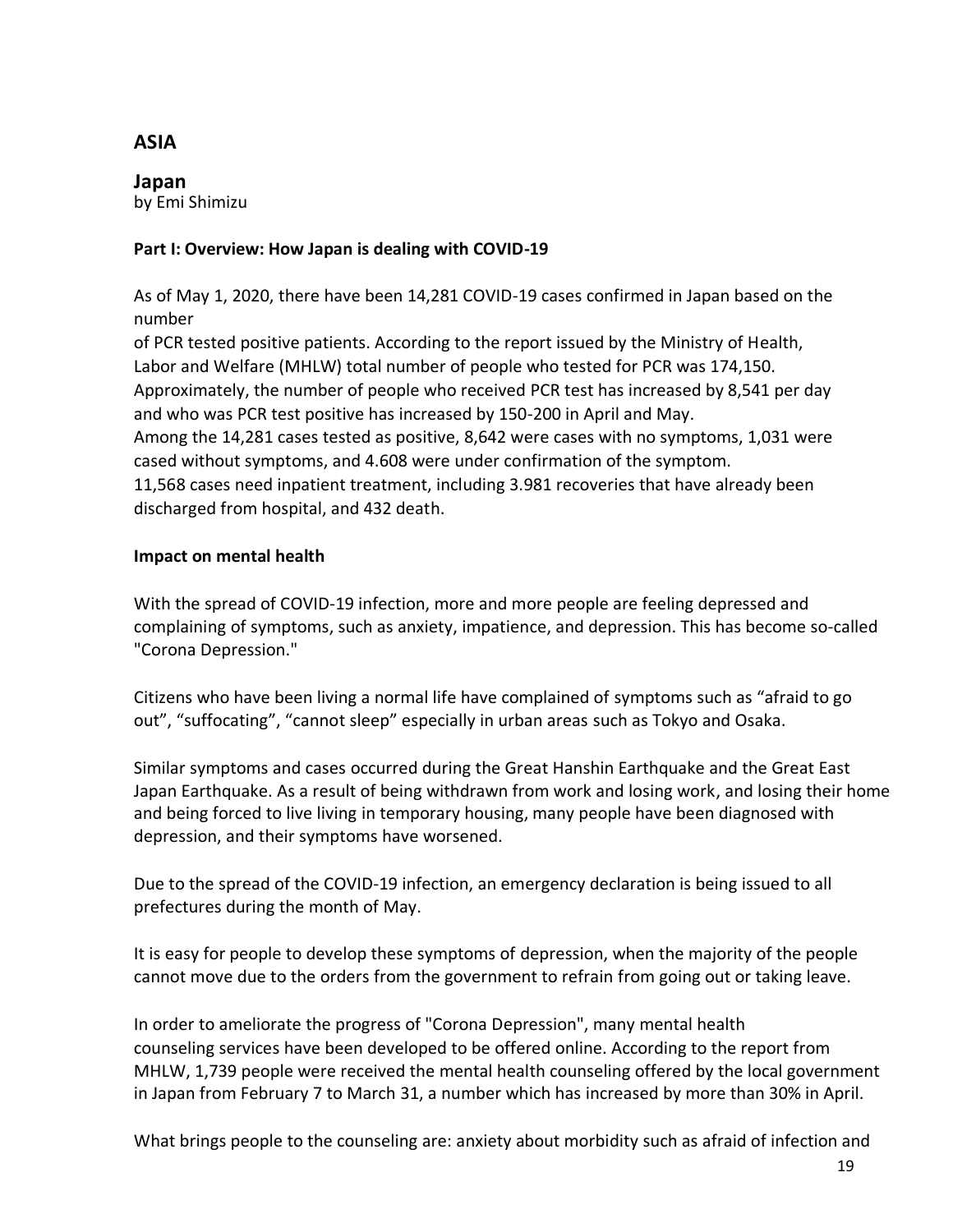not going out, anxiety about life, fatigue including stress from the care for children, financial uneasiness, acute insomnia and suicidal thoughts, and fatigue/ shock to news coverage and countermeasures including short of mask and medical resources.

Another problem is suicide. Due to the Corona recession, the cumulative number of suicides is reported to have increased from 140,000 to 270,000. The Kyoto University research group "Resilience Research Unit" (led by Professor Satoshi Fuji) announced a shocking estimate on April 30. According to trial calculations, past data demonstrate a correlation between a decline in real GDP growth and an increase in unemployment and suicide. Assuming that the actual GDP in 2020 will be minus 14.2% due to the economic recession caused by COVID-19, referring to private sector calculations, the number of suicide could drastically increase. At the peak of the unemployment rate reaching 6.0-8.4%, the number of suicides per year is 34,449-39,870 (up 14,280-19,701 from 2019). After the peak, the economy will recover and the unemployment rate will decline, but it will take 19 to 27 years for the annual number of suicides to return to the level of 19 years ago, and the cumulative number of suicides will shockingly increase from 140,000 to 270,000.

### **In the future**

Some people insist that economic activity should be resumed where the local infection rate is low. However, as mentioned at the beginning of this reoprt, the period during which emergency measures should be taken under the declaration had been extended one month to the end of May. There seems to be misunderstanding and miscommunication between the people in government and people who live their "real" life, running their own business, caring for their children all day long with doing their work at home, and even suffering from domestic violence. It may be difficult to have a solution to prevent the public health infections such as the pandemic, while also enforcing measures to prevent the viral spread such as lockdowns and also to prevent the deterioration of economic activities at the same time, so there is no perfect solution.

Importantly, two factors must be kept in mind -- preventing the number of deaths due to people's desperation over the economic downturn, and addressing depression symptoms due to the pandemic – while giving priority to controlling the number of Covid-19 infections and deaths.

#### **Part II Resources**

\* Information for economic measure, mental health care service flyer issued by the Ministry of Health, Labor and Welfare <https://www.mhlw.go.jp/content/10900000/000622924.pdf>

\* Information about Coronavirus Disease (COVID-19) [https://www.mhlw.go.jp/stf/seisakunitsuite/bunya/newpage\\_00032.html](https://www.mhlw.go.jp/stf/seisakunitsuite/bunya/newpage_00032.html)

\*Government measures: The Basic Policies Latest, Revised on April 16,2020 Basic Policies for Novel Coronavirus Disease Control by the Government of Japan <https://www.mhlw.go.jp/content/10900000/000620734.pdf>

\*【Press Conference The case of the coronavirus April 23,202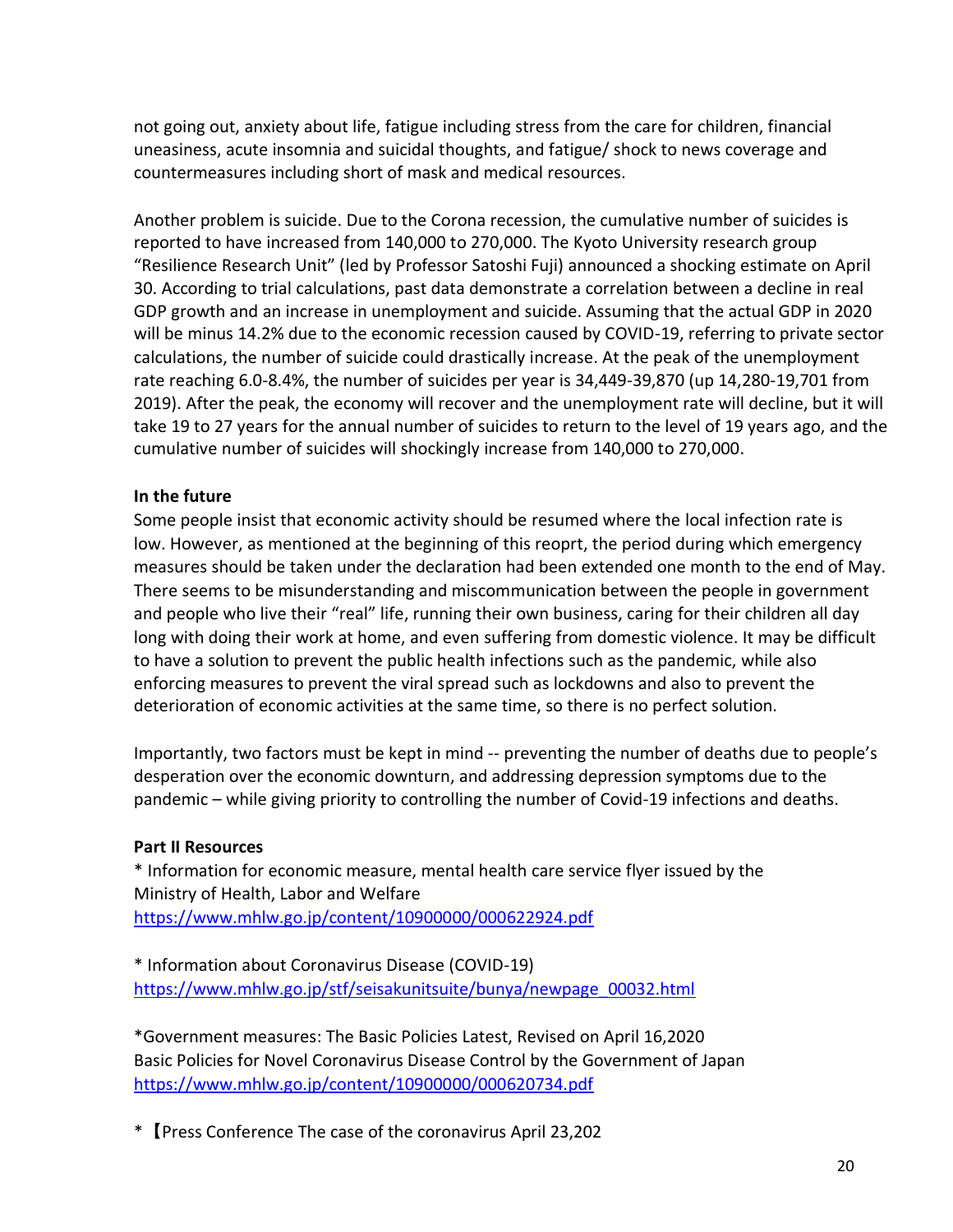YouTube video

6. Figure 1: [COVID-19] Declaration of a State of Emergency in response to the Novel Coronavirus Disease [22KB]

7. Figure 2: Basic Policies for Novel Coronavirus Disease Control by the Government of Japan (Summary) [114KB]

8. Figure 3: Updates on COVID-19 in Japan [2,172KB]

9. Figure 4: Emergency Economic Measures for Response to COVID-19 [48KB]

10. Figure 5: Changes in the number of passengers going through ticket gates of major stations [396KB]

11. Figure 6: Analysis of demographic changes in designated prefectures under special caution (as of 15:00, April 22)

12. Preventing outbreaks Preventing Outbreaks of the Novel Coronavirus

13. METI's Support Measures for Companies Concerning the impacts of the Novel Coronavirus Disease (Ministry of Economic, Trade and Industry, METI) **[https://www.meti.go.jp/covid-19/](https://www.meti.go.jp/covid-19/China)**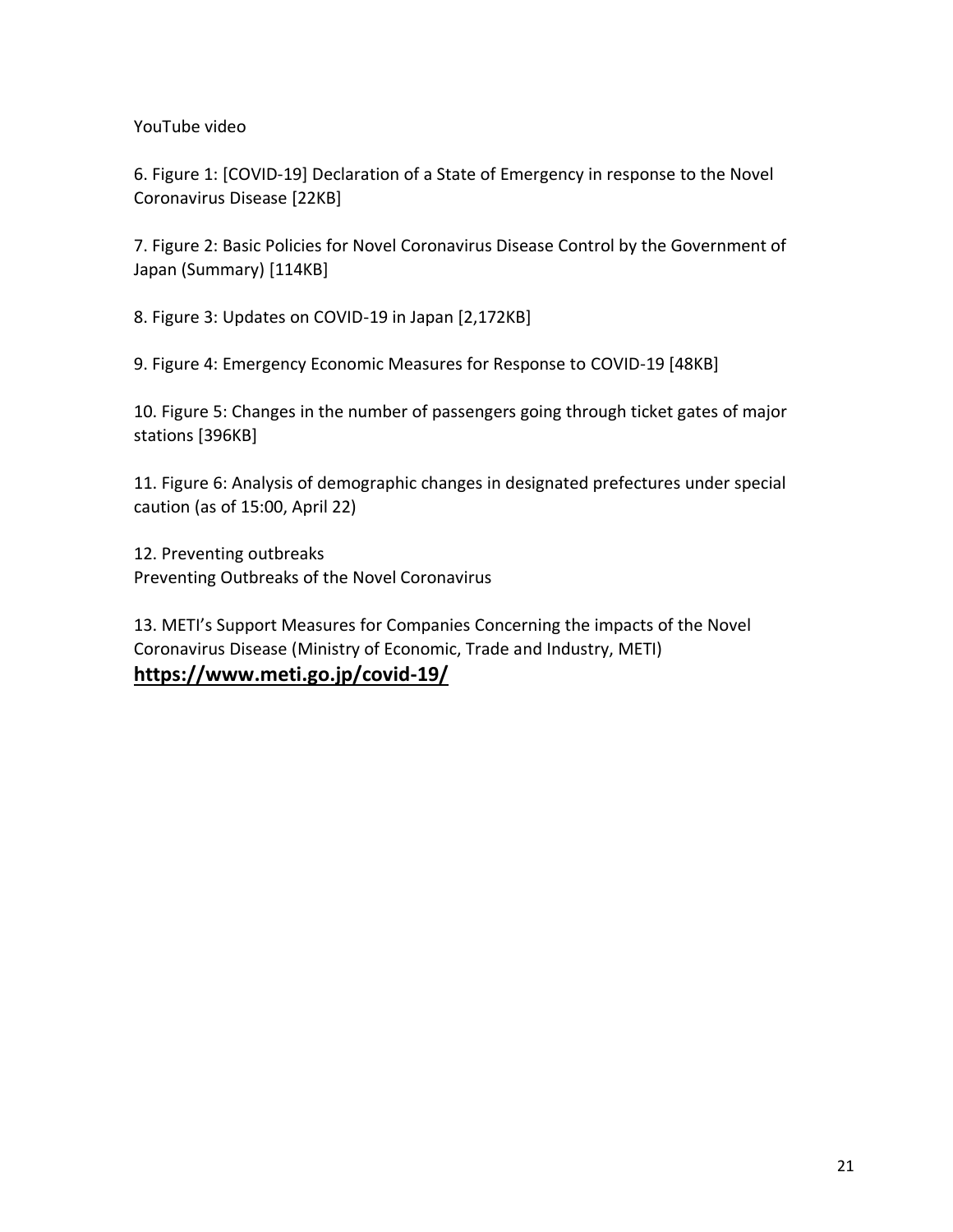# **[China](https://www.meti.go.jp/covid-19/China)**

by Xiya Li

# **Overview**

Currently, there are 84,338 confirmed cases; 4,642 deaths; and 77,474 recovered cases regarding the Covid-19 in China.

In late February as coronavirus infections fermented in Wuhan, China, the government required people to shelter in place, and only one of the family members could go outside to buy daily necessities. Caretakers were ubiquitous and they took responsibility as security guards. In the beginning of the pandemic, people were afraid and wary in fighting this illness. Then, as many restrictions were published, people's caution had changed to habitual behavior. People were more vigilant and serious in handling this challenging moment, such as they wore facemasks every day and they did not attend social activities, even though this time period was Spring festival when families and people congregate and celebrate. People were adjusting to the new life and they realized there would be a long battle.

The government responded quickly to suspend and close all the entertainment places, such as theater and restaurants. Domestic travel organizations required quarantine upon arrival at destination for at least 14 days; currently, as the pandemic was globally spread, the government reduced international flights which fly to China. When overseas population returned back to China, they would be directly sent to quarantine facilities and quarantine for at least 14 days.

Moreover, in China, patients who were confirmed to have the coronavirus were sent to an isolation center or hospital; and the government provided free testing for the Covid-19. In order to provide effective medical services, China built new hospitals which provided 1,000- 1,300 beds to fight the Covid-19. Those hospitals were created in only one week.

# **Resources**

The Government of China provided up to date statistics regarding COVID-19, at [https://voice.baidu.com/act/newpneumonia/newpneumonia/?from=osari\\_pc\\_3T](https://voice.baidu.com/act/newpneumonia/newpneumonia/?from=osari_pc_3)he Government of

China has elaborated guidelines on monitoring and checking through the Coronavirus (National Health Commission of the People's Republic of China): <http://www.nhc.gov.cn/xcs/nwwd/202003/5101a70947fa424c878c6fe0c30b9534.shtml>

Central China Normal University provided psychological assistance through a 24/7 hotline.

[http://www.moe.gov.cn/jyb\\_xwfb/s5147/202002/t20200227\\_424692.html](http://www.moe.gov.cn/jyb_xwfb/s5147/202002/t20200227_424692.html)

Other China resources available include: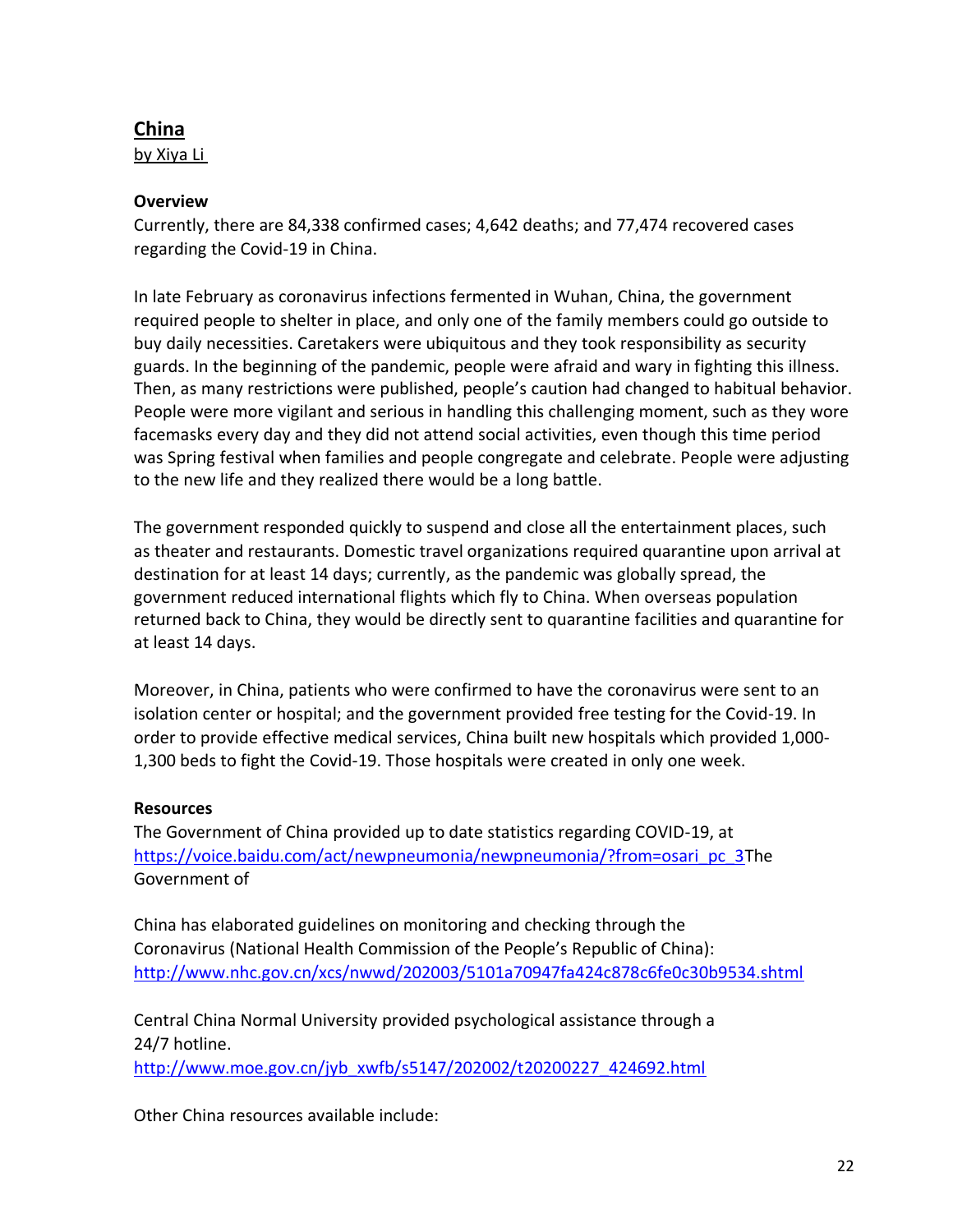CDC China: <https://chinese.cdc.gov/coronavirus/2019-ncov/index.html>

National Health Commission of the People's Republic of China---Mental Health Handbook (COVID-19):

<http://www.nhc.gov.cn/xcs/kpzs/202002/ce2207e7ac39419293c510f6900434fc.shtml>

Ministry of Education---Guiding the Education Community Through the COVID-19 Pandemic:

[http://www.gov.cn/zhengce/zhengceku/2020-03/31/content\\_5497514.htm](http://www.gov.cn/zhengce/zhengceku/2020-03/31/content_5497514.htm)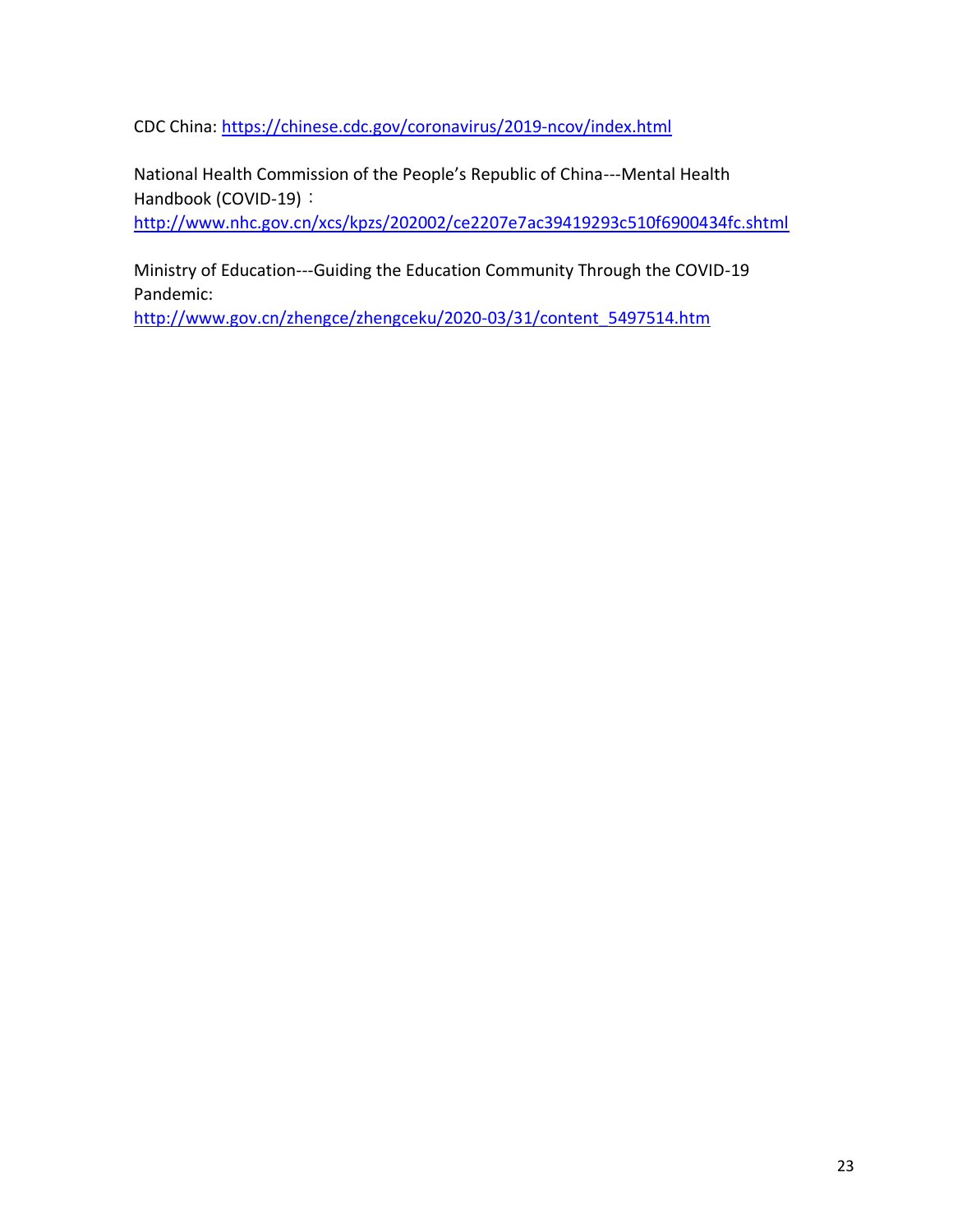# **Taiwan by Amanda Vazquez**

## **Overview**

In late January, 2020, the novel coronavirus spread quickly out of central China. Taiwan, an island state in East Asia, was one of the first countries to respond efficiently and effectively. With a population of about 24 million inhabitants, Taiwan was one of the first countries to impose strict border control, due to their strong ties with mainland China. As of Sunday, April 5, Taiwan had less than 400 cases, while Australia, an island of similar population size and border ties had over 5,000 confirmed cases (Griffiths, 2020).

Taiwan's rapid response to the outbreak was a direct result of the many lessons learned from the Severe Acute Respiratory Syndrome (SARS) outbreak of 2003, as they were struck hardest alongside Hong Kong and southern China. Approximately 150,000 people were quarantined, and 181 passed during the SARS crisis (Griffiths, 2020). While the novel Coronavirus is far deadlier than the SARS outbreak, Taiwan was still able to react quickly by taking the danger of the virus more seriously at a governmental and societal level. In early January, before the virus had begun to spread, Taiwan had already begun implementing border control and requiring facemasks to become a routine (Griffiths, 2020).

While other countries were debating taking action, Taiwan had produced a list of 124 action items to protect public health that included policies and actions stemming far beyond border control regulations. Almost instantly, Taiwan banned travel from various parts of China, prohibited all cruise ships from docking at the island's ports, and introduced punishments for any persons violating stay-at-home orders (Griffiths, 2020).

Additionally, Taiwan increased domestic face-mask production and implemented island-wide testing for the virus. During their control phase, Taiwan banned exporting domestic facemasks to ensure a solid supply for their own people. As of April 1, Taiwan pledged to donate 10 million face masks to countries in need, increase their production of quinine, and share their use of technology to trace and investigate outbreaks (Griffiths, 2020). Despite its proximity to China, as of Friday, April 24, Taiwan has remained with fewer than 500 cases and only six deaths among its 24 million residents. Another contributing factor to the diligent response provided by Taiwan's officials is their open and transparent epidemic information platform. Through this platform, daily press conferences were held to provide explanations, information, and updates from relevant government departments, medical institutions and private social media accounts (Tu, 2020). To prevent disinformation from being spread across Taiwan, the government created "epidemic prevention for dummies" which includes simple graphic descriptions designed to share knowledge of epidemic prevention in large-scale networks and to disseminate appropriate guidance on prevention and control across the island (Tu, 2020).

Taiwan has a plethora of response teams such as non-profit organizations and advocates working to provide resources for mental health, and support for frontline health workers and institutions working to fight the spread of the virus. Below are some resources available right now in Taiwan.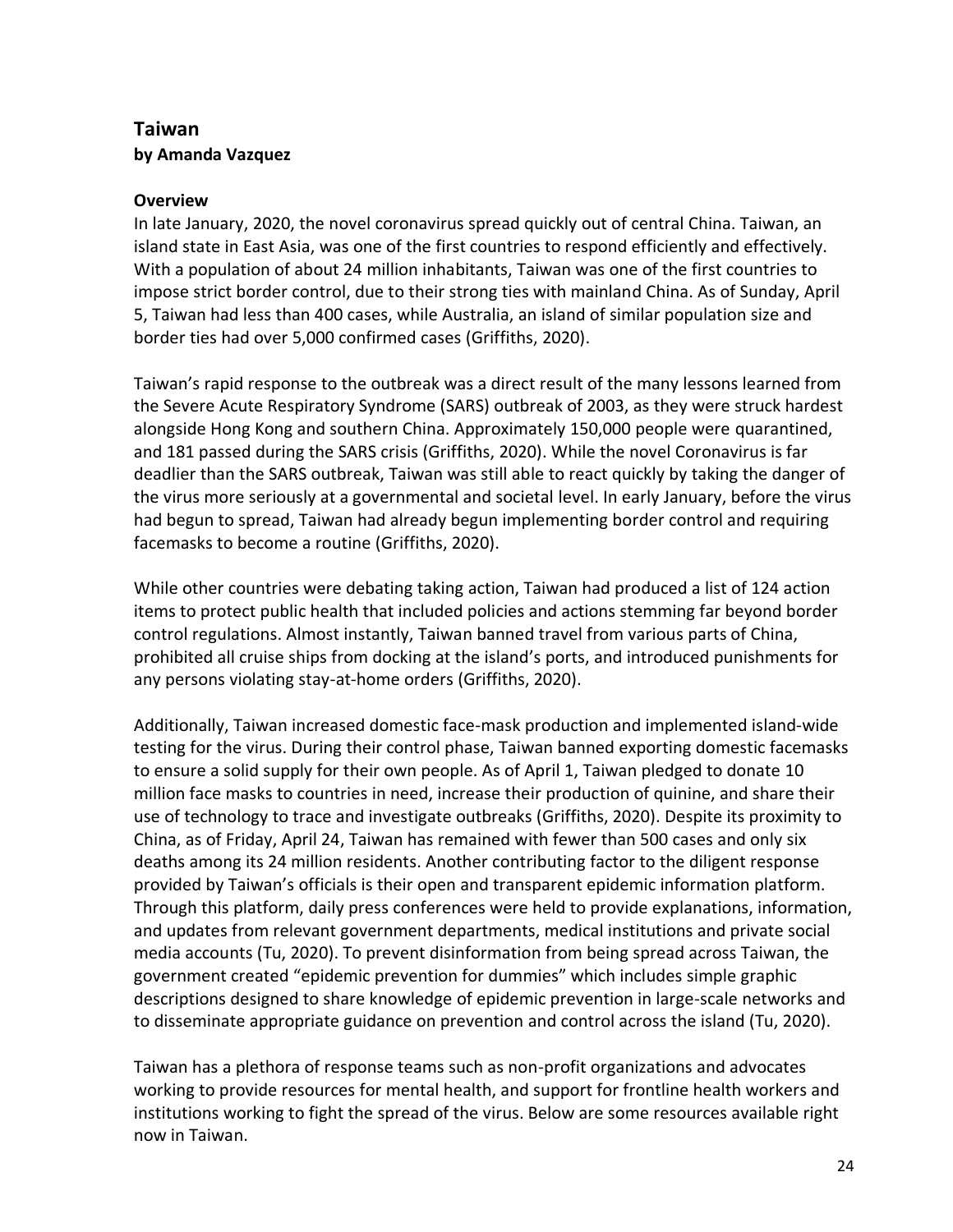Taiwan's unique universal access to public health services range from hospitals, community health centers, primary care clinics to outreach services including but not limited to mental health services. There are nearly 800 mental health service centers in Taiwan (Rosenberg, 2020).

The types and numbers of mental health services are shown in the Table. The most available service is clinics with mental health units (298), followed by general hospitals with mental health united (201).

| <b>Mental Health Service Type</b>           | No. of<br><b>Services</b> | No. of beds or<br>patient<br>capacity |
|---------------------------------------------|---------------------------|---------------------------------------|
| Psychiatric Teaching Hospital               | 35                        | 21,114                                |
| Psychiatric Non-Teaching Hospital           | 10                        |                                       |
| General Hospital with Mental Health<br>Unit | 201                       |                                       |
| Clinic with Mental Health Unit              | 298                       |                                       |
| Day Rehab Unit                              | 68                        | 3208                                  |
| Residential Rehab Unit                      | 149                       | 6299                                  |
| Psychiatric Nursing Home                    | 44                        | 4104                                  |

## *Types and capacity of mental health services in Taiwan*

According to sources in Taiwan, four particular issues of concern existed within the realms of mental health:

1. Case identification: fear of being diagnosed

- 2. Isolation of suspected and diagnosed people with a mental illness causing distress, anxiety, depression, insomnia, stigma, etc.
- 3. Contact tracing/monitoring: stress/fear/panic of being monitored, life uncertainty this affects the general public as well as people with mental illness.
- 4. The impact of quarantine policy: social isolation, loneliness, helplessness, hopelessness, depression and suicidal feelings/thoughts

To ameliorate the mental health crisis in Taiwan, free information is available through the various health clinics mentioned above, and a national phone help line. A mood thermometer is also available to help people self-monitor their moods and feelings. The mood device is based on the Brief Symptom Rating Scale (BSRS) which is utilized on a national level (Rosenberg, 2020).

Furthermore, Taiwan's Ministry of Health and Welfare recommended that people limit their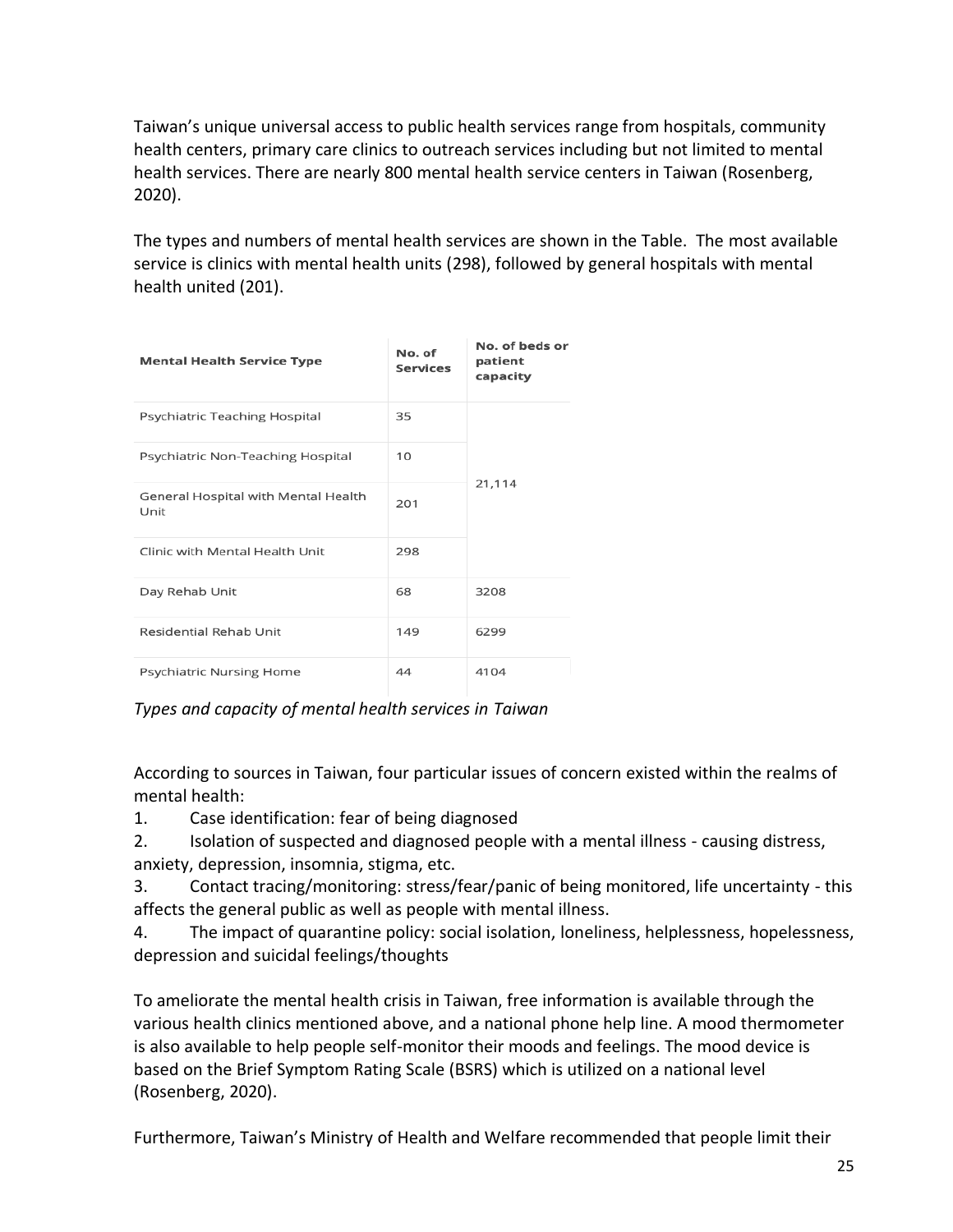consumption of virus-related news to 30 minutes per day to minimize feelings of concern, and despair.

Evidently, Taiwan is a model country during the pandemic that other countries can learn from.

### **References**

Lessons from Taiwan's experience with COVID-19. (2020, April 9). [https://atlanticcouncil.org/blogs/new-atlanticist/lessons-from-taiwans-experience-with-covid-](https://atlanticcouncil.org/blogs/new-atlanticist/lessons-from-taiwans-experience-with-covid-19/)[19/](https://atlanticcouncil.org/blogs/new-atlanticist/lessons-from-taiwans-experience-with-covid-19/)

McInerney, M. (2020, May 5). The impact of COVID-19 on mental health: foundations for success in Taiwan. [https://croakey.org/the-impact-of-covid-19-on-mental-health-foundations](https://croakey.org/the-impact-of-covid-19-on-mental-health-foundations-for-success-in-taiwan/)[for-success-in-taiwan/](https://croakey.org/the-impact-of-covid-19-on-mental-health-foundations-for-success-in-taiwan/)

Support COVID-19 Coronavirus Response in Taiwan. (2020, May 4). <https://give2asia.org/covid-19-pandemic-response-taiwan/>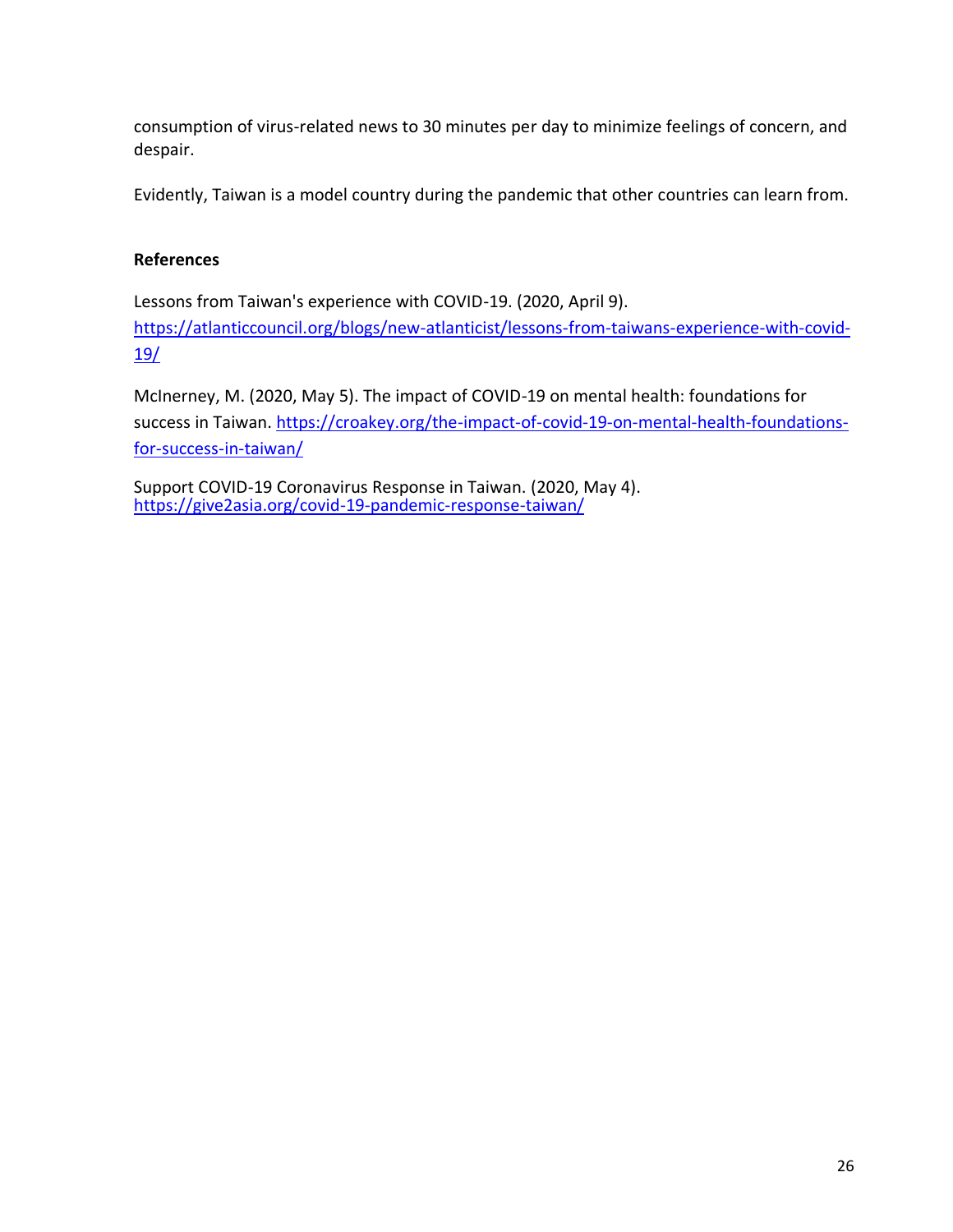# **Nepal**

by Sadikchhyna (Meera) Khanal

# **Overview**

According to the Government of Nepal Ministry of Home Affairs, as of May 6, there are 101 confirmed cases of COVID-19 infections. In a country of 28.09 million people, a total of 14,508 have been tested for COVID-19. The majority of the cases are around the capital of the country,

Kathmandu. As of May 6, 2020, there have been no deaths associated with COVID-19, which is somewhat reassuring for people of the country. However, it is unclear if the lack of adequate testing is attributed to the possibility that some people might have died to COVID-19 but were not diagnosed of it.

The first case of coronavirus was a 32-year-old Nepalese student who had returned home for winter vacation from Wuhan, China. Since he was aware of the outbreak of Coronavirus in Wuhan, on January 13, 2020, he went to seek medical help at Sukraraj Tropical and Infectious Disease Hospital after exhibiting COVID-19 symptoms (Shrestha et. al, 2019). His throat swab was collected and mailed to a WHO laboratory in Hong Kong, and the test came out to be positive.

The attention around the possibility of outbreak and danger associated with COVID-19 changed after WHO Director labeled the disease as a pandemic on March 11, 2020. The second incident of COVID-19 was also present in late March in Kathmandu. On March 24, the country entered a lockdown in order to minimize the spread of COVID-19, specially as the resources for healthcare was scarce. The lockdown is expected to end on May 18, 2020.

This year Nepal had created a campaign called "Visit Nepal 2020" with an exuberance of attracting tourists and domestic travel. However, due to COVID-19 international travel has been banned and the tourism sector has encountered a deep loss. The impact of the lockdown is also prevalent in those who had 'daily wage' jobs like driving rikshaws or taxis.

The police force has been utilized by the government to enforce strict 'stay-at-home" order unless the circumstances are essential. People who violate the order have been punished by the police force.

The number of healthcare facilities that can provide COVID-19 testing are extremely scarce and can be located using the government's website that has interactive maps with information about testing centers.

In some cases, there are no COVID-19 tests available in an entire city. In addition, there is scarcity of PPEs for healthcare workers as well as masks for the general public.

The mental health aspect of COVID-19 was emphasized by the Prime Minister of the country as an important aspect of wellbeing. There have been nonprofits that provide psychosocial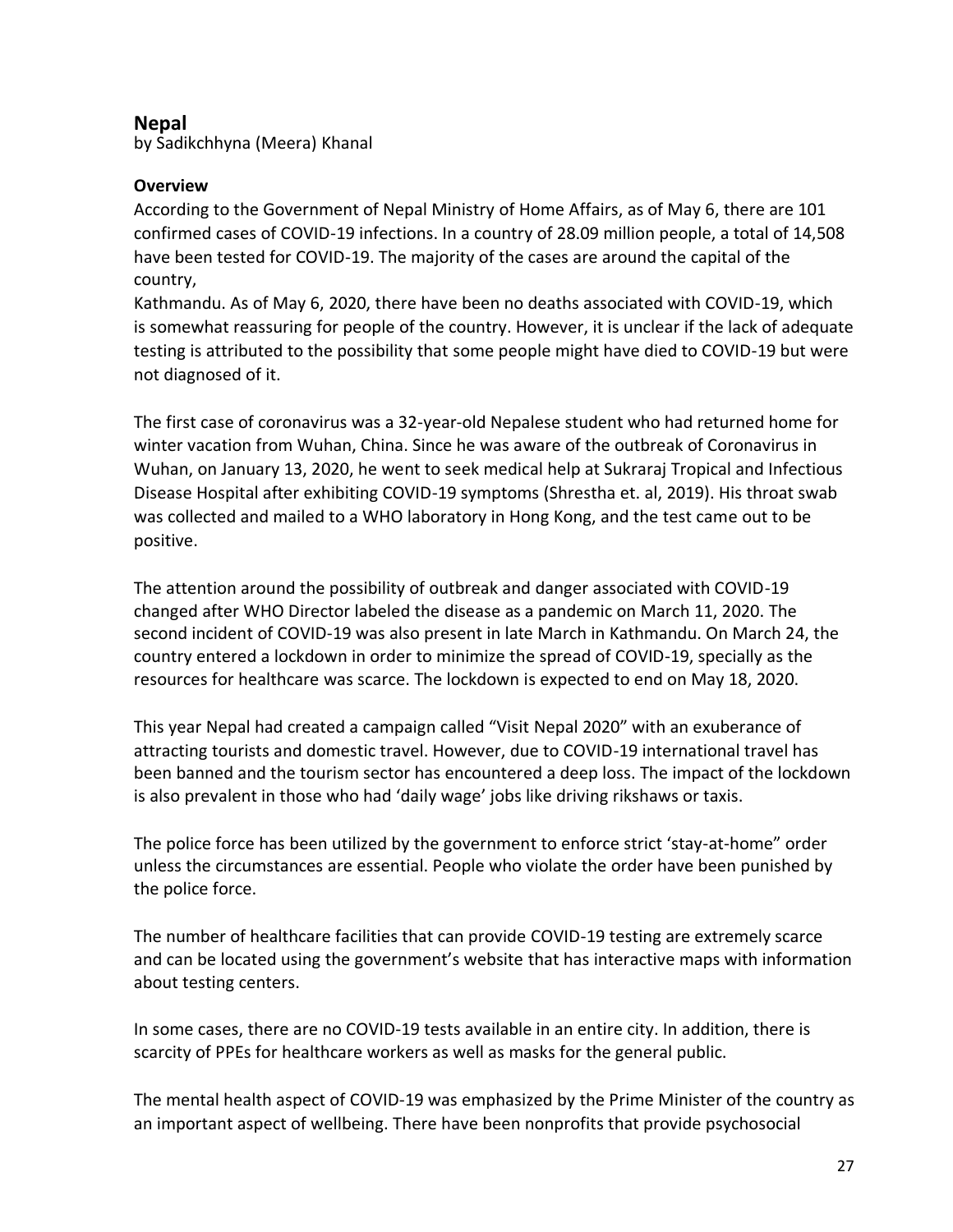through hotlines and the surveys taken by them indicate that the lockdown and fear of COVID-19 is seriously impacting the wellbeing of numerous households.

The rise of lockdown has caused an increase in domestic violence. Actors and celebrities have taken to sharing the message on social media websites to increase an awareness of domestic violence. Nonprofits like Saathi, which addresses violence against women and children, provide housing and psychosocial support for survivors of domestic violence. Since there is a risk of COVID-19 transmission in the admission of new survivors into the shelter and the COVID-19 testing is inadequate, the organization created new shelters with additional beds for those affected by domestic violence. Saathi is currently providing psychosocial support through their phones as well. In addition, they have collaborated with actors, musicians, and sportspeople in order to create awareness around domestic violence during COVID-19.

The government has agreed to increase spending on COVID-19 response. Organizations like the International Monetary Fund (IMF) have stated that they would cancel the impending loan from Nepal for six months. On May 6, 2020, the IMF also approved a \$214 million loan to Nepal in order to support the country with tools to assist the citizens with the needs of the pandemic. However, there is a concern that the funds may not be channeled to provide relief for the citizen to combat COVID-19 by investing in psychological and mental health infrastructure and could instead end up in the wrong hands through corruption.

One of the biggest risks the country faces right now is by opening the borders for international travel which could potentially increase the number of COVID-19 cases in the country. It's crucial for the country to reopen the lockdown slowly and with caution to ensure that citizens have access to testing, health care, and mental health services if there is a second wave of COVID-19.

Resources:

### **Mental Health Support:**

- **Koshish** is non-profit organization that provides advocacy, awareness, and support on mental health issues. It currently provides free online counseling services as well as psychological support through the phone**:** Free Psychosocial Support First Aid and Counseling Services for COVID Response Toll free Number: 16600122322 (10 am to 4 pm Nepal time) everyday [https://www.koshishnepal.org](https://www.koshishnepal.org/)
- **\*Trans-cultural Psychosocial Organization Nepal (TPO Nepal)** is a nonprofit organization that advocates for psychosocial wellbeing by supporting communities by providing conflict resolution, psychological support, and psychosocial empowerment. It currently provides free psychosocial support through the phone: Psychosocial support during COVID crisis Toll free number: 1660 010 2005 (8 am to 6 pm) everyday [https://tponepal.org](https://tponepal.org/)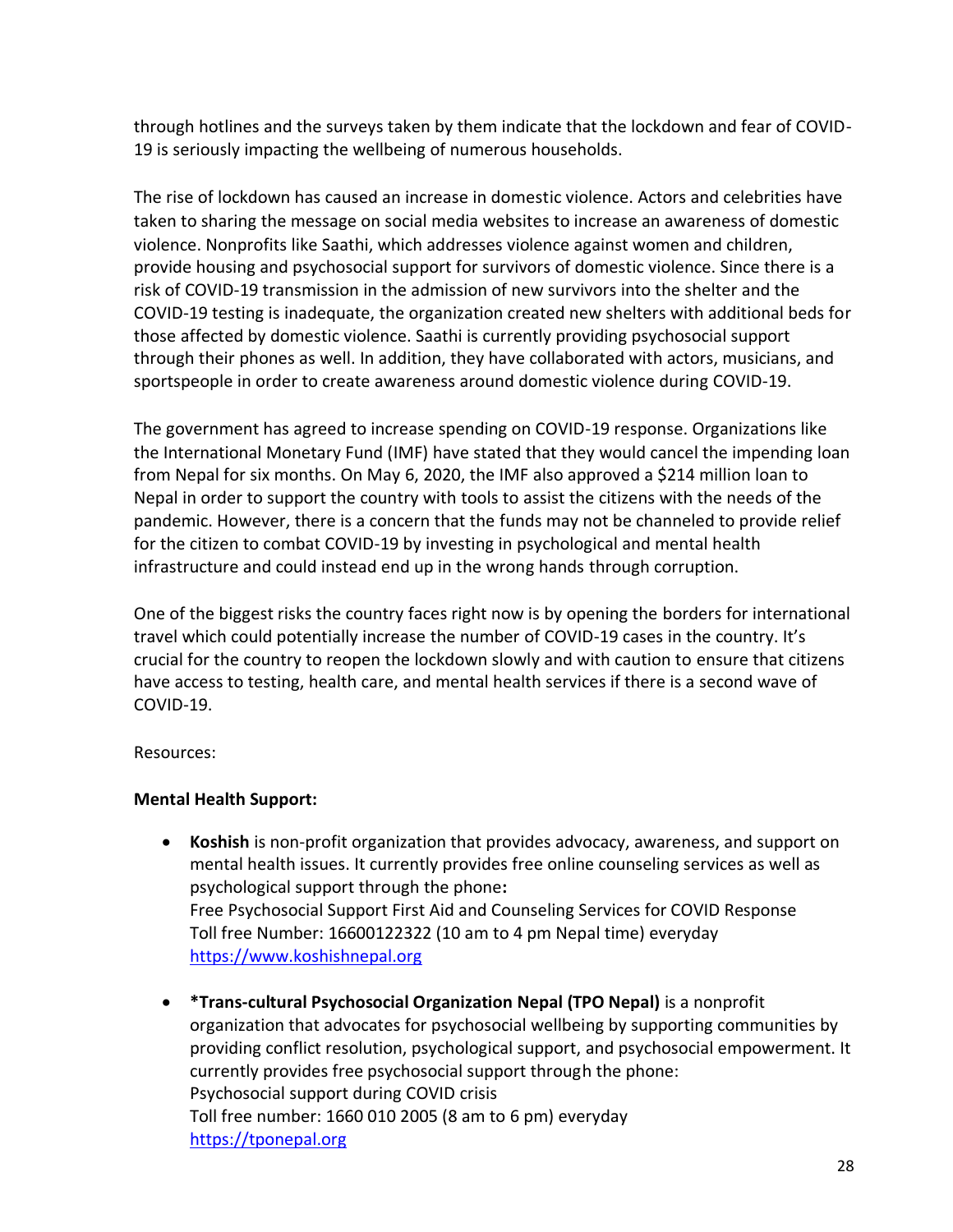## **Domestic Violence**

Saathi is a non-profit that addresses violence against women and children, by providing housing and psychosocial support. telephone: 9801038482 [https://saathi.org.np](https://saathi.org.np/) ,

## **Food Assistance:**

• Sano Paila

The organization provides free meals and medicine for people who are underprivileged in Birgunj, Janakpur, Siraha

People can contact the Integrated Help Desk number for support: 9844982790 / 9845551011 / 9808690392 [www.sanopaila.org](http://www.sanopaila.org/?fbclid=IwAR3D0qKa45z8bjbKpqDOoYIur5y57doIyVavE1Mal2Qd2Fo_rac0uHpobEM)

• Zonta Club of Kathmandu [https://www.zonta.org/Local-Action/Local-Service-Advocacy/Detail/zonta-club-of](https://www.zonta.org/Local-Action/Local-Service-Advocacy/Detail/zonta-club-of-kathmandu-celebrates-zonta-rose-day-by-recognizing-inspirational-women)[kathmandu-celebrates-zonta-rose-day-by-recognizing-inspirational-women](https://www.zonta.org/Local-Action/Local-Service-Advocacy/Detail/zonta-club-of-kathmandu-celebrates-zonta-rose-day-by-recognizing-inspirational-women)

### **Information about COVID 19:**

- Nepal Department Health and Population Department Provides information about testing labs, health facilities, quarantine centers, and other facilities through user-friendly maps. It also fives an indicative map of the location of coronavirus infections along different districts of the country: <https://covid19.mohp.gov.np/#/covidMap>
- COVID-19 Hotline for information about COVID -19 symptoms, precautions, treatments, and testing centers provide by the government: Hotline: 1133 24/7, 1115 (6 am – 10 pm), Viber (MOHP Nepal COVID-19) [https://heoc.mohp.gov.np](https://heoc.mohp.gov.np/)
- The hotline, coordinated by Ministry of Health and Population, provides information about COVID-19 and is available from 6AM - 10PM. Or dial 9851255839, 9851255837, or 9851255834. These three numbers are available from 8AM - 8PM. Or [send WHO a](https://www.who.int/news-room/feature-stories/detail/who-health-alert-brings-covid-19-facts-to-billions-via-whatsapp)  WhatsApp text</u>. Text "hi" to +41 79 8931892 <https://www.who.int/nepal/covid-19-nepal-iec>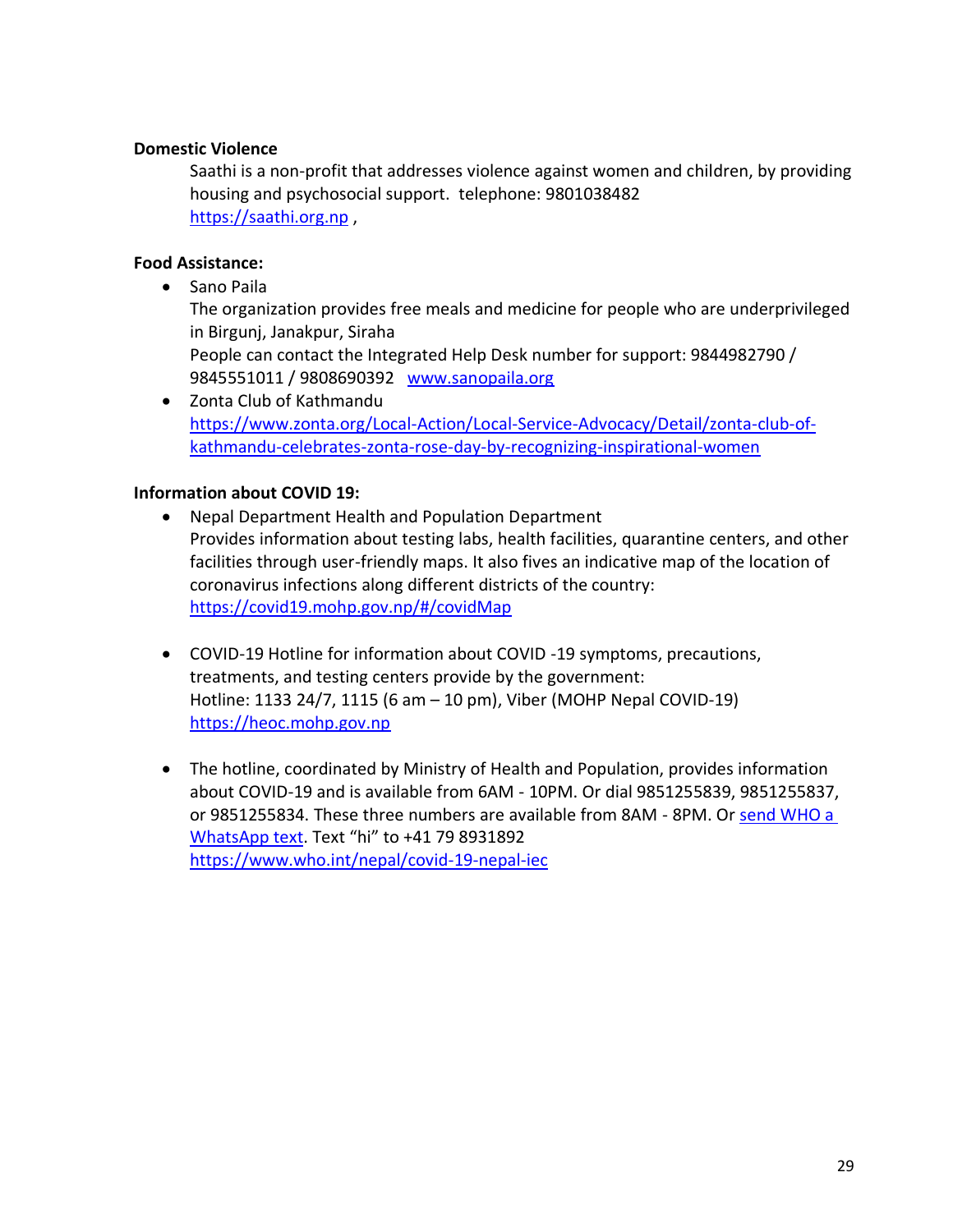# **Central, Northern, Eastern Europe, and Northern Asia**

## **Russian Federation**

by Svetlana Kiseleva

### **Part 1: Overview**

The problems of COVID-19 in Russia are vast and systemic. Information is scant, and much remains to be learned, particularly as the crisis unfolds. But what is known so far proves to be rather shocking. As of May 4, 2020, Russia has seen a dramatic increase in the numbers of new coronavirus cases, with 10,581 known cases being confirmed, signifying a more than 70% increase from the number of daily cases, seen the week prior (Odynova, 2020). This brings the total number of cases (as of May 4) to just over 145,000 confirmed cases with around 14,000 deaths, bringing Russia into seventh-place, globally, in terms of its actual confirmed cases and deaths (Odynova, 2020).

The vast majority of cases are in the capital city of Moscow; with the significant number of cases being attributed more to the number of tests being carried out in the region (from 20,000 per day the prior week to 40,000 this week) (Odynova, 2020). This has been the general rule for countries throughout the world that the number of actual cases is far greater than the number of known cases due to lack of testing.

The impact on the social and economic life of Russia, of course, has been staggering. Odynova (2020) notes that the Kremlin has mandated shutdowns of businesses and other lockdown measures, at the moment, until May 11. Whether or when the country will ease such restrictions depends a great deal on the number of new cases to appear in each region of the country (Odynova, 2020). In addition, Russia is taking measures to restrict the travel of citizens to and from different regions of the country. And in order to ensure these measures are obeyed, the country's police departments have made use of helicopters and drones to monitor areas for any signs of social gatherings in public places (Odynova, 2020).

The economic situation, in these early stages of the pandemic, is also dire. According to Margues (2020), the country is dealing with "record-low crude oil prices." Furthermore, the Russian economy, like many major economies around the globe, is falling into a great recession; the deepest the country has seen since the breakup of the Soviet Union (Margues, 2020). Russia's Higher School of Economics conducted a survey which discovered that within the month March almost 60% of Russians noted their general level of income remained the same, but by April, only 20% maintained the same amount of income as unemployment rates continued to soar (Margues, 2020). The nation's \$165 billion dollar injection into the Russian market has so far done very little to help the nation avert its catastrophic economic woes, with many homeowners as well as small business owners enduring the brunt of the economic and social fallout (Margues, 2020).

To make matters far worse, the status of the clinical and mental health systems in Russia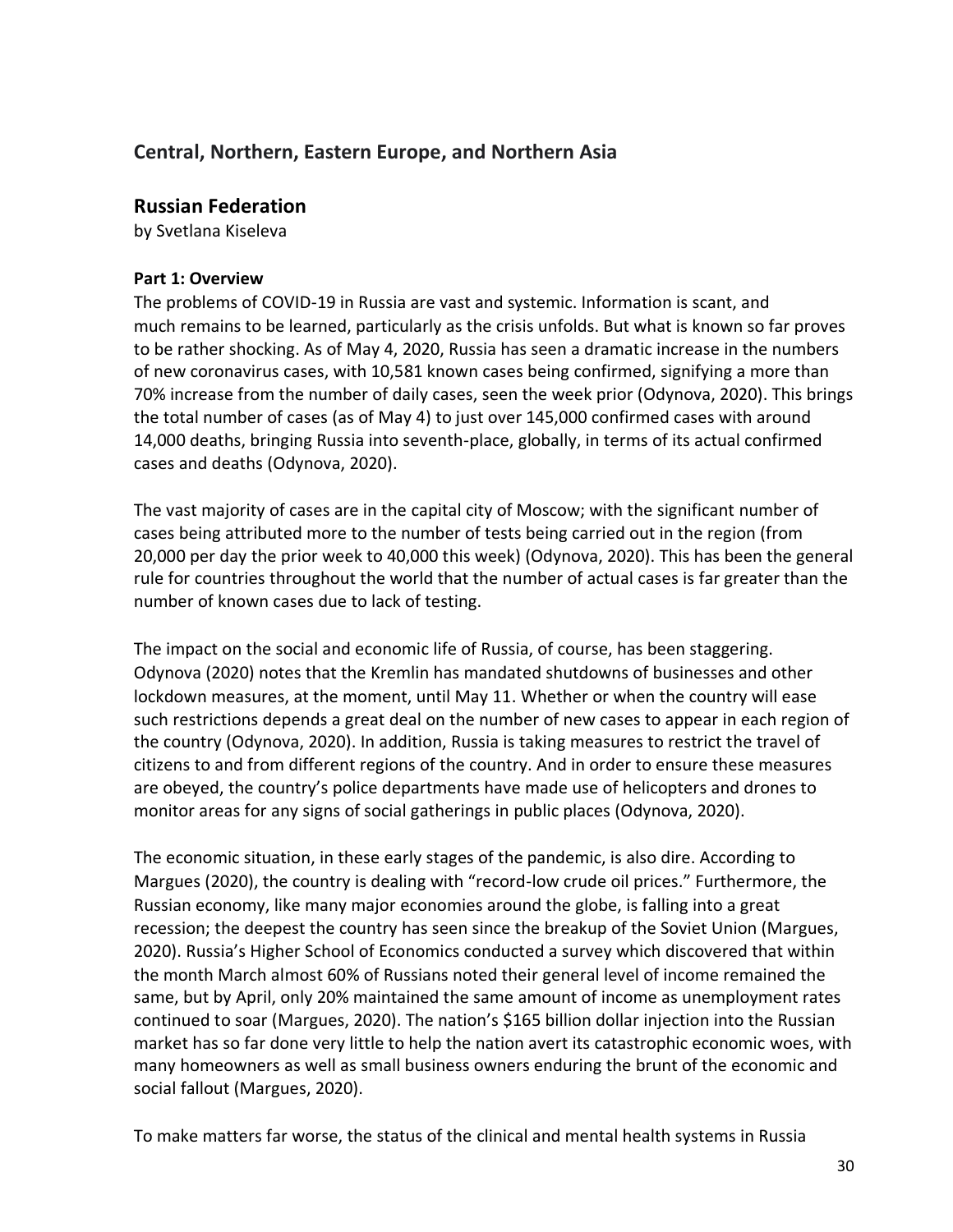is atrocious. To put the matter generally, a severe lack of resources, funding, and support for care workers intensifies the country's struggles due to the outbreak of COVID-19. The capacity of the Russian nation to be able to handle the massive influx of COVID-19 patients is certainly being tested to a massive degree.

According to Odynova (2020), Moscow, itself, is repurposing multiple facilities and buildings, and over 10,000 hospital beds in order to account for the massive influx of patients. But this is a far cry from what the country is projected to require. And all of this follows a period of several weeks where, as the virus was spreading across Europe and the United States, the numbers of reported cases in the nation remained possibly due to a lack of testing and/or underreporting rather low (Luxmoore, 2020). To make matters worse, whole hospitals are being forced to lockdown as frontline health workers fall victim to the virus in staggering numbers, due to a lack of protective equipment and adequate safety measures to ensure the safe, sanitary handling of COVID-19 patients (Luxmoore, 2020; Ilyushina, 2020).

To say such problems in the medical system were "unforeseeable," of course, would be misleading. Indeed, according to the Center for Economic and Political Reforms back in 2017, the number of hospitals and clinics available in Russia decreased by almost 50% between the years 2000 and 2015 (Luxmoore, 2016). The strain imposed on lower-income communities in Russia, which depended very heavily on affordable, accessible care options, was already great before the pandemic struck the nation and will only magnify to extreme levels as the disease spreads through the country (Luxmoore, 2016). Russia's mental health system is also underfunded to the degree where the WHO recommends (among many things) that the nation needs to remove and replace policies that give economic incentives that lead to the rapid discharge of patients and lack of necessary supports to mental health patients (Atun, Bobylova, et al., 2007).

In conclusion, the threat of COVID-19 in Russia seems even more severe than can be predicted. Coupled with the severe social and economic fallout to ensue and intensify over time- the nation is severely unprepared to handle the massive influx of patients entering into its healthcare system. While a great deal remains to be learned in order to surmise the full extent of the damage, it is abundantly clear, based on the limited amount that is known, that the situation in which COVID-19 in Russia is dire to a degree words cannot describe.

### **Part 2: Resources/ References**

Atun, R., Bobylova, S., Gafurov, D., Goldberg, Y., Green, S., Huxley, J., Jenkins, A., Lancashire, A., Lucas, Z., McDaid, V., Potasheva, D., Purchase, P., Nikiforov, J., Samyshkin, N., & Watkins, R. (2007). Mental health reform in the Russian Federation: An integrated approach to achieve social inclusion and recovery. Bulletin of the World Health Organization, 85(11), 858-866. https://doi.org/10.2471/blt.06.039156

Ilyushina, M. (2020, April 30). Anger rises among Russia's doctors as coronavirus hospitals get put on lockdown. CNN. [https://www.cnn.com/2020/04/30/europe/russia-](/Users/orange/Library/Containers/com.apple.mail/Data/Library/Mail%20Downloads/B44A62AA-11FA-4407-A626-EF7410DE5037/Central,%20Northern,%20Eastern%20Europe,%20and%20Northern%20Asia)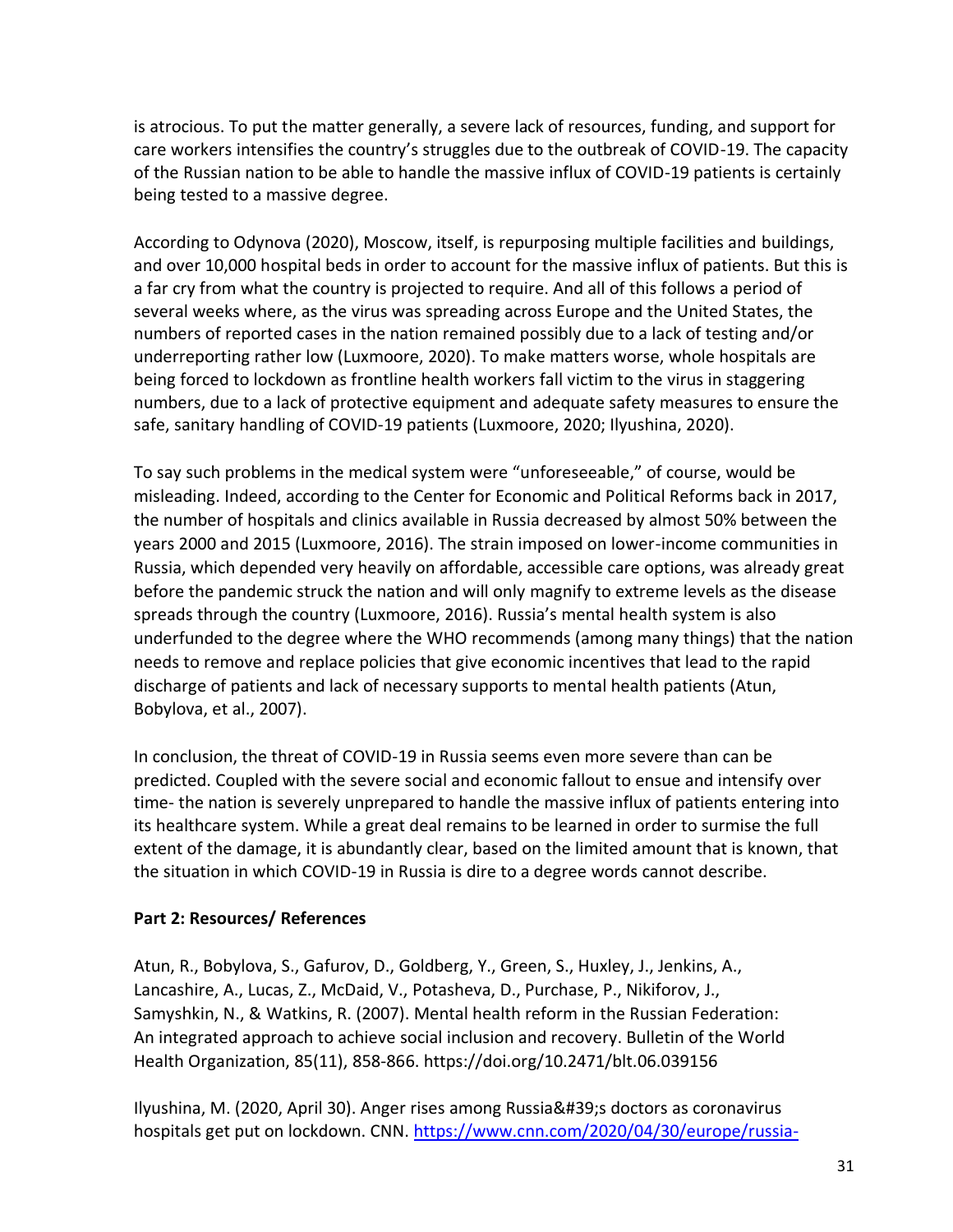[coronavirus](/Users/orange/Library/Containers/com.apple.mail/Data/Library/Mail%20Downloads/B44A62AA-11FA-4407-A626-EF7410DE5037/Central,%20Northern,%20Eastern%20Europe,%20and%20Northern%20Asia)[hospitals-lockdown-anger-intl/index.html](/Users/orange/Library/Containers/com.apple.mail/Data/Library/Mail%20Downloads/B44A62AA-11FA-4407-A626-EF7410DE5037/Central,%20Northern,%20Eastern%20Europe,%20and%20Northern%20Asia)

Luxmoore, M. (2019, October 18). As its staff faces intimidation, a rural TB clinic's demise exposes Russia's provincial decline. RadioFreeEurope/RadioLiberty. [https://www.](/Users/orange/Library/Containers/com.apple.mail/Data/Library/Mail%20Downloads/B44A62AA-11FA-4407-A626-EF7410DE5037/Central,%20Northern,%20Eastern%20Europe,%20and%20Northern%20Asia) [rferl.org/a/rural-tb-clinic-russia/30224020.html](/Users/orange/Library/Containers/com.apple.mail/Data/Library/Mail%20Downloads/B44A62AA-11FA-4407-A626-EF7410DE5037/Central,%20Northern,%20Eastern%20Europe,%20and%20Northern%20Asia)

Luxmoore, M. (2020, April 19). 'All the hospitals are full': Russia's health-care system scrambles as COVID-19 cases rise. RadioFreeEurope/RadioLiberty.

[https://www.rferl.org/a/all-the-hospitals-are-full-russia-s-health-care-system-scrambles-as](https://www.rferl.org/a/all-the-hospitals-are-full-russia-s-health-care-system-scrambles-as-covid-19%20-cases-rise/30563990.html)[covid-19](https://www.rferl.org/a/all-the-hospitals-are-full-russia-s-health-care-system-scrambles-as-covid-19%20-cases-rise/30563990.html)

[-cases-rise/30563990.html](https://www.rferl.org/a/all-the-hospitals-are-full-russia-s-health-care-system-scrambles-as-covid-19%20-cases-rise/30563990.html)

Margues, C. (2020, May 4). Coronavirus has exposed Putin's brittle regime. Bloomberg. [https://www.bloomberg.com/opinion/articles/2020-05-04/coronavirus-has-exposed-](https://www.rferl.org/a/all-the-hospitals-are-full-russia-s-health-care-system-scrambles-as-covid-19%20-cases-rise/30563990.html)[Vladimir-putin-s-brittle-regime](https://www.rferl.org/a/all-the-hospitals-are-full-russia-s-health-care-system-scrambles-as-covid-19%20-cases-rise/30563990.html)

Odynova, A. (2020, May 4). Russia sees 2 days of surging COVID-19 cases as testing ramps up. CBS News - Breaking news, 24/7 live streaming news & amp; top stories. [https://www.cbsnews.com/news/ coronavirus-in-russia-2-days-surging](https://www.rferl.org/a/all-the-hospitals-are-full-russia-s-health-care-system-scrambles-as-covid-19%20-cases-rise/30563990.html) [-covid-19-cases-as-testing-ramps-up-2020-05-4/](https://www.rferl.org/a/all-the-hospitals-are-full-russia-s-health-care-system-scrambles-as-covid-19%20-cases-rise/30563990.html)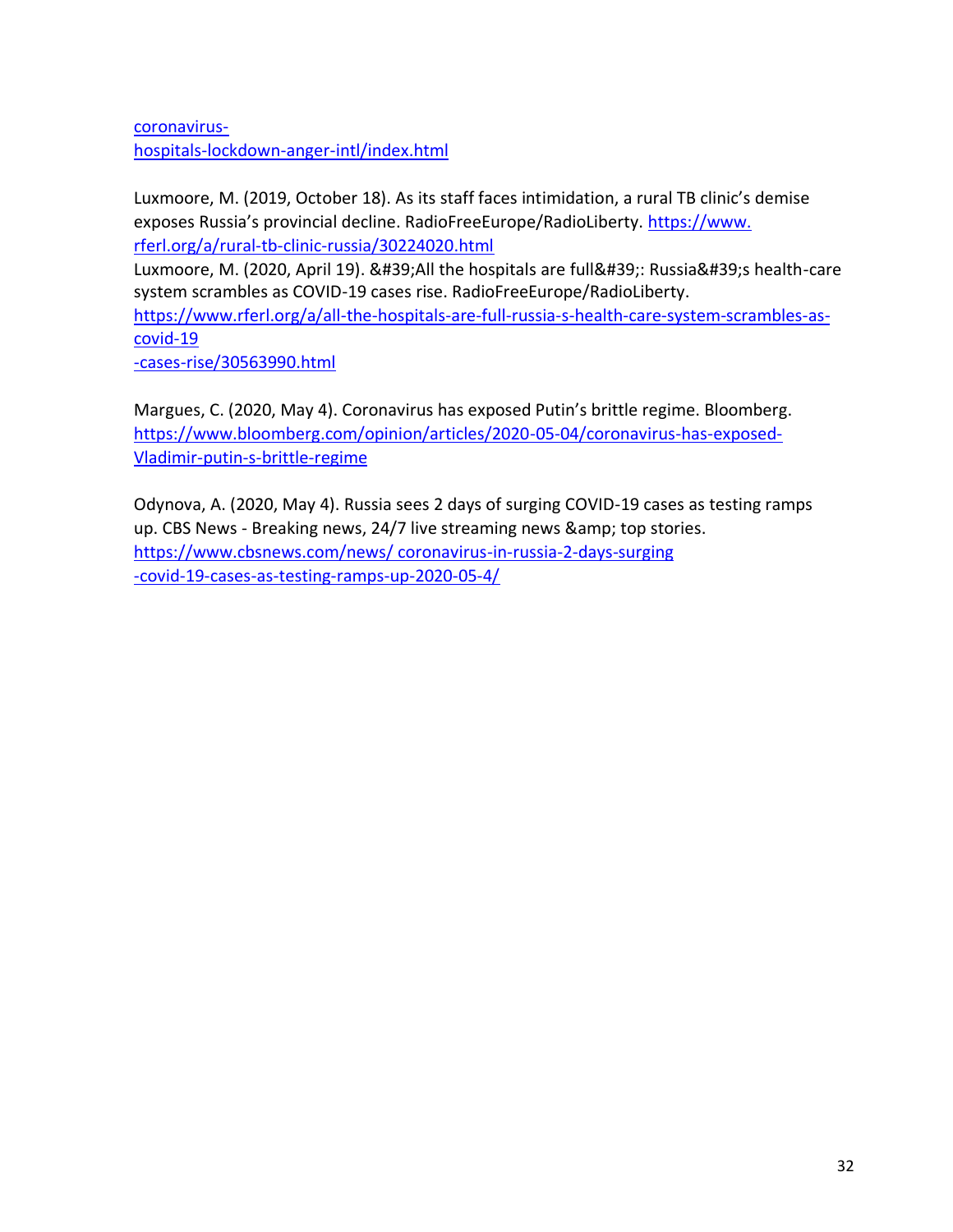# **Europe**

### **Germany**

by Yang Jiao

## **Overview**

*Cases and deaths* Germany has the fifth highest Covid-19 caseload behind the United States, Spain, Italy and France, but has kept fatalities down after early and extensive testing. So far, Germany has reported 169,812 confirmed cases, with 7,449 deaths.

*Social impact:* Since March 22, public gatherings of more than two people were banned, with the exception of families and people who live in the same apartment or house. Residents have also been called on to keep at least a 1.5 (4.9 foot) distance to others when out in public. At the end of April, Germany was gradually easing restrictions but still keep social distancing rules and wearing masks. Schools started opening from May 4, with priority for final-year students. Hairdressers can also reopen. Retailers whose shops are at least 800 square meters are now allowed to open, along with car and bicycle dealers, and bookstores, though they must practice strict social distancing and hygiene rules.

*Economic impact:* Economic crisis might have effect on people who have a low socioeconomic status. Employees who fall ill or are unable to work due to the virus will be compensated from the Federal Institute of Employment in Germany in order to level off the income losses they see. The state development bank (KfW) is to provide €500bn in loans to aid companies affected by the pandemic, dubbed the 'biggest post-war aid package'. Germany is in a severe recession, according to the central bank, the Bundesbank. The government has responded with measures including a 750-billion-euro stimulus package.

*Health system:* Germany has a robust public health care system. Germany's fatality rate stood at 1.6 percent, compared with 12 percent in Italy, around 10 percent in Spain, France and Britain. Early and widespread testing and treatment, plenty of intensive care beds, transparent communication, a well-prepared health IT infrastructure and digital health differentiated Germany's approach from that of other countries. Hospitals have expanded intensive care beds equipped with ventilators. Covid-19 tests are carried out in university clinics, private laboratories, doctor's offices, large hospitals and other institutions. Telemedicine platforms, bots and IT systems help secure medical care remotely operated systems enable efficient crisis management and accurate resource planning.

*Mental Health system:* Mental heath helplines and services have been created for people to support their mental health during Covid-19 crisis.

## **Resources**

• The nationwide hotline for out-of-hours care (which can be reached under the number 116117) is currently serving as a central coronavirus hotline. The call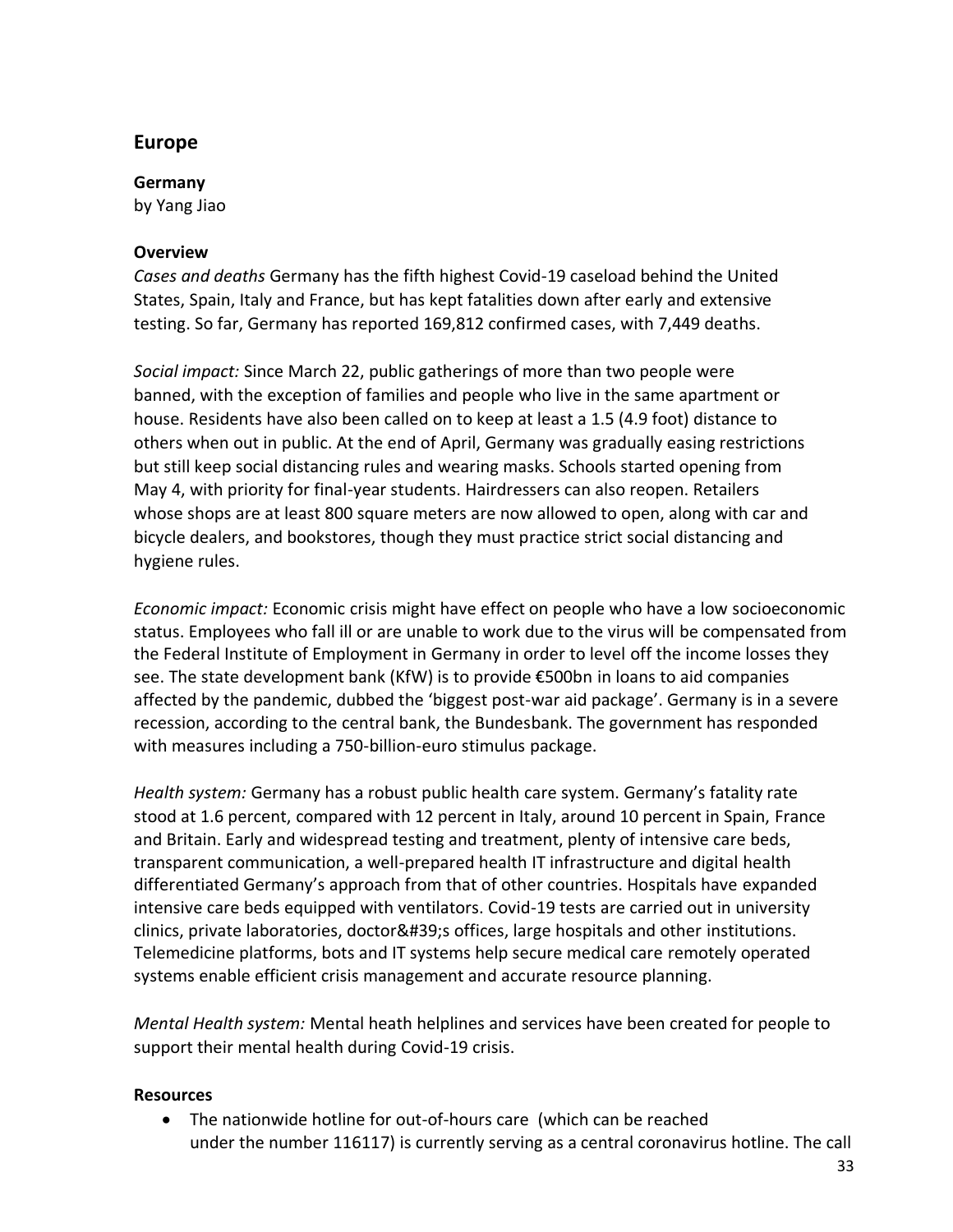center is available around the clock with a network of on- call doctors and hopes to relieve pressure on family doctors and general practitioners.

- Mental Health hotline: BDP e.V. (COVID-19)BDP-Corona-Hotline 8007772244 [https://www.bdp-verband.de/presse/pm/2020/bdp-corona-hotline](https://www.bdp-verband.de/presse/pm/2020/bdp-corona-hotline-psychologische-beratung-in-corona-krisenzeiten.html)[psychologische-beratung-in-corona-krisenzeiten.html](https://www.bdp-verband.de/presse/pm/2020/bdp-corona-hotline-psychologische-beratung-in-corona-krisenzeiten.html)
- Mental Health service: Die TelefonSeelsorge Deutschland KrisenKompass 8001110111 <https://www.telefonseelsorge.de/>
- Germany Robert Koch Institute: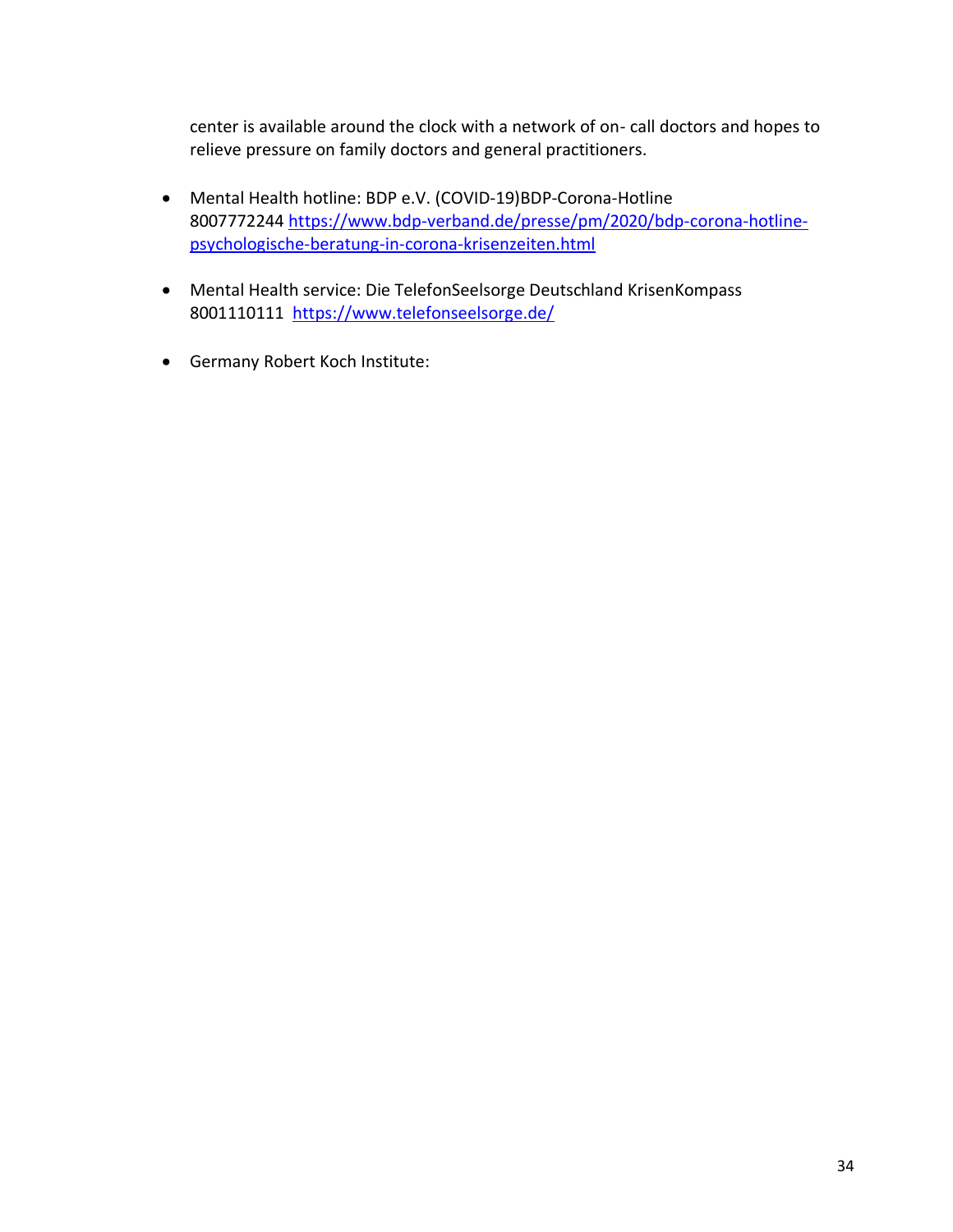**United Kingdom** 

by Sydney Starkweather

#### **Part 1: Overview**

*Number of Cases and Deaths.* As of April 26th, there are currently 153,000+ confirmed cases of COVID-19 in the United Kingdom and 20,732 deaths. The majority of cases (18,000) are in the London area, but high rates of the virus are occurring in the Midlands (11,368) and North West (10,027) regions.

*The UK's Response compared to other countries.* The decision of the government of the UK to implement mandated social distancing measures and closures was delayed. On March 12, when other countries such as Germany, France, and Spain were already taking social distancing measures seriously, UK Prime Minister Boris Johnson chose not to provide any recommendations or instructions for social distancing, self-isolation, or temporary closures of non-essential businesses. However, government officials did instruct manufacturers to produce more ventilators and the government made an effort to purchase more ventilators where possible.

On March 16, the Prime Minister decided to implement more tangible self-isolation guidelines for citizens who were experiencing symptoms: anyone with a persistent cough should isolate for 7 days, and anyone who lives with someone who has symptoms should self-isolate for 14 days. Plus, he encouraged people over 70 years old to avoid "non-essential" contact with other people. However, mass gatherings were not technically banned. He also provided (somewhat vague) social distancing guidelines: everyone should, "avoid pubs, clubs, theatres, and other such social venues". The Prime Minister also didn't provide very tangible guidelines for businesses and employees. He encouraged people to work from home if possible, but allowed individual employers to decide what is best for their employees and businesses.

Schools were closed for the majority of students, except for vulnerable children or children of NHS workers, on March 23rd. Finally, on March 24, the Prime Minister ordered a lockdown of the UK and ordered citizens to stay home and only leave their homes for essentials, to exercise, for medical purposes, or to travel to and from work. All non-essential businesses have been closed, and non-essential gatherings (with the exception of funerals) are also forbidden. People found in violation of the stay-at-home orders are at risk of being fined. There is also discussion about giving the police the power to detain and isolate people who are in violation of the stay-at-home order for the sake of public health.

*Impact on Social and Economic Life.* Since there was a delay in implementing social distancing measures and non-essential business closures, social and economic life in the UK was not immediately impacted. There were even large sporting events held throughout March, even though public health officials warned that many could contract COVID-19.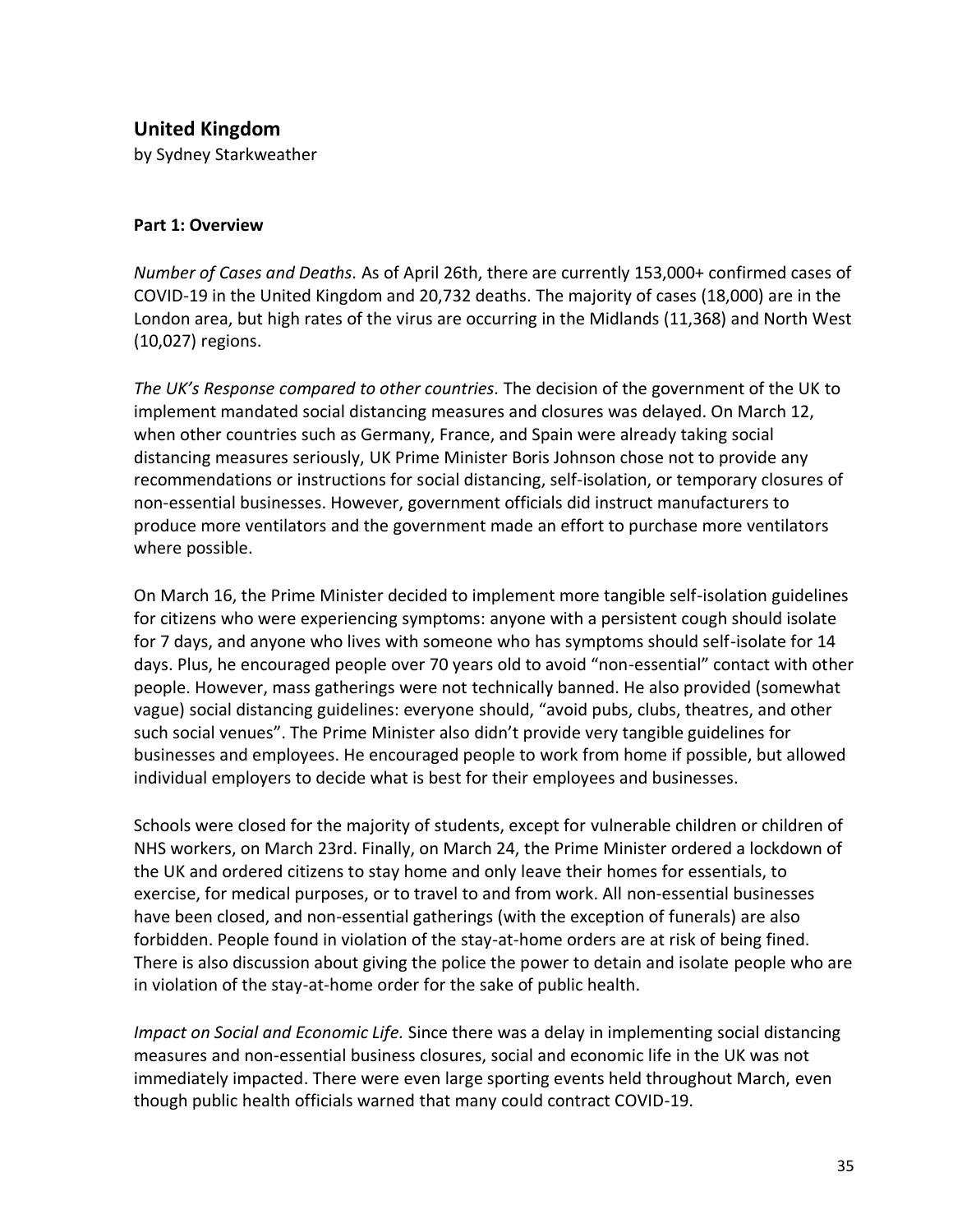However, that soon changed once the warnings of public health officials made their way into the public and the Prime Minister shifted his advice. Citizens started preparing for shelter-inplace orders and stores quickly ran out of essentials like toilet paper and meat. Along with many other countries, the UK is also bracing itself for an economic recession, including high unemployment rates and decreased earnings. While the scope of the complete social and economic effects of the COVID-19 crisis is still to be determined, officials are expecting the crisis to have different impacts between communities. Self-employed citizens, as well as members of marginalized racial, ethnic, and gender groups, are particularly vulnerable to economic impact. Plus, not only are elderly citizens more likely to experience a more severe form of COVID-19, but they are also more vulnerable to experiencing intense loneliness and isolation due to social distancing practices. Experts predict that more vulnerable communities will be hit the hardest economically and socially, and support should be specifically targeted to fit arising needs.

## *Status of the health and mental health system.*

Type of Infrastructure. The healthcare system in the UK is advanced, including free healthcare for all. Even so, statistical models by Imperial College, London show that the number of predicted COVID-19 cases that will need ICU-level care will greatly exceed the capacity of the National Health Service (NHS). These models are complicated due to the decentralized- nature of the healthcare system throughout the UK. There are sometimes inconsistent policies and competition for resources across medical facilities.

Level of Resources. According to NHS, the UK only had about 3,000 ventilators before the beginning of the COVID-19 crisis. However, with increased production and purchasing, the country now has 12,000 ventilators. Many medical universities throughout the UK have also decided to allow their final-year medical students to graduate early so that they can work in hospitals as soon as possible.

What is Needed? As practitioners in the UK begin to battle COVID-19, it is becoming apparent that there is a scarcity of essential resources. Like many other countries, there is a shortage of general practitioners, updated equipment, hospital beds, ventilators, COVID-19 tests, and protective gear for essential hospital staff.

### **Part 2: Resources with Links**

● NHS created an online resource for people wondering if they have COVID-19 symptoms. This resource also has helpful advice for people at high risk, self-isolation, if you are living with someone who has symptoms, and for people living in various regions throughout the UK:<https://111.nhs.uk/service/covid-19>

● CarersUK has a database where people can search for helpful resources in their area: <https://www.carersuk.org/help-and-advice/get-support/local-support>

● Mutual Aid UK also has a database of locally organized community resources. Their resources are expansive and tailored to specific communities, including migrants, members of the LGBTQ+ community, survivors of domestic violence, and people living with disabilities[:https://covidmutualaid.org/](https://covidmutualaid.org/)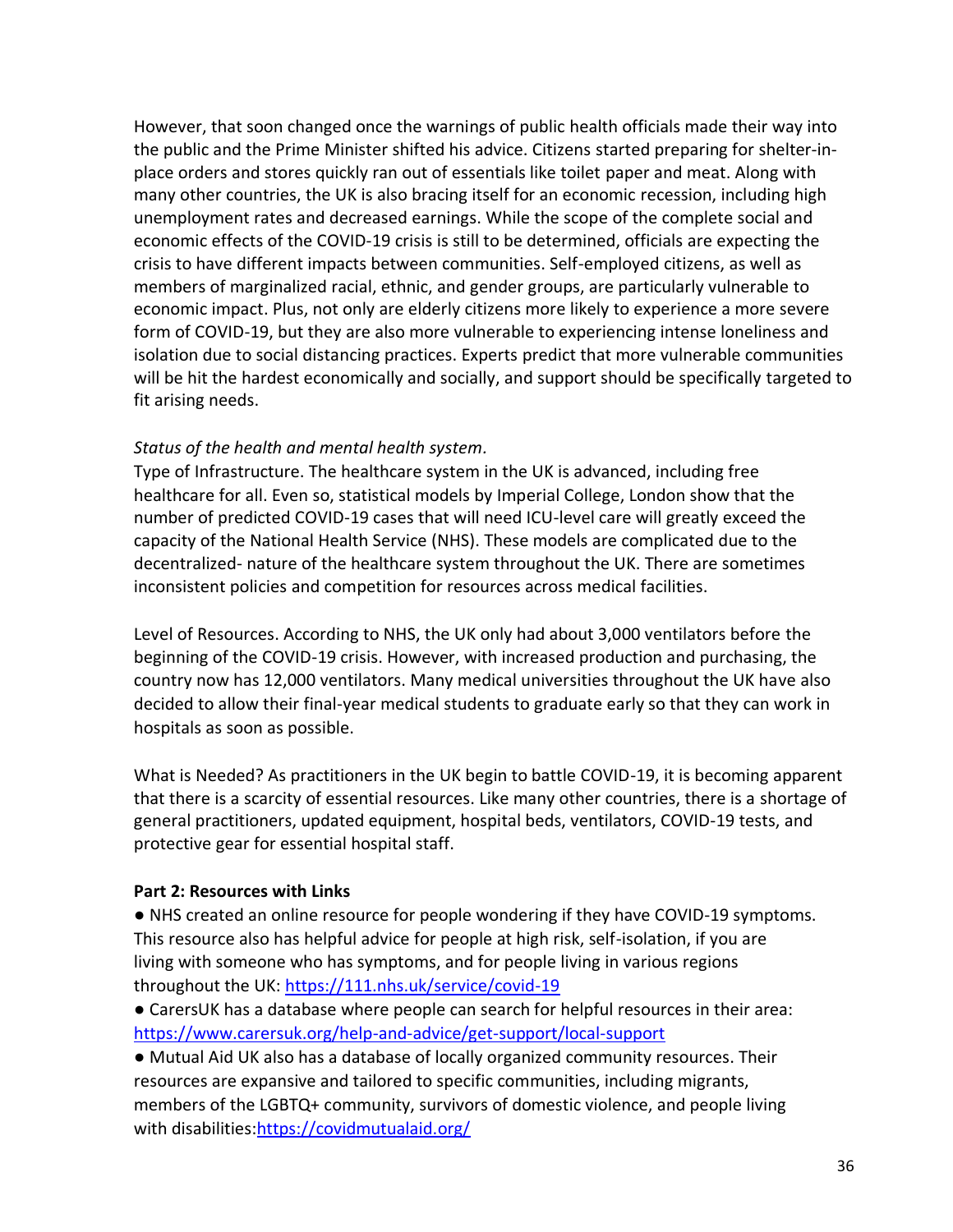● The British Geriatric Society has helpful tips and resources for coping with stress and fostering resilience throughout the crisis:

<https://www.bgs.org.uk/resources/covid-19-stress-coping-and-resilience>

● Mental Health UK has many helpful resources for people to manage their mental health throughout the crisis:

<https://mentalhealth-uk.org/help-and-information/covid-19-and-your-mental-health/>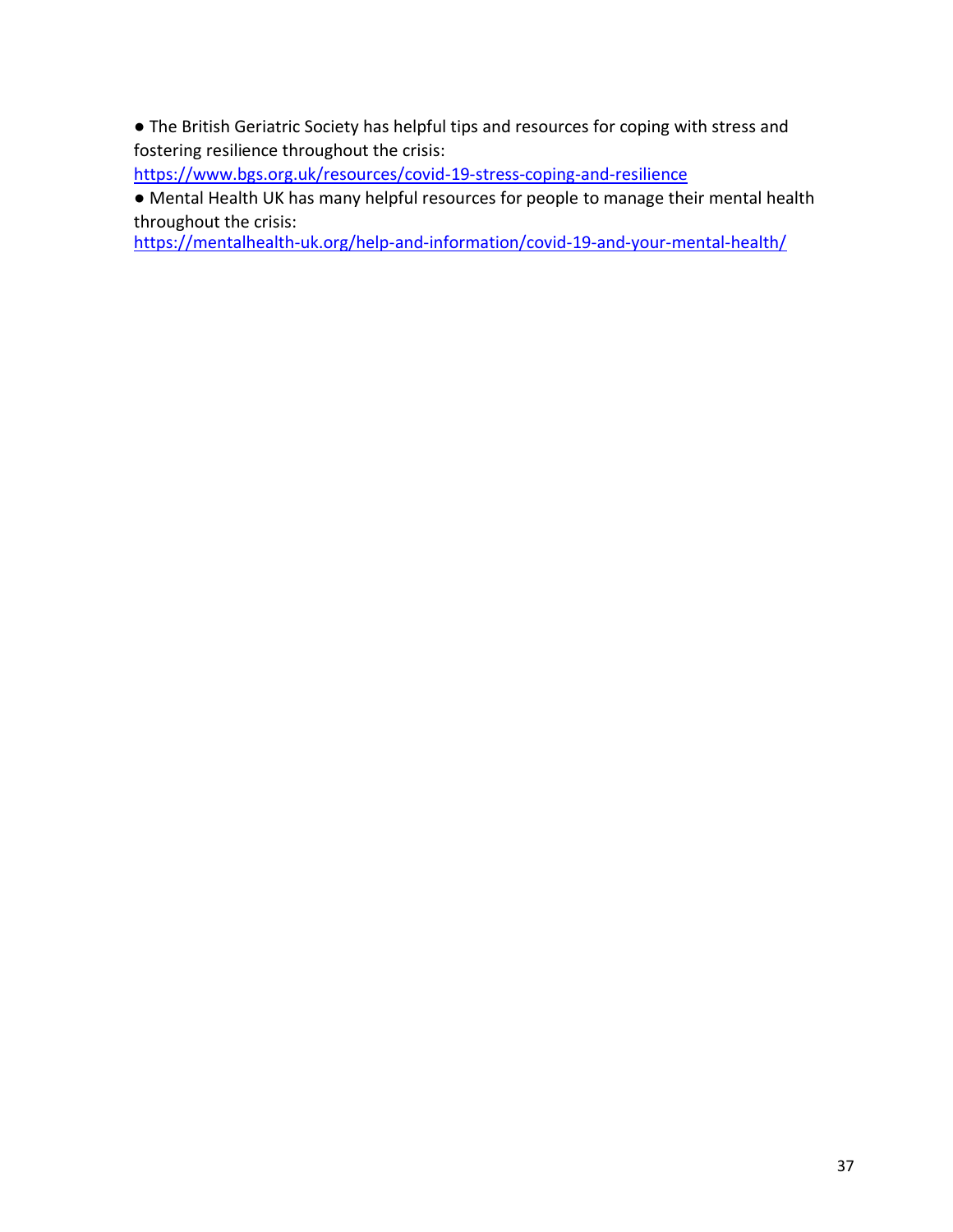# **Sweden**

by Kylie Curtain

### **Overview**

As of 2019, Sweden was considered to be one of the 'most prepared' countries in the world for a pandemic or epidemic, ranking 7th overall. Sweden saw their first official case of COVID-19 on December 1, 2019. As of Monday, April 27, Sweden has reported a total of 18,640 confirmed cases and 2,194 deaths tied to COVID-19.

Sweden made the decision to not shut down society, allowing for public transportation, restaurant visits, and gyms to remain open, essentially allowing each business to make their own informed decision on how to handle the virus. Colleges and universities, however, are closed as well as gatherings of 50 or more people. Sweden's decision has elicited much criticism from other countries, claiming that Sweden is deciding to "let people die" and calling the country "a black hole".

Sweden has put in place a "work under responsibility" concept, which means individuals will have more flexible working hours as long as they do their job. This implementation isn't surprising, as Sweden has always had a long history of maintaining trust in their authority.

A few claims made by Sweden residents state that more than half of Sweden's household population are single-person, making social distancing much easier for them to manage than other countries. Also, more people work from home in Sweden than anywhere else in the Europe, which has helped residents remain productive while working from home.

Sweden's government claims to be adapting a balanced approach, keeping both the pandemic and economy in check. Sweden officials admit that although they are approaching COVID-19 slightly differently than others countries, Sweden records having one of the "fittest populations in the world with the average life expectancy being over 70 years of age". This is in contrast to the U.S. where the population struggles significantly with obesity and overall poorer health than other countries.

Information on the psychological resources for Swedes during this time is not available, however, I would imagine that they are not suffering from the psychological effects of the pandemic in the same way as other countries. In general, because Sweden is a country that did not enforce severe lockdowns, putting the people in isolation, as did other countries, the pandemic has not had a significant impact on everyday life as in other parts of the world.

## **References**

Sweden's Controversial Strategy to COVID-19 [https://www.bloomberg.com/news/articles/2020-04-19/sweden-says-controversial-covid-19](https://www.bloomberg.com/news/articles/2020-04-19/sweden-says-controversial-covid-19-strategy-is-proving-effective) [strategy-is-proving-effective](https://www.bloomberg.com/news/articles/2020-04-19/sweden-says-controversial-covid-19-strategy-is-proving-effective)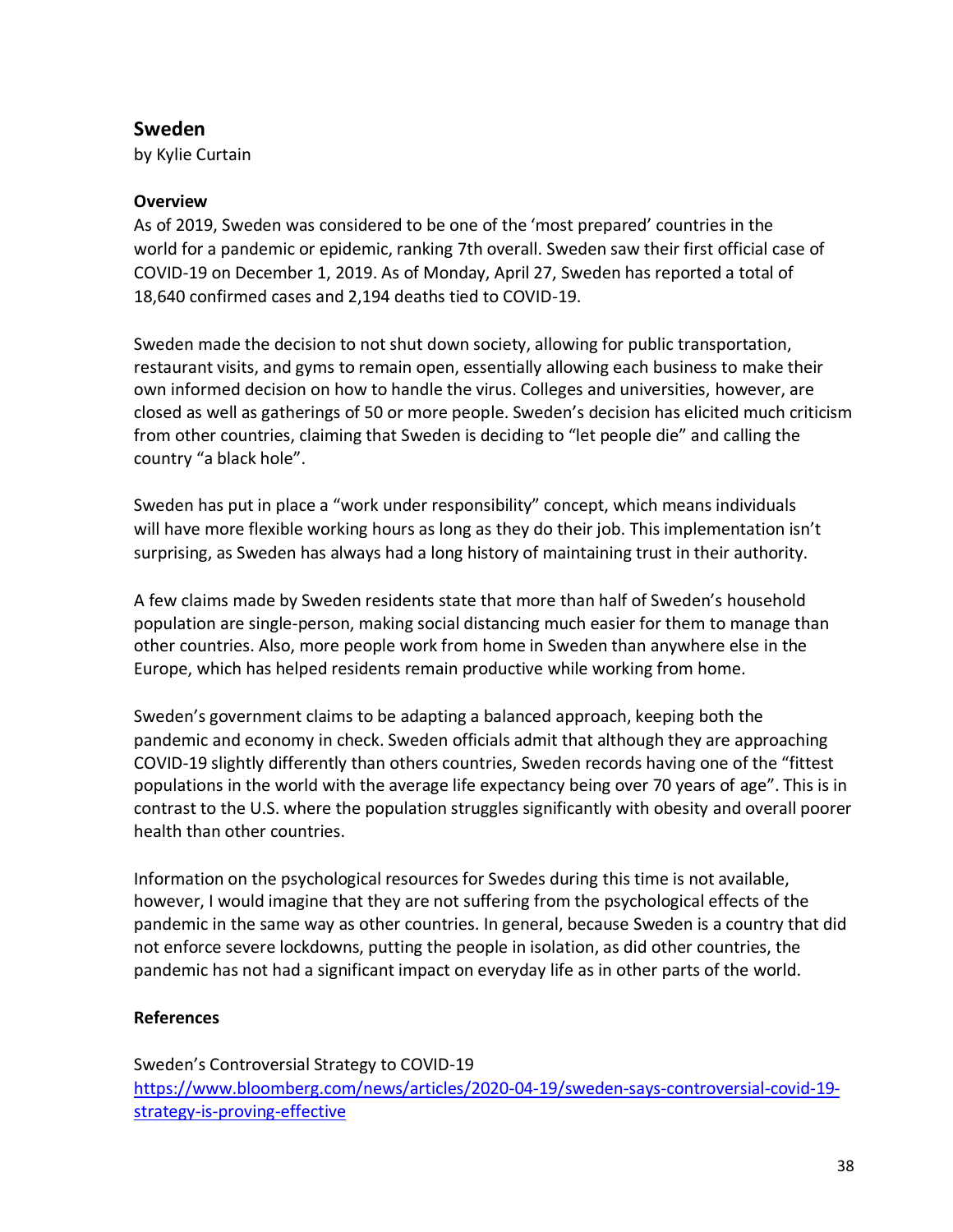The Herd Immunity In Sweden. The idea that if enough people in the community are immune, you could be immune as well due to having overcome the infection already or having been vaccinated against it.

<https://gulfnews.com/world/europe/covid-19-living-the-herd-immunity-in-sweden-1.70955976>

Sweden's trust in government put to test as coronavirus deaths spike: <https://www.cbc.ca/news/world/sweden-coronavirus-change-1.5522852>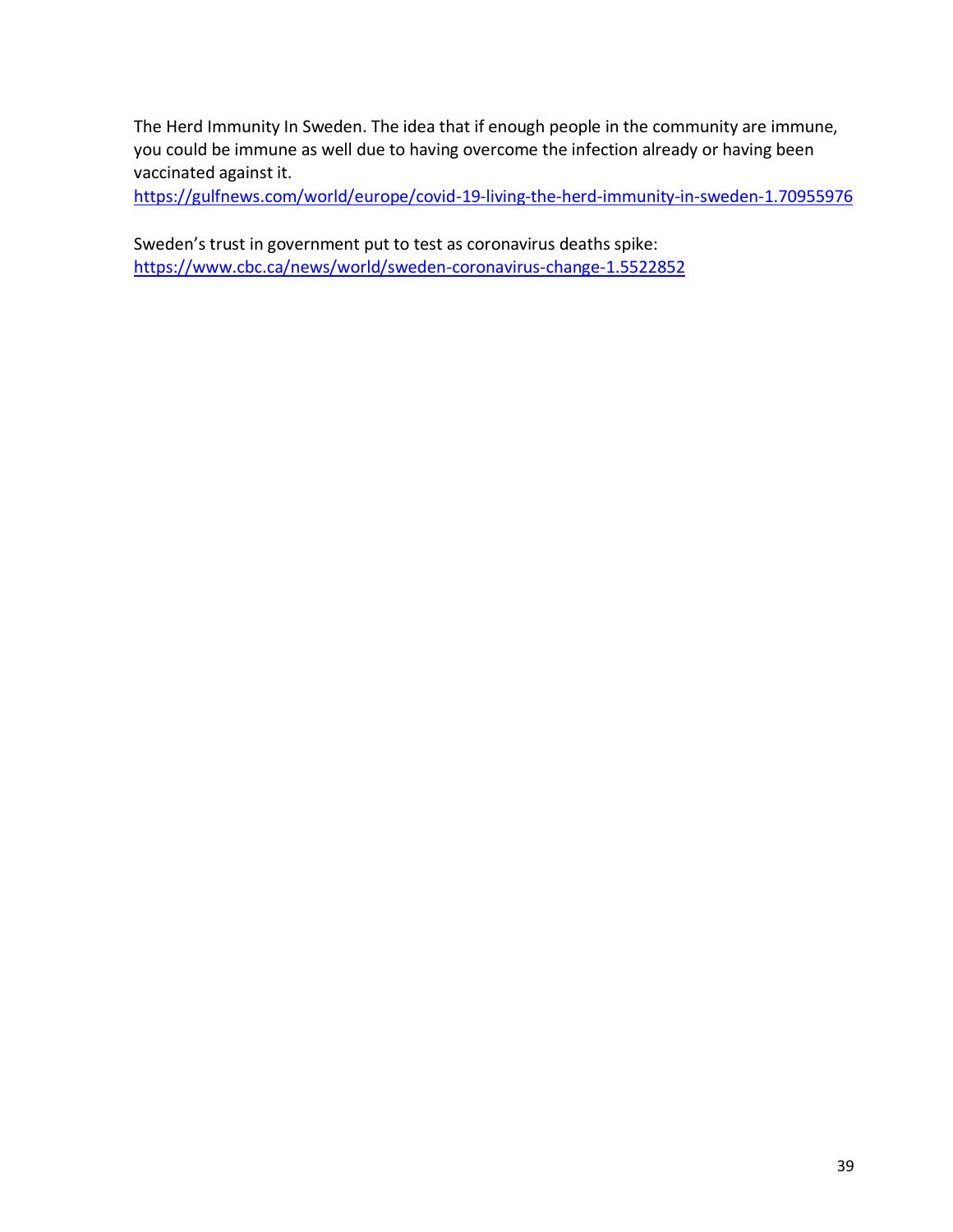# **South Pacific New Zealand**  by Lily Dukich

Praise for New Zealand has been trending globally as their Prime Minister, Jacinda Ardern, announces the country is nearing an elimination of COVID-19. Although one might mention that an elimination would naturally be easier for a centrally-governed country that is relatively remote from other nations, their continued success in reducing new cases and easing negative impact is undoubtedly due in part to the government's clear, swift, and wide response to the pandemic.

The National Health Coordination Centre in New Zealand was established to address the outbreak on January 28[1], a month before the first case was even confirmed. Official decisions were not only made quickly, but have also been some of the strictest worldwide. Before confirmed cases hit double digits, the Prime Minster had already enacted tough border restrictions, a two-week quarantine requirement for anyone entering the country, a ban against public gatherings of 500+ people, and a phone line specifically for corona-related calls. A 600-person poll by Colmar Brunton recorded that as of early April, 88% of respondents were satisfied with how the government was handling the situation [2], suggesting that praise is not only international but domestic as well.

Debatably the most impactful element of the government's response is their communication tactics. On March 21, Prime Minister Ardern announced a 4-level national alert system, with each level including a virus-containment status and enacted restrictions [3]. The Prime Minister has continued to communicate when the level is expected to change days in advance.

The NZ government established a website specifically on coronavirus-related information where anyone can access not only updates on the alert level system, but also details on access to essential services and community resources, guidelines for businesses, daily media conferences, and much more [4]. Furthermore, billions in aid has provided for relief for New Zealanders, NZ\$87.7 million for distance learning [5], NZ\$130 million support package for tertiary students[6], NZ\$56 million for Māori communities & businesses [7], NZ\$50 million into media relief [8], and NZ\$27 million to social service providers such as Salvation Army and Women's Refuge to help vulnerable populations[9]. One of the biggest investments though, was for the health sector: NZ\$500 million to supply ICU capacity and hospital equipment, GP support and primary care, videoconference improvements, the phone line mentioned earlier, campaigns & apps for mental health, and more [10,11].

Although approval of the New Zealand government's efforts has been wide, it has not been without criticism. One of the biggest disagreements is of the predicted economic state of the country post-elimination. The treasury produced figures estimating that unemployment will reach ~13% with a 4-week lockdown, and as high as 26% if the lockdown is extended [12]. Minister Grant Robertson vowed that the Government will keep the unemployment rate below 10%. Simon Bridges, leader of the Opposition Party, criticized the Prime Minister for extensive lockdown, which he had supported previously, saying, "I now worry that the harm of staying in lockdown will be greater than if we were to come out [2]."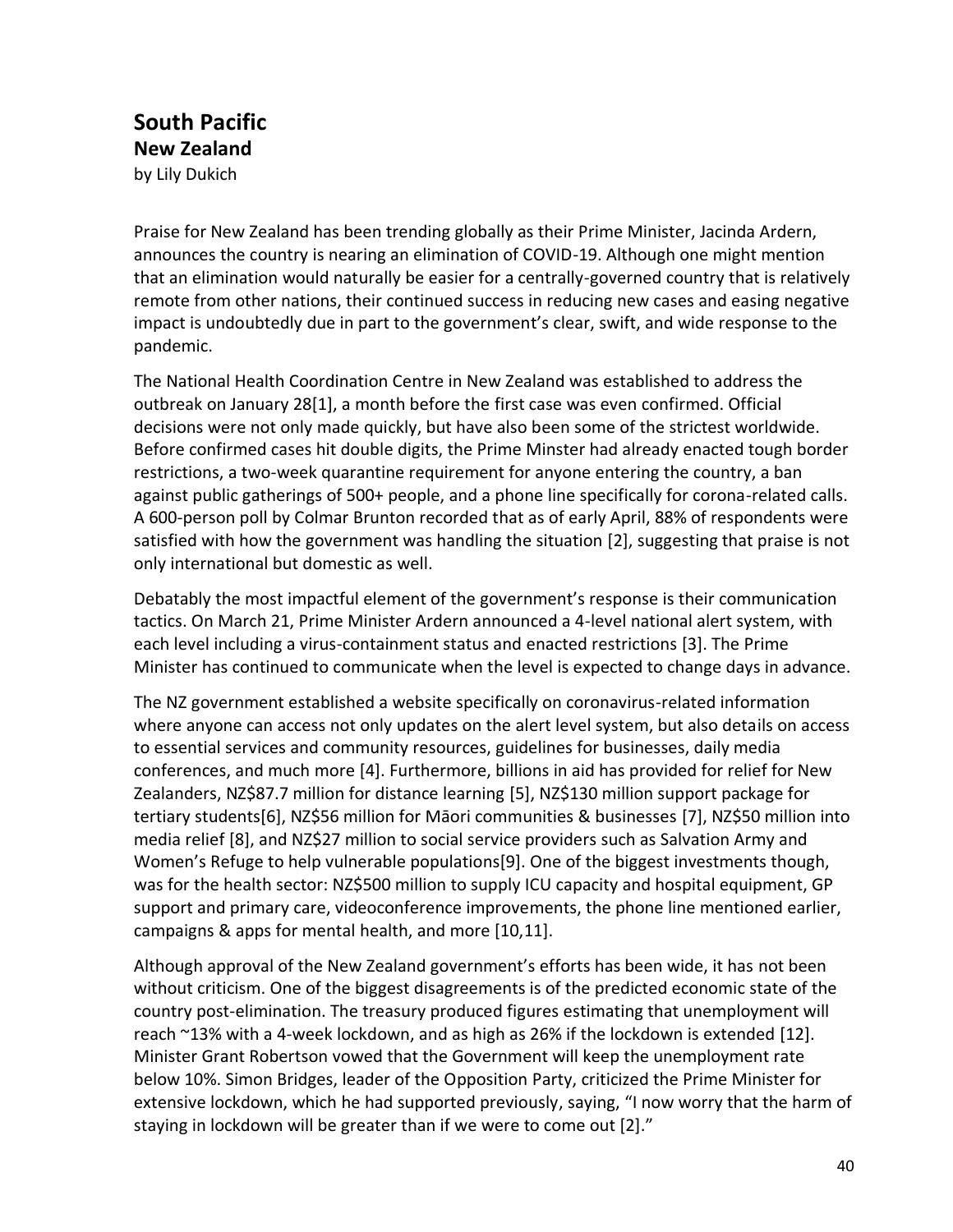Some Kiwi's fear the lockdown will result in the demise of their businesses as they're being treated like "sacrificial lambs." Minister Bridges criticized the figures produced by government, claiming they haven't properly researched the business-loss and unemployment effects of the pandemic. However, ministers are determined that the health-benefits of an extended lockdown outweigh their foreseen cost. Further, Stuart Nash, the Minister for small businesses, claims that an extra week of a lockdown may actually reduce the loss of small businesses "because we can be even surer that we have COVID-19 under control."

### **References**

[1] Novel coronavirus update - 27th January 2020. (2020, January 27). Retrieved from [https://www.health.govt.nz/news-media/news-items/novel-coronavirus-update-27th-january-](https://www.health.govt.nz/news-media/news-items/novel-coronavirus-update-27th-january-2020)[2020](https://www.health.govt.nz/news-media/news-items/novel-coronavirus-update-27th-january-2020)

[2] Graham-McLay, C. (2020, April 21). Ardern accused of making New Zealand businesses 'sacrificial lambs' in Covid-19 lockdown.

[https://www.theguardian.com/world/2020/apr/21/ardern-accused-of-making-new-zealand](https://www.theguardian.com/world/2020/apr/21/ardern-accused-of-making-new-zealand-businesses-sacrificial-lambs-in-covid-19-lockdown)[businesses-sacrificial-lambs-in-covid-19-lockdown](https://www.theguardian.com/world/2020/apr/21/ardern-accused-of-making-new-zealand-businesses-sacrificial-lambs-in-covid-19-lockdown)

[3] Cheng, D. (2020, March 23). Coronavirus: PM Jacinda Ardern outlines NZ's new alert system, over-70s should stay at home. [https://www.nzherald.co.nz/nz/news/article.cfm?c\\_id=1&objectid=12318673](https://www.nzherald.co.nz/nz/news/article.cfm?c_id=1&objectid=12318673)

[4] New Zealand Government. (2020, March). Unite Against COVID-19. <https://covid19.govt.nz/>

[5] Devlin, C. (2020, April 8). Covid-19: PM Jacinda Ardern urges parents not to feel teaching pressure about \$88m learning from home package. Retrieved from [https://www.stuff.co.nz/national/education/120897089/coronavirus-government-reveals-](https://www.stuff.co.nz/national/education/120897089/coronavirus-government-reveals-88m-learning-from-home-package-for-all-students?cid=app-iPhone)[88m-learning-from-home-package-for-all-students?cid=app-iPhone](https://www.stuff.co.nz/national/education/120897089/coronavirus-government-reveals-88m-learning-from-home-package-for-all-students?cid=app-iPhone)

[6] Pāpāho, P. (2020, April 14). COVID-19: Tertiary student support package. [https://www.scoop.co.nz/stories/PA2004/S00075/covid-19-tertiary-student-support](https://www.scoop.co.nz/stories/PA2004/S00075/covid-19-tertiary-student-support-package.htm)[package.htm](https://www.scoop.co.nz/stories/PA2004/S00075/covid-19-tertiary-student-support-package.htm)

[7] 1 News. (2020, March 21). Over \$56 million prioritised for Māori communities in coronavirus support package. [https://www.tvnz.co.nz/one-news/new-zealand/over-56](https://www.tvnz.co.nz/one-news/new-zealand/over-56-million-prioritised-m-ori-communities-in-coronavirus-support-package) [million-prioritised-m-ori-communities-in-coronavirus-support-package](https://www.tvnz.co.nz/one-news/new-zealand/over-56-million-prioritised-m-ori-communities-in-coronavirus-support-package)

[8] RNZ News. (2020, April 23). Covid-19: Government announces support package for media sector. [https://www.rnz.co.nz/news/political/414946/covid-19-government-announces](https://www.rnz.co.nz/news/political/414946/covid-19-government-announces-support-package-for-media-sector)[support-package-for-media-sector](https://www.rnz.co.nz/news/political/414946/covid-19-government-announces-support-package-for-media-sector)

[9] Manch, T., Cooke, H., & Coughlan, T. (2020, March 26). Coronavirus: Government to give \$27m to social service agencies for vulnerable amid lockdown. [https://www.stuff.co.nz/national/health/coronavirus/120590463/coronavirus-prime-minister](https://www.stuff.co.nz/national/health/coronavirus/120590463/coronavirus-prime-minister-jacinda-ardern-to-update-lockeddown-new-zealand)[jacinda-ardern-to-update-lockeddown-new-zealand](https://www.stuff.co.nz/national/health/coronavirus/120590463/coronavirus-prime-minister-jacinda-ardern-to-update-lockeddown-new-zealand)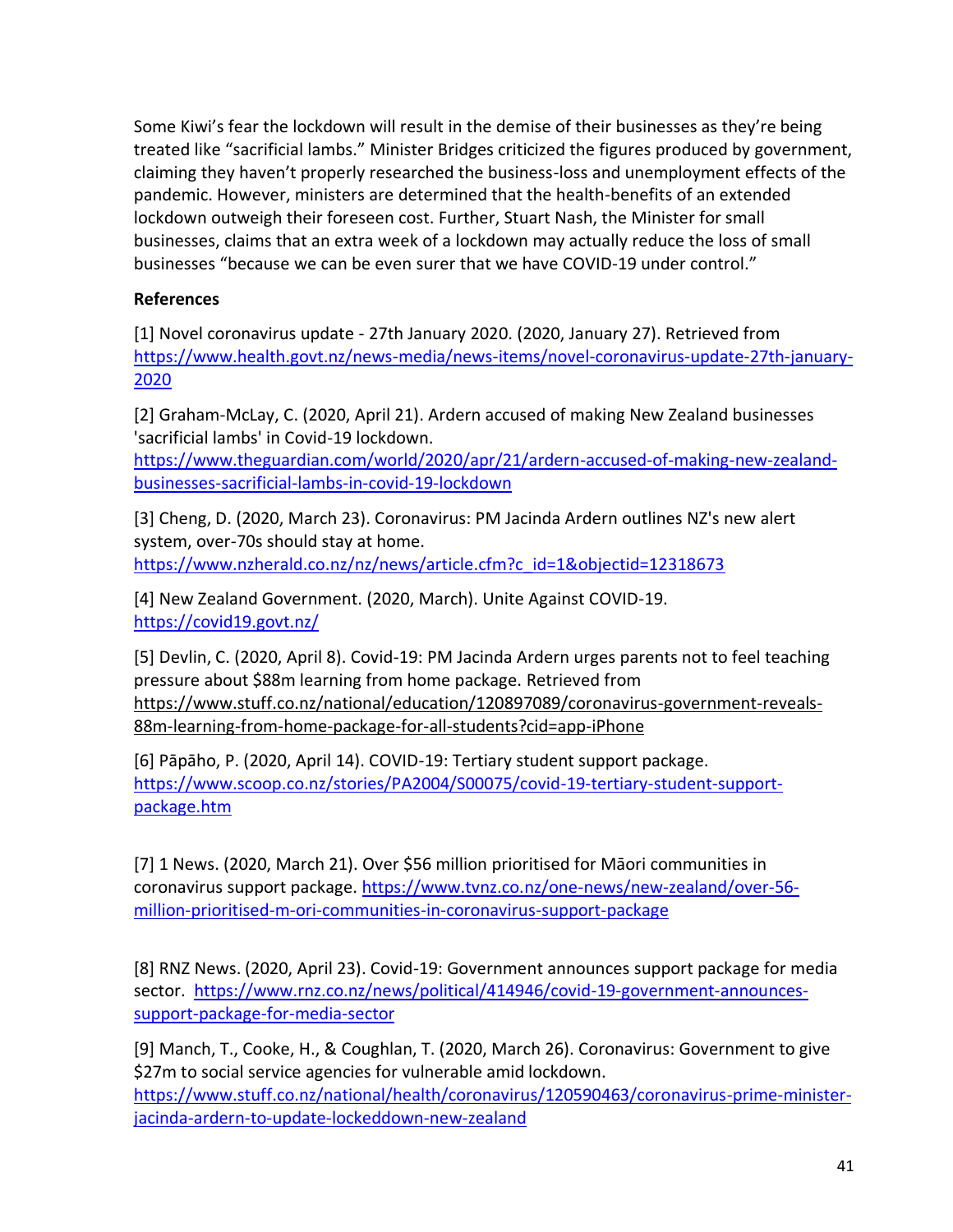[10] Whyte, A. (2020, March 16). 'We will get through this crisis' - Govt announces \$12.1 billion coronavirus rescue package. [https://www.tvnz.co.nz/one-news/new-zealand/we-get](https://www.tvnz.co.nz/one-news/new-zealand/we-get-through-crisis-govt-announces-12-1-billion-coronavirus-rescue-package)[through-crisis-govt-announces-12-1-billion-coronavirus-rescue-package](https://www.tvnz.co.nz/one-news/new-zealand/we-get-through-crisis-govt-announces-12-1-billion-coronavirus-rescue-package)

[11] Fyfe, J. (2020). Government releases apps to help support Kiwis' mental health during COVID-19 crisis. [https://www.msn.com/en-nz/news/national/government-releases-apps-to](https://www.msn.com/en-nz/news/national/government-releases-apps-to-help-support-kiwis-mental-health-during-covid-19-crisis/ar-BB12zsSP)[help-support-kiwis-mental-health-during-covid-19-crisis/ar-BB12zsSP](https://www.msn.com/en-nz/news/national/government-releases-apps-to-help-support-kiwis-mental-health-during-covid-19-crisis/ar-BB12zsSP)

[12] Walls, J. (2020, April 14). Jobless rate could reach 26% if lockdown extended, according to the Treasury. [https://www.nzherald.co.nz/nz/news/article.cfm?c\\_id=1&objectid=12324544](https://www.nzherald.co.nz/nz/news/article.cfm?c_id=1&objectid=12324544)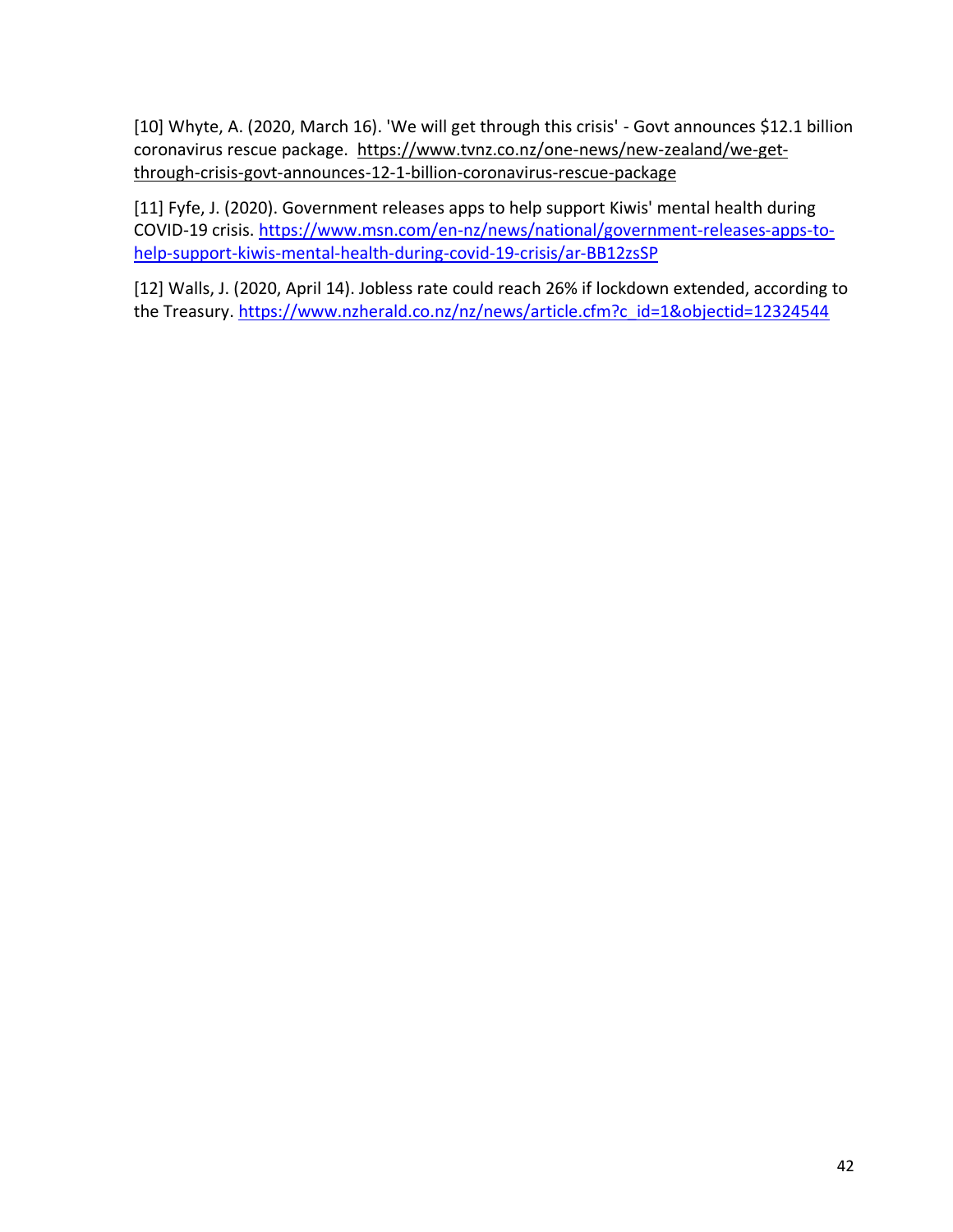### **Country: New Zealand**

by Shelby Parks

### Part I: Overview

#### *Cases:*

As of April 27, 2020, New Zealand has recorded 1,469 confirmed cases of COVID-19 and 1,180 people who have recovered from the virus. Based on these numbers. New Zealand is experiencing 222.53 cases per 1 million people. New Zealand's total population is approximately 5 million people.

### *Deaths:*

As of April 27, 2020, New Zealand has recorded 19 deaths from COVID-19.

### *Impact on social and economic life:*

New Zealand's first confirmed case was on February 28, 2020. Just two weeks later on March 14, when the country had 6 total cases, Prime Minister Arden declared that anyone traveling into the country would be required to self-isolate for 2-weeks. At the time of this announcement, New Zealand had implemented one of the most stringent border restrictions in the world. In fact, on March 20, foreign nationals were banned from entering the country as well.

Following this timeline, three days later on March 23. Prime Minister Arden announced a level 3 lockdown in which all non-essential businesses were closed, all event and group gatherings canceled, all schools closed down, public transport was restricted to essential workers and domestic air travel between regions was banned. It is of importance to note that on March 23 the country had recorded 102 confirmed cases and no deaths.

Just two days later, New Zealand announced a level 4 lockdown in which people were asked to not leave their homes unless it was for exercise near their homes while also remaining 2 meters apart.

On April 9, despite the downward trend of cases, New Zealand required that anyone arriving in New Zealand, including all citizens and permanent residents, would be required to quarantine for two weeks in an approved facility rather than at home.

It is critical to note that New Zealand has one of the highest testing rates per capita in the world having tested approximately 124,000 people in a population of under 5 million.

As of April 27, 2020, Prime Minister Arden downgraded COVID-19 to a level three alert, allowing most but not all businesses to reopen. These businesses include any professions that require face-to-face contact such as hairdressers, gyms, and masseuses.

For all businesses that are allowed to open must follow the "contactless" protocol which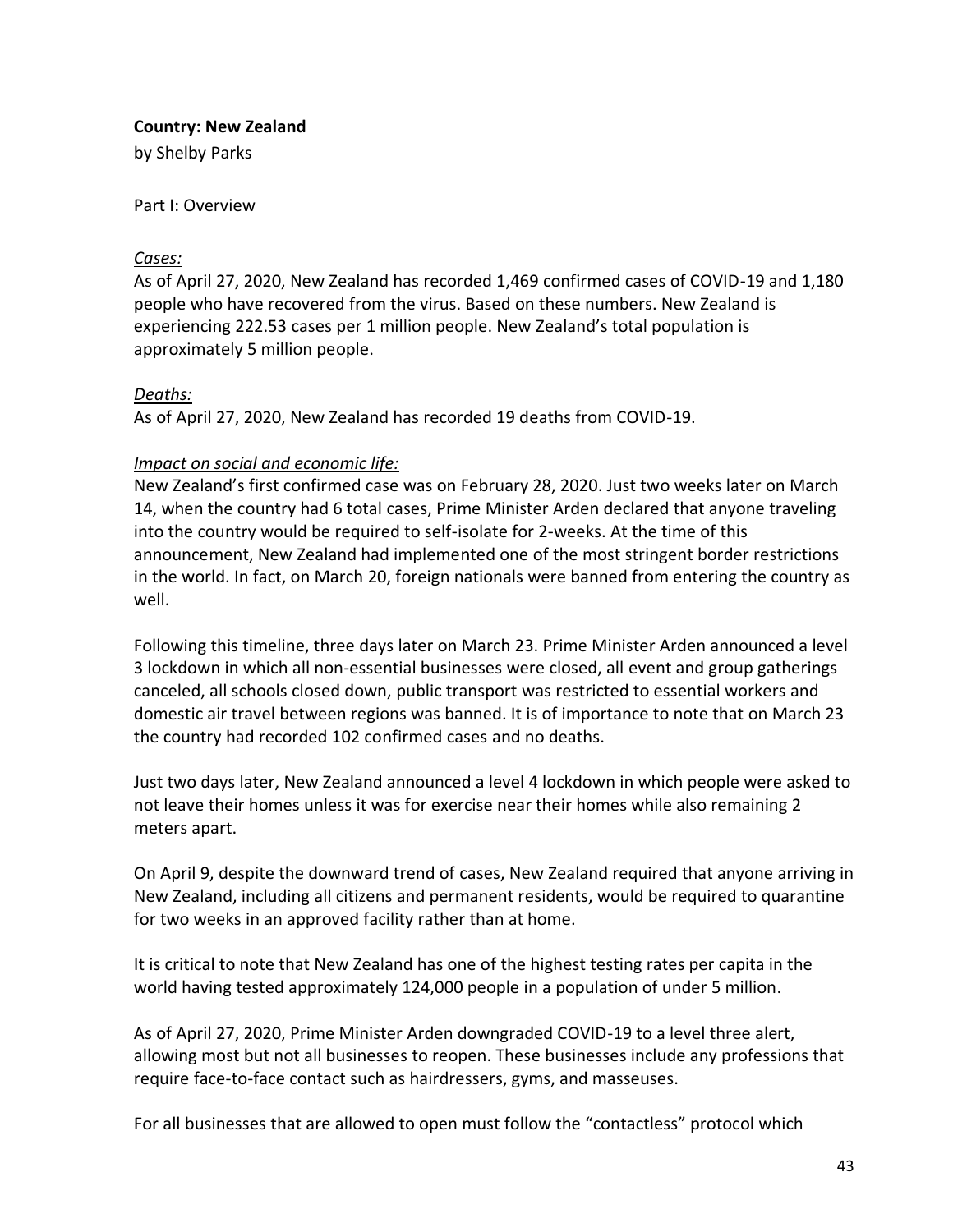allows consumers to pay over the phone, online, or by other means that would not require contact.

While some businesses are opening, the previous way of life is not the same. People are required to remain 1 meter of social distancing.

Although these changes all have an impact on social and emotional well-being, New Zealand has proven to be a leader in putting aside politics to focus on the virus. In fact, Prime Minister Arden has gone out of her way to commiserate with everyone who is isolating. Prime Minister Arden is a mother and has taken the time to appear on Facebook Live Chats in her sweats, and has even spoken directly to the children ensuring them of normalcy such as that the tooth fairy and Easter Bunny is still on the job.

Moreover, despite this change in lifestyle, New Zealand's economy has remained relatively intact. Only 1.6% of its workforce has filed for unemployment during this time. Moreover, New Zealand has created novel business relief programs such as their "job seeker" benefit that provides people cash if they are unemployed or look for work as well as anyone who is working part-time while also looking for full-time work.

In addition, employers and self-employed workers who have experienced a revenue loss of at least 30% receive \$585 NZD for each full-time employee for 12 weeks. By doing this, employers are required to pay 80% of their workers' incomes during the pandemic.

### *Status of the health system:*

New Zealand's Prime Minister, Jacinda Arden announced on April 27, 2020, that the island nation has beat the virus and has lifted most restrictions that were put in place to halt the spread of COVID-19. However, Prime Minister Arden also made it clear that "beating" the virus does not mean that there will be no new cases, but rather that the cases would be manageable.

This statement was backed up by New Zealand's Director General of Health who has said that the low case numbers New Zealand is experiencing is giving confidence that New Zealand has achieved its elimination goal.

Since April 5, New Zealand has recorded a downward trend of the virus. In fact, on April 26, 2020, the country announced that there were no new cases. However, that next day, April 27, 5 new cases were recorded.

New Zealand was able to achieve this status by implementing various restrictions and tools such as through contact tracing.

### *Status of the mental health system:*

New Zealand has gone above and beyond to address and aid the mental health of people residing in the country. The Mental Health Foundation of New Zealand has offered free and confidential sessions with trained counselors and has also leaned on social media to help share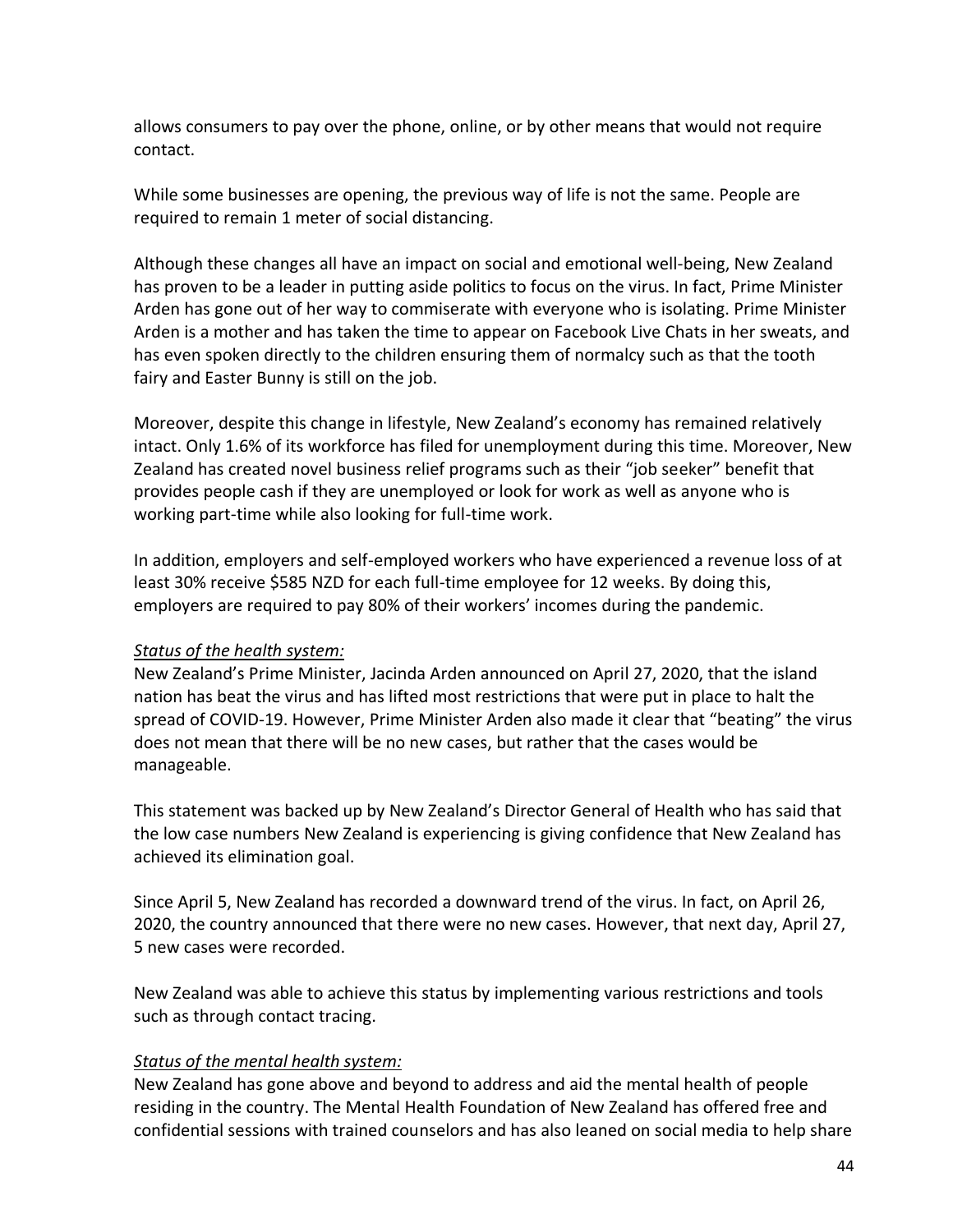information, resources, and material to help with wellbeing during this time.

New Zealand's abundance of mental health resources includes the following:

- [Getting Through Together:](https://www.allright.org.nz/campaigns/getting-through-together) a mental wellbeing campaign focused on how to maintain mental health and wellbeing during the COVID-19 pandemic supported by All Right? and the Mental Health Foundation)
- Connecting to others through Stories of people's journeys to wellness and ideas to [help you find your own way to better wellbeing](https://depression.org.nz/) supported by Depression.org.nz

New Zealand has also offered self-help tools both for Adults and for Children: (Adults)

- [Melon:](https://www.melonhealth.com/covid-19/) an app full of resources and self-awareness tools to help manage emotional wellbeing. People can also join their online community to connect with and support others and watch daily webinars about health and wellbeing
- [Mentemia:](https://www.mentemia.com/covid-19) an app to monitor, manage and improve mental wellbeing by setting daily goals and tracking your progress
- [Staying on Track:](https://www.justathought.co.nz/covid19) an e-therapy course that teaches practical strategies to cope with the stress and disruption of day-to-day life

(Children)

- [Feeling down, worried or stressed](https://www.sparx.org.nz/) (SPARX)
- [Learn more about mental health issues](https://www.mentalwealth.nz/) (Mental Wealth)
- [Recognizing and understanding depression and anxiety](https://thelowdown.co.nz/) (The Lowdown)

Prime Minister Arden has also taken a different approach from many of the world's leaders when it comes to addressing the mental health of those in New Zealand. The empathetic ways in which she has communicated with the public have created trust had lent her an 80% public approval rating.

Prime Minister Arden has been praised by political sociologists and scientists as well as other world leaders for creating a remarkable level of unity during this time of crisis.

# Part II: Resources

New Z[ealand's Prime Minister Announces that they have won the battle against COVID](https://www.npr.org/sections/coronavirus-live-updates/2020/04/27/845304917/new-zealand-says-it-has-won-battle-against-covid-19)-19

New Zealand's P[rime Minister Brings Normalcy for Children](https://www.npr.org/sections/coronavirus-live-updates/2020/04/07/828839205/the-easter-bunny-is-an-essential-worker-new-zealands-ardern-says) 

[New Zealand Claims Elimination of Virus](https://www.cnn.com/2020/04/27/asia/new-zealand-elimination-coronavirus-jacinda-ardern-intl/index.html)

COVID-[19 Impact on New Zealand's Economy](https://www.brookings.edu/research/the-effect-of-covid-19-and-disease-suppression-policies-on-labor-markets-a-preliminary-analysis-of-the-data/)

[Prime Minister Arden Praised for Empathetic Communication](https://www.npr.org/sections/coronavirus-live-updates/2020/04/25/844720581/praised-for-curbing-covid-19-new-zealands-leader-eases-country-s-strict-lockdown)

[Ministry of Health Case Count](https://www.health.govt.nz/our-work/diseases-and-conditions/covid-19-novel-coronavirus/covid-19-data-and-statistics/covid-19-current-cases)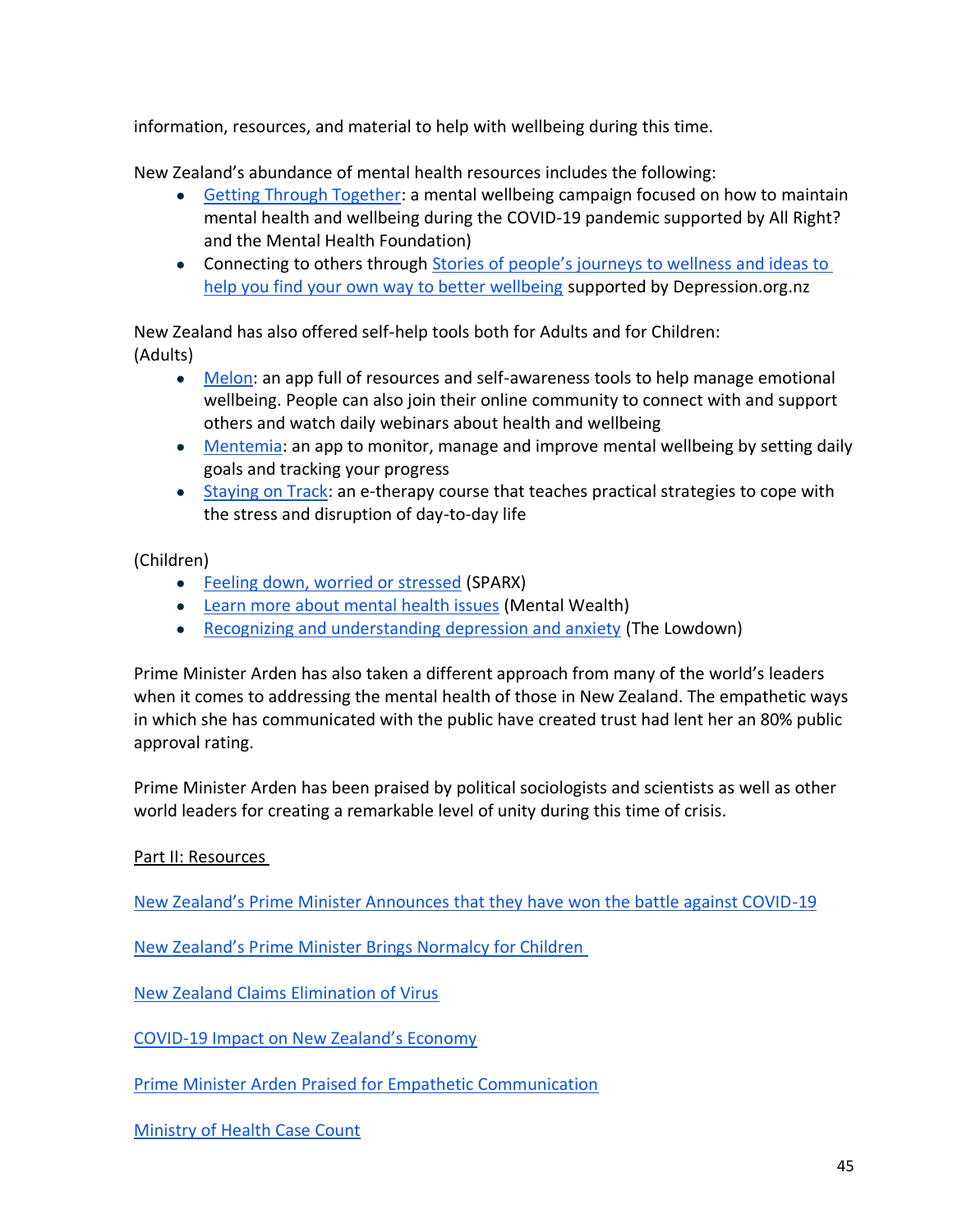New [Zealand's Mental Health Foundation and Free Support during COVID](https://www.mentalhealth.org.nz/get-help/getting-through-together/)-19

[A comprehensive and extensive list of resources to help those in New Zealand during the](https://www.health.govt.nz/our-work/diseases-and-conditions/covid-19-novel-coronavirus/covid-19-health-advice-public/covid-19-mental-health-and-wellbeing-resources)  [pandemic](https://www.health.govt.nz/our-work/diseases-and-conditions/covid-19-novel-coronavirus/covid-19-health-advice-public/covid-19-mental-health-and-wellbeing-resources)

Additional mental health support can be found with the following resources:

- [Free Mental Health Services Roll Out to More Districts](https://www.nzherald.co.nz/nz/covid-19-coronavirus-free-mental-health-services-roll-out-to-more-districts/XRDOGQLTAYI2WP2MAVWEYMAGT4/)
- [Looking After Your Mental Well-being](https://covid19.govt.nz/health-and-wellbeing/mental-wellbeing/looking-after-your-mental-wellbeing/)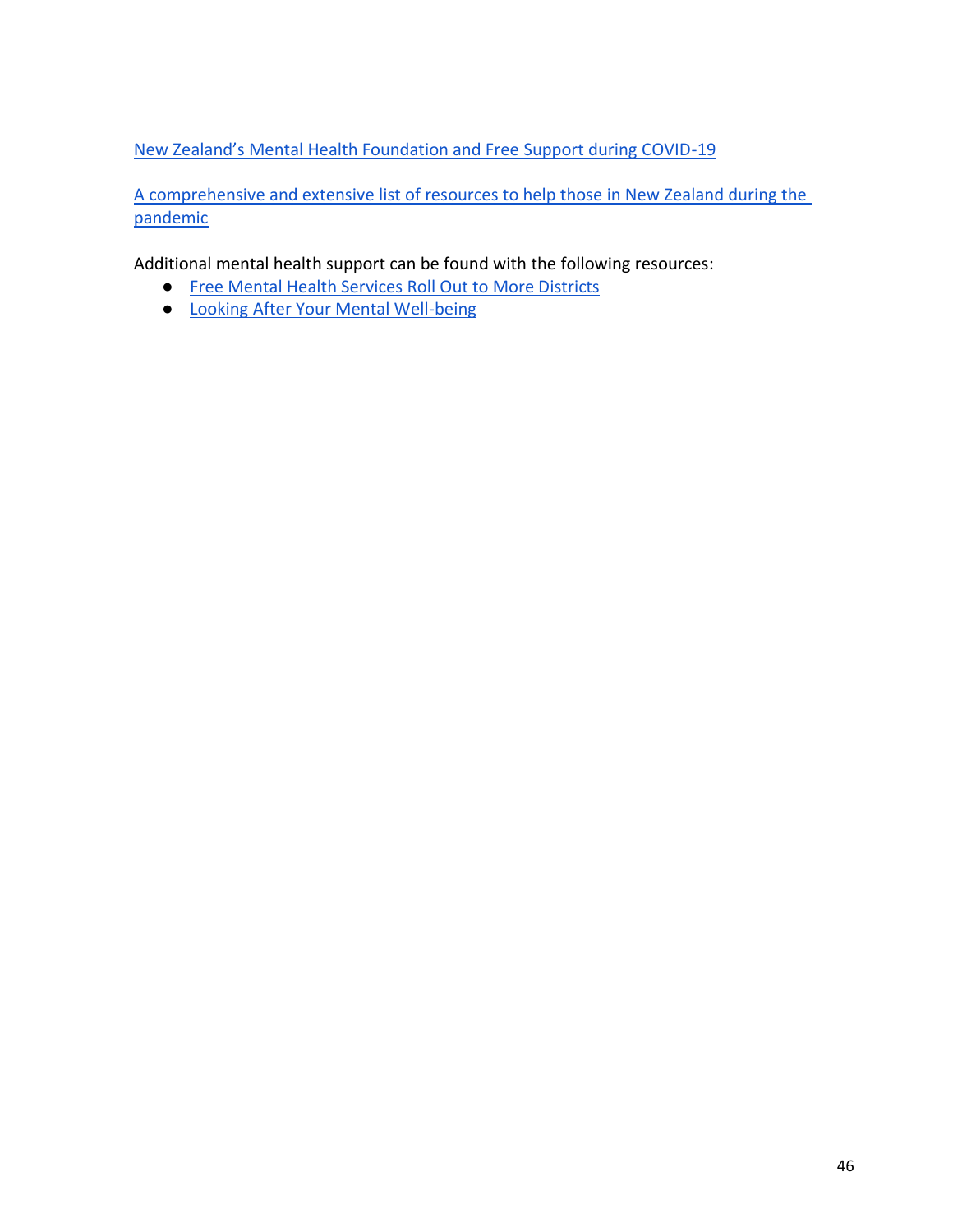# **The Caribbean**

### **Belize**

by JJ Anderson-Gutiérrez

#### **Part 1. Overview**

On January 12, 2020, the World Health Organization (WHO) confirmed that the novel Corona Virus (COVID-19) was the cause of a respiratory illness in a group of people in Wuhan City, Hubei Province, China. This was originally reported to the WHO on December 31, 2019. Although the case fatality ratio for COVID-19 has been much lower than the outbreak of SARS in 2003, the transmission is what should be noted as it is significantly greater, with a significant total death toll.

### **Timeline**

In Belize, the country's first case was announced on March 23, 2020. The first case was a Belizean woman who returned to San Pedro Town from Los Angeles, California, USA. The second case was announced two days later on March 25, 2020. This individual had immediate contact with the first case. The third case in March 2020 was announced on the  $29<sup>th</sup>$ , who was a traveler returning to Belize City from New York City, New York, USA.The 5th confirmed case of COVID-19 was confirmed in early April from a Belizean student who returned from Florida in the United States and is currently in self-isolation at a quarantine facility and has no symptoms. The country has not released data on additional confirmed cases in later April and May 2020.

#### **Government Actions and Prevention Measures**

Given the severe impact COVID-19 is having on the world, and now the country of Belize, Prime Minister Dean Barrow declared a State of Emergency for San Pedro. In Ambergris Caye, the residents are being placed under mandatory and strict quarantine. Only essential workers will be allowed to traverse the streets.

A statement from the Government soon followed: "Unauthorized vessels will be banned from leaving or arriving on the island." The Ministry of Health of Belize is attempting to trace all individuals that may have been in contact with the Belizean woman who was the first person to test positive for the COVID-19. Belize has now established an isolation unit for Belizeans who test positive for COVID-19 and has self-isolation quarantine measures for potential cases.

Prime Minister Dean Barrow closed schools on March 20, 2020, and planned to resume on April 20, pending any changes in the situation. He also has banned public gathering of more than 25 people and he has closed all borders. All flights have been grounded effective March 23, however, cargo would be able to cross the borders and docked by sea. Belizeans are still allowed to return to Belize, but residents will not be allowed to leave the country unless it is an

emergency. The Minister of Health asked that all individuals who are experiencing flu-like symptoms to stay home, self-isolate, and call the Minister of Health hotline at 0-800-MOH-CARE for more information and further guidance. No mental health or psychiatric care has been promoted or increased throughout the country.

On March 30, 2020, there was an announcement that the State of Emergency had been extended across the country, as well as a countrywide curfew from 8PM to 5AM. In early April, the government announced that the borders will continue to be closed to all travelers, which included Belizean nationals except for emergency situations. In addition, the curfew was set from April 1, to April 30 th . On April 24, 2020, Belize released a report that stated it closed its ports of entry except for Santa Elena Border and Philip Goldson International Airport which has remained opened per the direction of Belize's Ministry of Health. Cargo vessels continue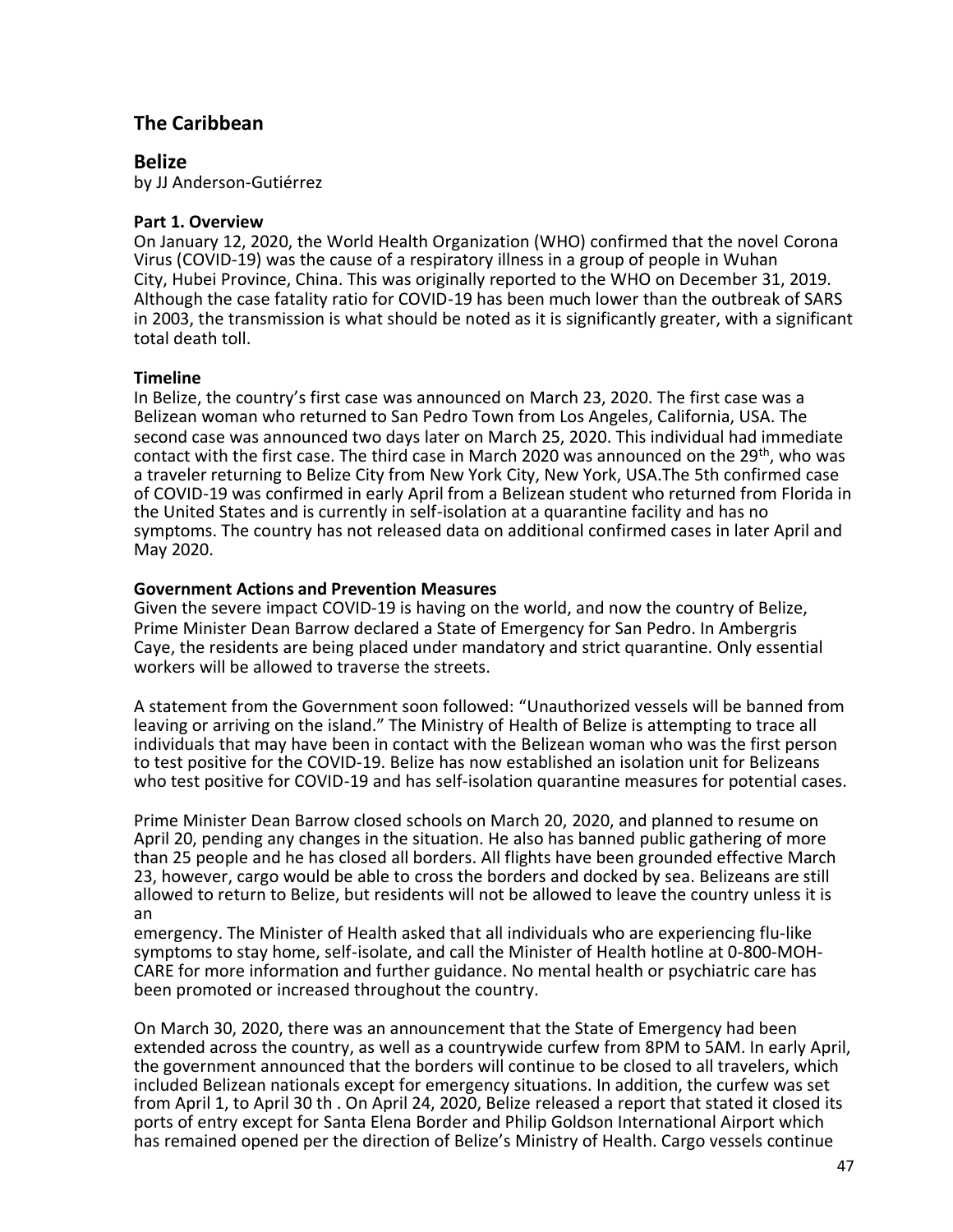to be allowed to use all ports of entry. Lastly, foreigners who have traveled to European countries, Hong Kong, China, Iran, Japan, South Korea in the past 30 days will not be allowed to enter the country. It is uncertain of when commercial flights will be available out and into Belize.

#### **COVID-19 Unemployment Relief Program**

This program offers financial assistance to meet the needs of workers who, having been terminated or laid off, cannot earn all of their work income and are not eligible for another financial assistance program. This Program is guided by the need to ensure transparency and fairness in operations and proper accountability mechanisms.

A significantly large number of workers in the tourism industry are now unemployed as a result

of the travel restrictions and border closures. The government is developing this program with the support and collaboration of the Ministry of Finance, the Social Security Board, Belize Tourism Board, Government's Central Information Technology Office and the Economic Oversight Team.

#### **Cases Overview as of May 7, 2020**

COVID-19 Tests Done: 1364 Under Investigation: 33 Negative Tests: 1131 Confirmed Cases: 18 (9 male/9 female) Recovered Cases: 16 Deaths: 2 CURRENTLY NO ACTIVE CASES, as of May 7, 2020

#### **Resources:**

- Center for Disease Control and Prevention: Traveler Information and Recommendations
- Ministry of Health Belize: Providing information through social media
- Current Headlines and Updated Information: The Ministry of Health Website
- Information on the Covid-19 Unemployment Relief Program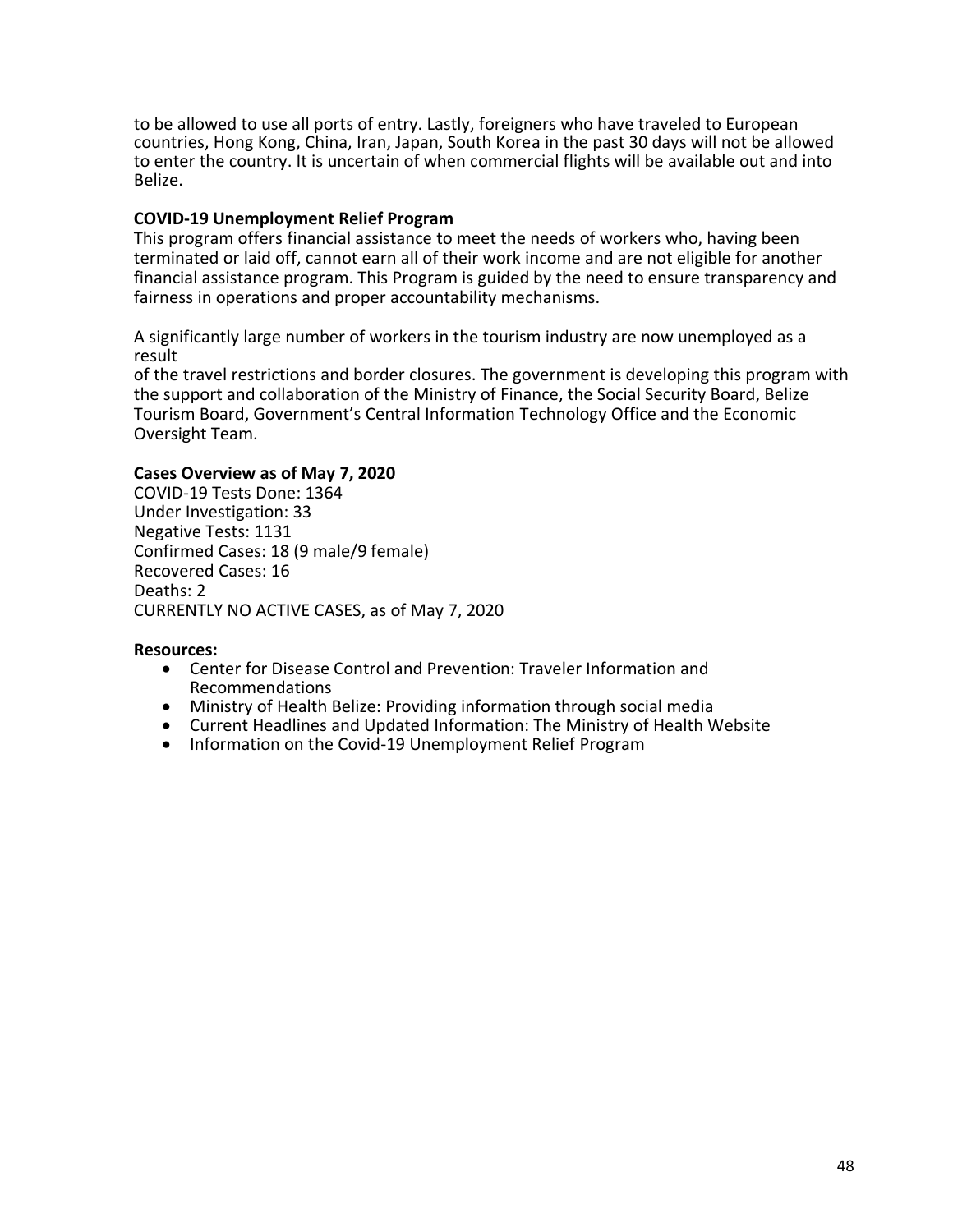## **North America**

**The United States: Hawaii**  by Victoria Bui

#### **Part I: Overview**

The outbreak of the new Coronavirus disease (also known as COVID-19) has been spreading, reportedly since December 2019, impacting hundreds of thousands of people across the globe.

The outbreak was first identified in Wuhan, China. In response to the disease, 3 major airports in the United States started to screen travelers on January 17. Despite efforts to prevent the virus from entering the country, the first case of COVID-19 was identified in the United States on January 21. By January 31, the Hubei Province in China had already surpassed 5,000 cases. 204 people had died from the disease.

The names "COVID-19" and "SARS-CoV-2" were being used for referral. On January 30, the World Health Organization (WHO) declared that the Coronavirus was officially a Public Health Emergency of International Concern.

Starting to become aware of the fatal nature of the virus, the United States closed its borders to nationals returning from China on February 2. Unfortunately, this presented many international students with the inconvenient predicament of not being able to return to their schools following winter break. Classes at Teachers College, Columbia University were suddenly half vacant, as international students who had flown home to their countries were prohibited from re-entering the USA and were forced to attend classes virtually.

On February 13, cases in China surpassed 50,000, and 1,369 deaths were reported at this time. In efforts to protect its people from the virus, on March 3, Italy and Iran were added to a list of countries with restrictions on entering the United States.

In this report, I focus on the state of Hawai'i in the U.S., where I live. On March 5, Governor Ige declared a state of emergency for Hawai'i. The next day, on March 6, the first case of COVID-19 was identified in Hawai'i. Numbers started to rise quickly.

On March 10, Italy reported 631 deaths and Iran reported 291. The WHO declared that COVID-19 was a "global pandemic" on March 11, which led to a U.S. decision to close its borders completely to foreign nationals returning from (most of) Europe. On March 14, global cases surpassed 150,000. 5,819 deaths were reported.

Trying to stop the exponential growth and spread of the virus, Governor Ige announced a mandatory 14-day quarantine for all arrivals to Hawai'i on March 21st. The Department of State issued a Global level 4 Health Advisory, which advises U.S. citizens to avoid all international travel due to the global impact of COVID-19. People who come into the state but do not have a place to self-quarantine are sent back to where they came from.

As of May 6, 2020, there have been 981,246 total cases of COVID-19 and 55,259 deaths in the United States. There have been 609 total cases of COVID-19 and 16 deaths in Hawai'i. The majority of cases identified in Hawai'i have been introduced into our state by travelers, which emphasizes the importance of self-isolation, mandatory quarantine, and safe social distancing.

Healthcare providers and laboratories are required to report all cases of COVID-19 to the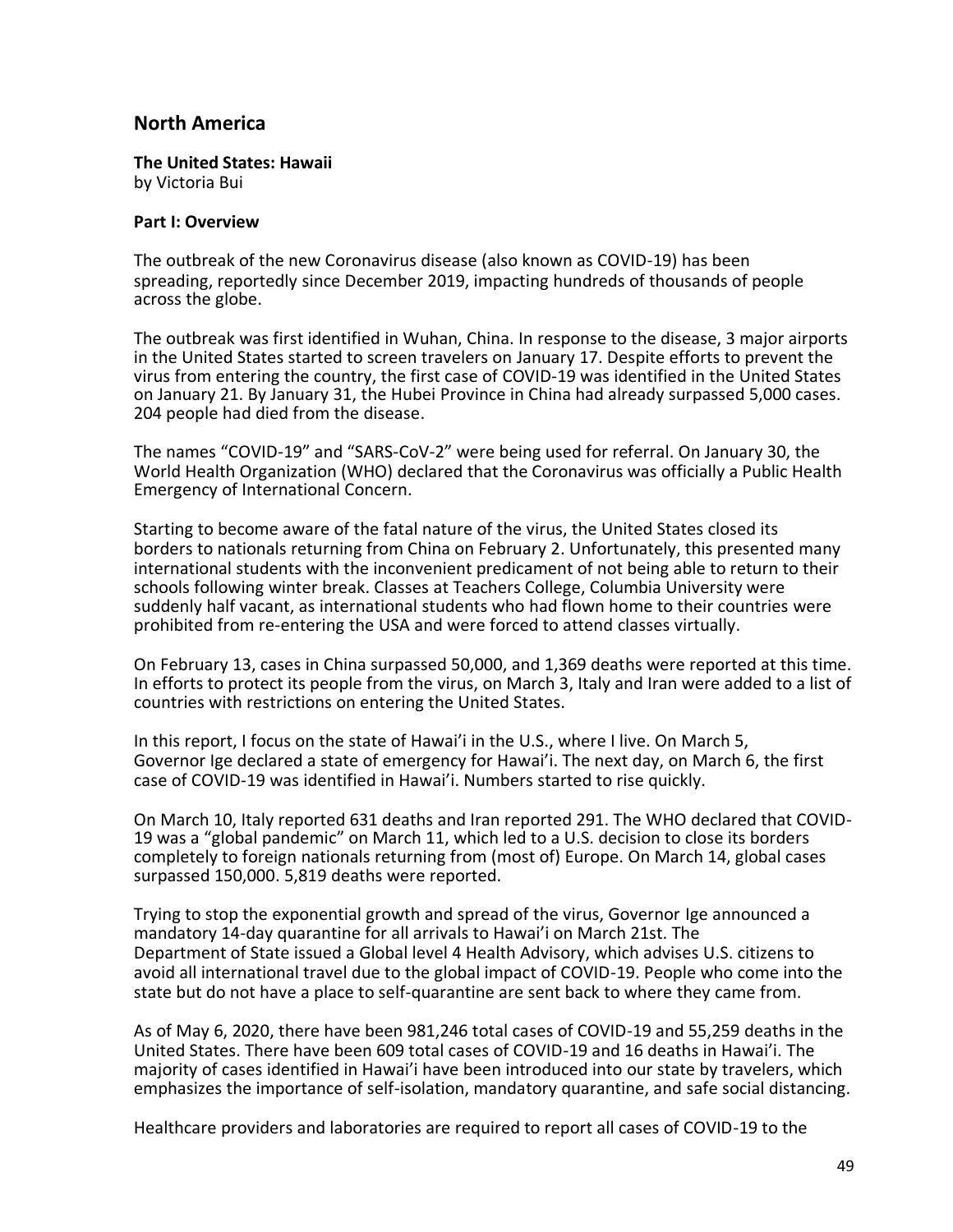Hawai'I Department of Health, which is currently monitoring trends and patterns in disease occurrence using disease surveillance programs. In addition, experienced disease investigators interview cases to figure out if individuals got infected in Hawai'i or while visiting another area. They reinforce laws by making sure people testing positive for COVID-19 are isolated from others while they are contagious. Investigators also make sure that people the infected have been in close contact with remain at home and self-quarantine for 14 days, checking in on them daily for COVID-19 symptoms. Weekly advisories are put out into the medical community to advise hospitals and providers on COVID-19 infection control recommendations. Local partners in travel industries and schools are regularly updated on guidance in navigating through this crisis.

Governor Ige has extended a mandatory "Stay-At Home, Work From Home" order that requires people in Hawai'i to stay inside and only venture out for essential work, grocery shopping, or exercise. The order is to last until May 31 or until further notice. A freeze on evictions in the state is also in effect until this date. Although strictness of enforcement and penalty vary by county, general laws in Hawai'i require you to wear a mask outside and stay at least 6 feet away from others. People who do not adhere to the rules can be faced with a fine up to \$5,000 or even jail time.

Drive-through centers are also offering free masks and food to those who cannot afford it, and computer centers run by volunteers exist for those who need help filing for unemployment. Residents of Hawai'i are also working in collaboration with Central Pacific Bank (CPB) to support local hospitals and businesses through donations and food takeout. You can visit [https://www.keephawaiicooking.com/f](https://www.keephawaiicooking.com/)or updates and tips on how you can support families and keep Hawai'i's economy alive. Currently, CPB is encouraging patrons to pay it forward and help buy meals for frontline heros. If you are bored of staying at home, you can also watch Kauai mayor Kawakami's videos on Instagram at [https://www.instagram.com/mr.\\_mrs.kawakami/](https://www.instagram.com/mr._mrs.kawakami/) for a fun and productive time.

Keep the Aloha Spirit alive!

### **Part II: Resources**

Cases in the U.S.: <https://www.cdc.gov/coronavirus/2019-ncov/cases-updates/cases-in-us.html>

Current Situation in Hawai'i:

[https://health.hawaii.gov/coronavirusdisease2019/what-you-should-know/current-situation](/Users/orange/Library/Containers/com.apple.mail/Data/Library/Mail%20Downloads/B44A62AA-11FA-4407-A626-EF7410DE5037/The%20names%20%E2%80%9CCOVID-19%E2%80%9D%20and%20%E2%80%9CSARS-CoV-2%E2%80%9D%20were%20being%20used%20for%20referral.%20On%20January%2030,%20the%20World%20Health%20Organization%20(WHO)%20declared%20that%20the%20Coronavirus%20was%20officially%20a%20Public%20Health%20Emergency%20of%20International%20Concern.)in-

[hawaii/](/Users/orange/Library/Containers/com.apple.mail/Data/Library/Mail%20Downloads/B44A62AA-11FA-4407-A626-EF7410DE5037/The%20names%20%E2%80%9CCOVID-19%E2%80%9D%20and%20%E2%80%9CSARS-CoV-2%E2%80%9D%20were%20being%20used%20for%20referral.%20On%20January%2030,%20the%20World%20Health%20Organization%20(WHO)%20declared%20that%20the%20Coronavirus%20was%20officially%20a%20Public%20Health%20Emergency%20of%20International%20Concern.)

What the Hawai'i Department of Health is Doing: [https://health.hawaii.gov/coronavirusdisease2019/what-you-should-know/what-hdoh-is](https://health.hawaii.gov/coronavirusdisease2019/what-you-should-know/what-hdoh-is-doing/)[doing/](https://health.hawaii.gov/coronavirusdisease2019/what-you-should-know/what-hdoh-is-doing/)

Hawai'i Travel Information: <https://health.hawaii.gov/coronavirusdisease2019/travel/travelers-returning-to-hawaii/>

Community Resources:

<https://health.hawaii.gov/coronavirusdisease2019/community-resources/>

Hawaii governor extending stay-at-home order, easing restrictions on surgeries, beaches: [https://thehill.com/homenews/state-watch/494694-hawaii-governor-extending-stay-at-home](/Hawaii%20governor%20extending%20stay-at-home%20order,%20easing%20restrictions%20on%20surgeries,%20beaches/%20https/::thehill.com:homenews:state-watch:494694-hawaii-governor-extending-stay-at-home-%20order-easing-restrictions-on)[order-easing-restrictions-on](/Hawaii%20governor%20extending%20stay-at-home%20order,%20easing%20restrictions%20on%20surgeries,%20beaches/%20https/::thehill.com:homenews:state-watch:494694-hawaii-governor-extending-stay-at-home-%20order-easing-restrictions-on)